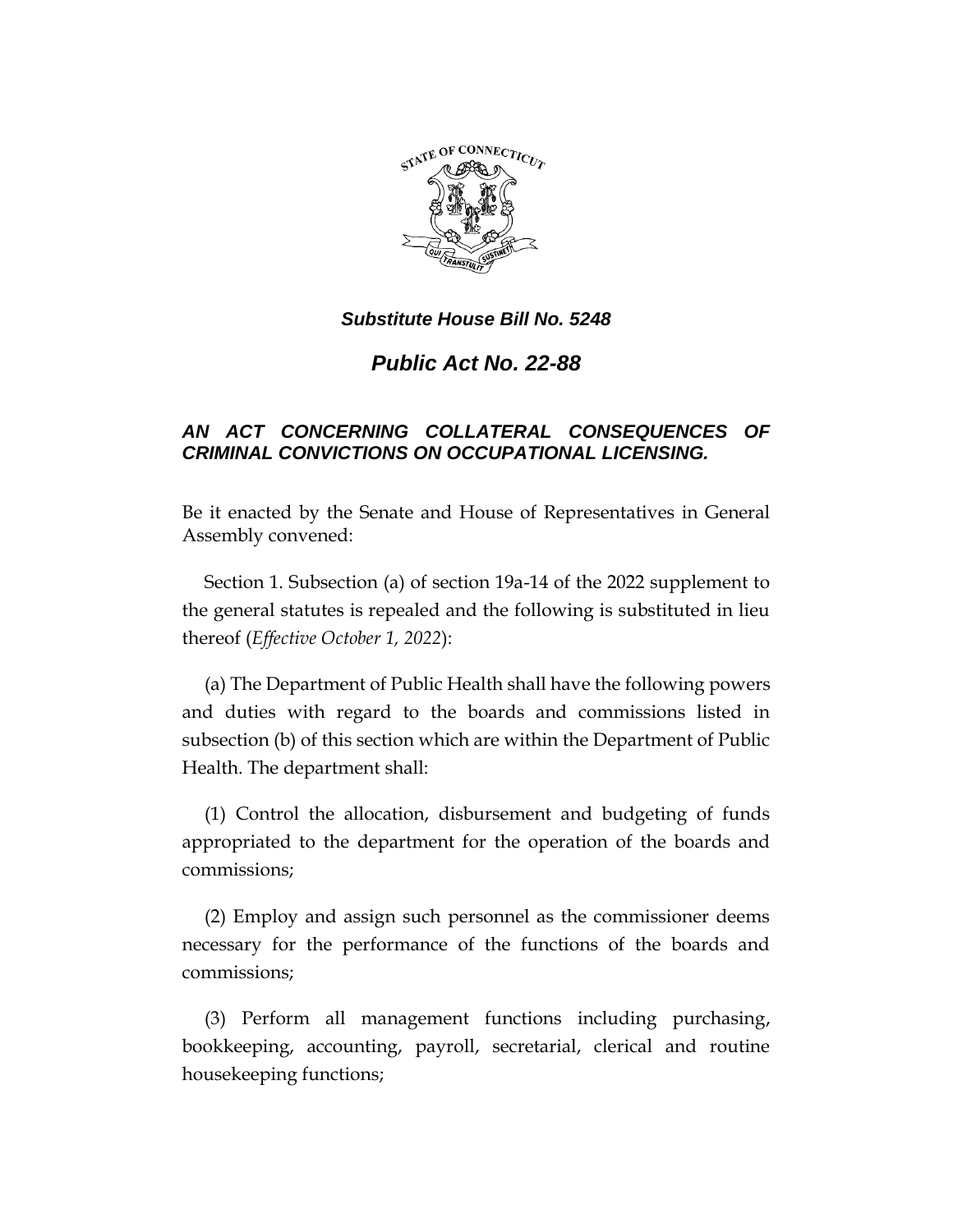(4) Adopt, with the advice and assistance of the appropriate board or commission, and in accordance with chapter 54, any regulations which are consistent with protecting the public health and safety and which are necessary to implement the purposes of this chapter and chapters 368v, 369 to 375, inclusive, 378 to 381, inclusive, 383 to 388, inclusive, 398 and 399;

(5) Develop and perform all administrative functions necessary to process applications for licenses and certificates;

(6) Determine the eligibility of all applicants for permits, licensure, certification or registration, based upon compliance with the general statutes and administrative regulations. The department may deny the eligibility of an applicant for a permit or for licensure by examination, endorsement, reciprocity or for reinstatement of a license voided pursuant to subsection (f) of section 19a-88, voluntarily surrendered or, by agreement, not renewed or reinstated pursuant to subsection (d) of section 19a-17, or may issue a license pursuant to a consent order containing conditions that must be met by the applicant if the department determines that the applicant:

(A) Has failed to comply with the general statutes and administrative regulations governing the applicant's profession;

(B) **[**Except**]** Has been found guilty or convicted as a result of an act which constitutes a felony under (i) the laws of this state, (ii) federal law, or (iii) the laws of another jurisdiction and which, if committed within this state, would have constituted a felony under the laws of this state, except any applicant for licensure as a barber under chapter 386, **[**or**]** a hairdresser and cosmetician under chapter 387 **[**, has been found guilty or convicted as a result of an act which constitutes a felony under (i) the laws of this state, (ii) federal law or (iii) the laws of another jurisdiction and which, if committed within this state, would have constituted a felony under the laws of this state**]** or an embalmer and funeral director

*Public Act No. 22-88 2 of 55*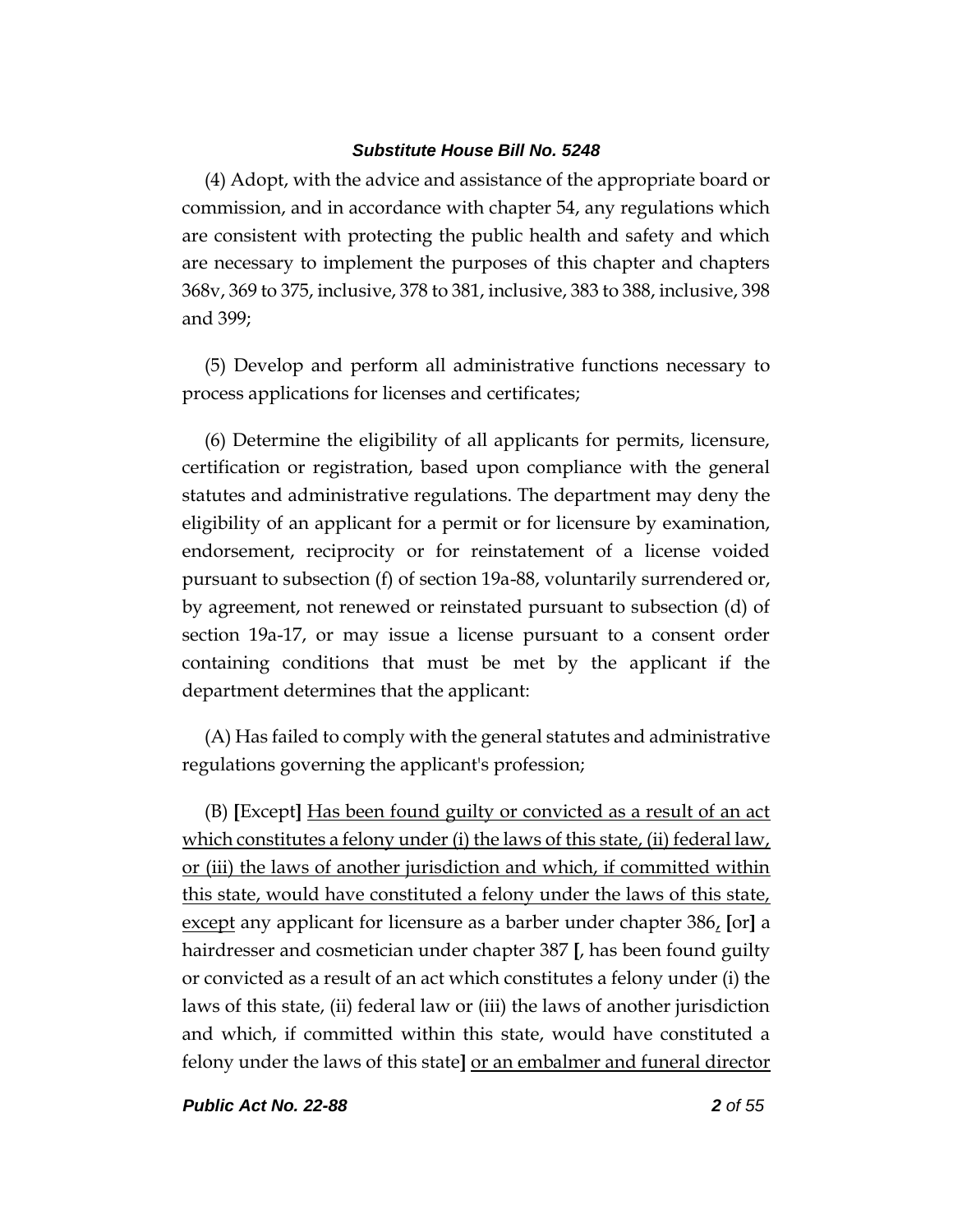under chapter 385;

(C) Is subject to a pending disciplinary action or unresolved complaint before the duly authorized professional disciplinary agency of any state, the District of Columbia, a United States possession or territory, or a foreign jurisdiction;

(D) Has been subject to disciplinary action similar to an action specified in subsection (a) of section 19a-17, as amended by this  $\text{act}_t$  by a duly authorized professional disciplinary agency of any state, the District of Columbia, a United States possession or territory, or a foreign jurisdiction;

(E) Has committed an act which, if the applicant were licensed, would not conform to the accepted standards of practice of the profession, including, but not limited to, incompetence, negligence, fraud or deceit; illegal conduct; procuring or attempting to procure a license, certificate or registration by fraud or deceit; or engaging in, aiding or abetting unlicensed practice of a regulated profession, provided the commissioner, or the commissioner's designee, gives notice and holds a hearing, in accordance with the provisions of chapter 54, prior to denying an application for a permit or a license based on this subparagraph; or

(F) Has a condition which would interfere with the practice of the applicant's profession, including, but not limited to, physical illness or loss of skill or deterioration due to the aging process, emotional disorder or mental illness, abuse or excessive use of drugs or alcohol, provided the commissioner, or the commissioner's designee, gives notice and holds a hearing in accordance with the provisions of chapter 54, prior to denying an application for a permit or a license based on this subparagraph;

(7) Administer licensing examinations under the supervision of the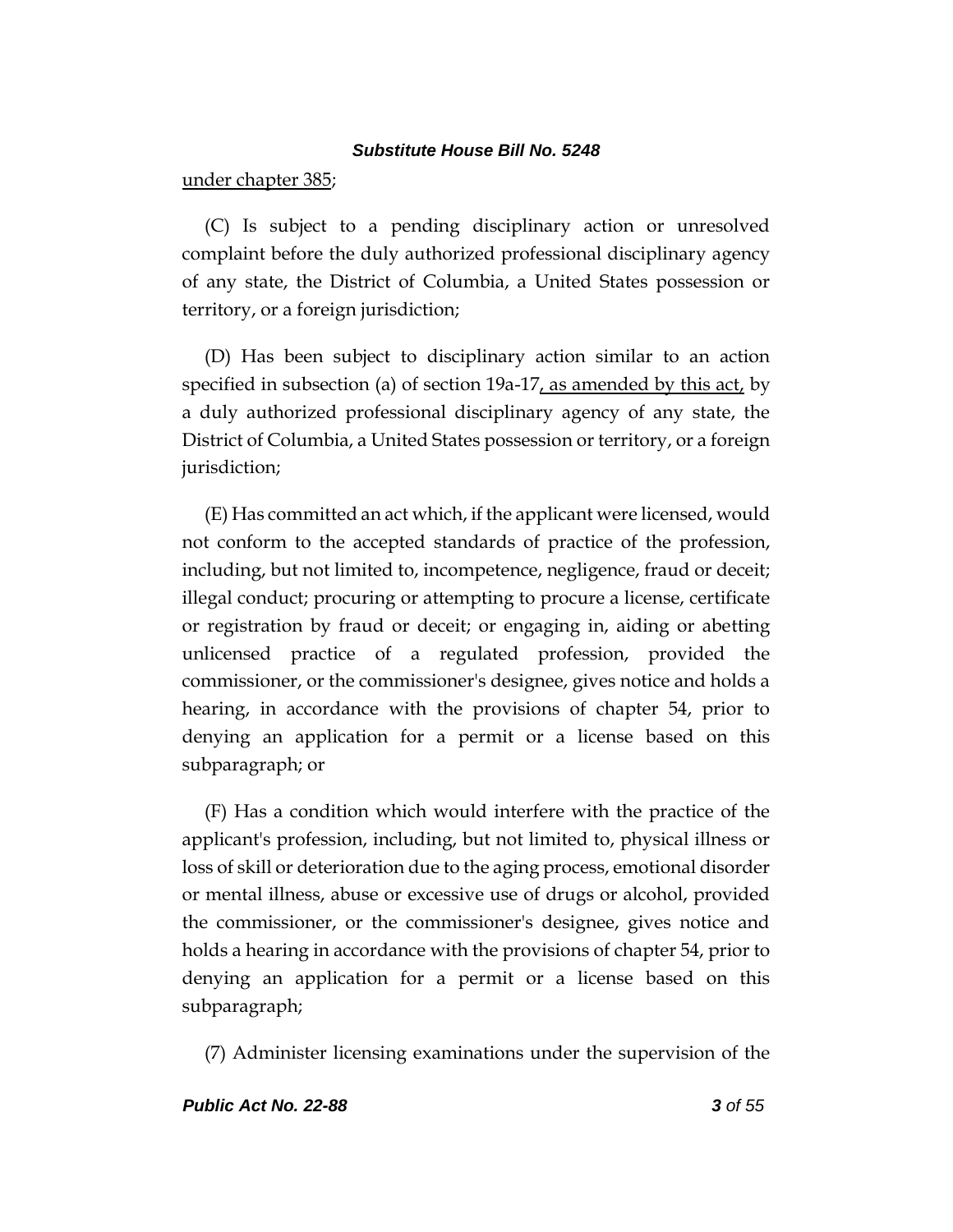appropriate board or commission;

(8) Develop and perform all administrative functions necessary to process complaints against persons licensed by the department;

(9) Consent to the approval or disapproval by the appropriate boards or commissions of schools at which educational requirements shall be met;

(10) Conduct any necessary review, inspection or investigation regarding qualifications of applicants for licenses or certificates, possible violations of statutes or regulations, and disciplinary matters. In connection with any investigation, the Commissioner of Public Health or the commissioner's authorized agent may administer oaths, issue subpoenas, compel testimony and order the production of books, records and documents. If any person refuses to appear, to testify or to produce any book, record or document when so ordered, a judge of the Superior Court may make such order as may be appropriate to aid in the enforcement of this section;

(11) Conduct any necessary investigation and follow-up in connection with complaints regarding persons subject to regulation or licensing by the department. In connection with any such investigation, the department may restrict, suspend or otherwise limit the license or permit of any person subject to regulation or licensing by the department pursuant to an interim consent order entered during the pendency of such investigation;

(12) With respect to any complaint filed with the department on or after October 1, 2010, alleging incompetence, negligence, fraud or deceit by a person subject to regulation or licensing by any board or commission described in subdivision (1) to (8), inclusive, (12) to (14), inclusive, or subdivision (16) of subsection (b) of this section:

*Public Act No. 22-88 4 of 55* (A) Upon request of the person who filed the complaint, provide such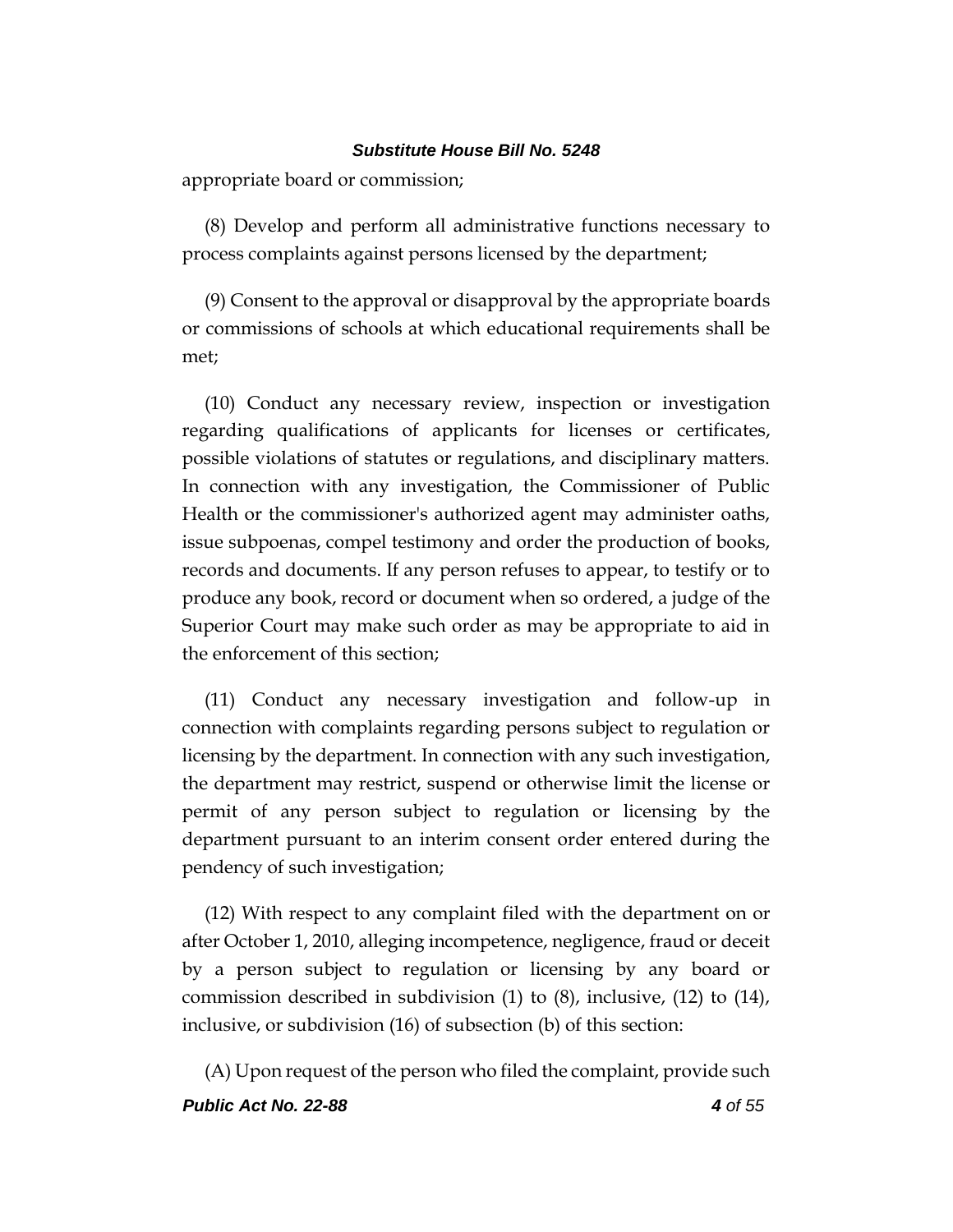person with information on the status of the complaint;

(B) Upon request of the person who filed the complaint, provide such person with an opportunity to review, at the department, records compiled as of the date of the request pursuant to any investigation of the complaint, including, but not limited to, the respondent's written response to the complaint, except that such person shall not be entitled to copy such records and the department (i) shall not disclose (I) information concerning a health care professional's referral to, participation in or completion of an assistance program in accordance with sections 19a-12a and 19a-12b, that is confidential pursuant to section 19a-12a, (II) information not related to such person's specific complaint, including, but not limited to, information concerning patients other than such person, or (III) personnel or medical records and similar files the disclosure of which would constitute an invasion of personal privacy pursuant to section 1-210, except for such records or similar files solely related to such person; (ii) shall not be required to disclose any other information that is otherwise confidential pursuant to federal law or state statute, except for information solely related to such person; and (iii) may require up to ten business days written notice prior to providing such opportunity for review;

(C) Prior to resolving the complaint with a consent order, provide the person who filed the complaint with not less than ten business days to submit a written statement as to whether such person objects to resolving the complaint with a consent order;

(D) If a hearing is held with respect to such complaint after a finding of probable cause, provide the person who filed the complaint with a copy of the notice of hearing issued pursuant to section 4-177, which shall include information concerning the opportunity to present oral or written statements pursuant to subsection (b) of section 4-177c; and

(E) Notify the person who filed the complaint of the final disposition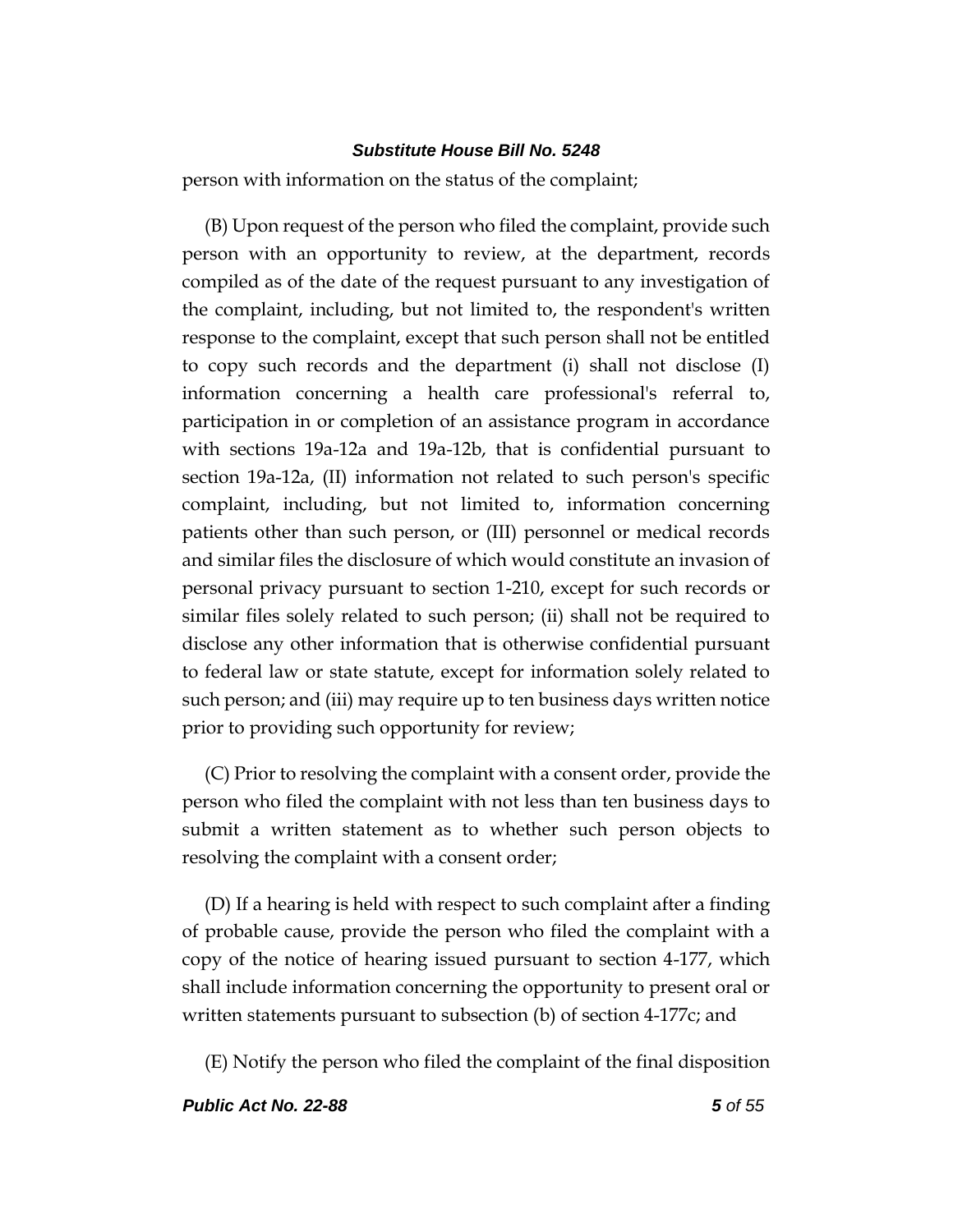of such complaint not later than seven business days after such final disposition;

(13) Perform any other function necessary to the effective operation of a board or commission and not specifically vested by statute in the board or commission;

(14) Contract with a third party, if the commissioner deems necessary, to administer licensing examinations and perform all attendant administrative functions in connection with such examination; and

(15) With respect to any investigation of a person subject to regulation, licensing or certification by the department and in any disciplinary proceeding regarding such person, except as required by federal law:

(A) Not be denied access to or use of copies of patient medical records on the grounds that privilege or confidentiality applies to such records; and

(B) Not further disclose patient medical records received pursuant to the provisions of this subdivision or personnel records received during the course of the investigation. Patient records received pursuant to this subdivision or personnel records received during the course of the investigation shall not be subject to disclosure under section 1-210.

Sec. 2. Subsection (a) of section 19a-17 of the general statutes is repealed and the following is substituted in lieu thereof (*Effective October 1, 2022*):

(a) Each board or commission established under chapters 369 to 376, inclusive, 378 to 381, inclusive, and 383 to 388, inclusive, and the Department of Public Health with respect to professions under its jurisdiction that have no board or commission may take any of the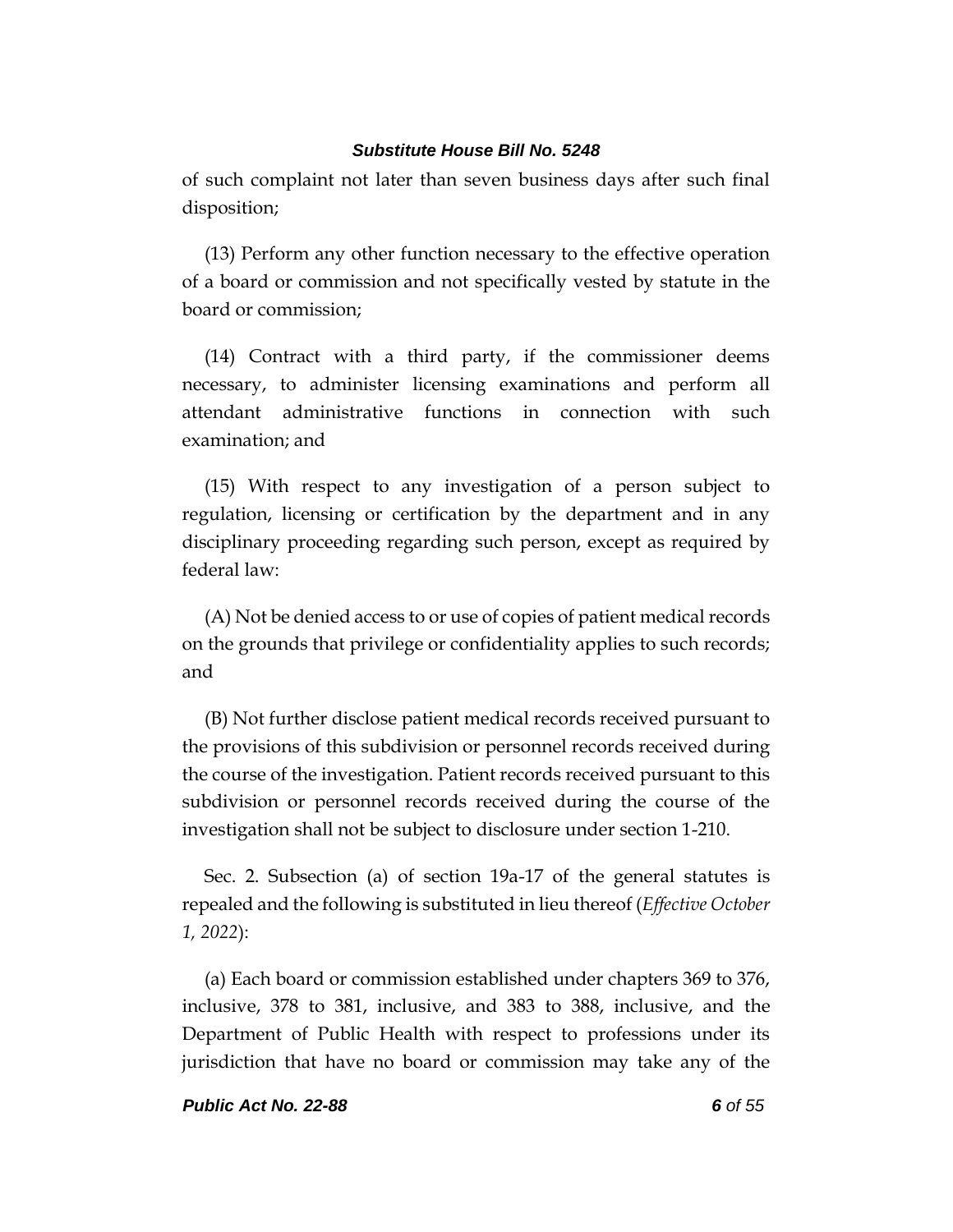following actions, singly or in combination, based on conduct that occurred prior or subsequent to the issuance of a permit or a license upon finding the existence of good cause:

(1) Revoke a practitioner's license or permit;

(2) Suspend a practitioner's license or permit;

(3) Censure a practitioner or permittee;

(4) Issue a letter of reprimand to a practitioner or permittee;

(5) Restrict or otherwise limit practice to those areas prescribed by the board, commission or department;

(6) Place a practitioner or permittee on probationary status and require the practitioner or permittee to:

(A) Report regularly to such board, commission or department upon the matters which are the basis of probation;

(B) Limit practice to those areas prescribed by such board, commission or department; and

(C) Continue or renew professional education until a satisfactory degree of skill has been attained in those areas which are the basis for the probation;

(7) Assess a civil penalty of up to twenty-five thousand dollars;

(8) In those cases involving persons or entities licensed or certified pursuant to sections 20-341d, 20-435, 20-436, 20-437, 20-438, 20-475, as amended by this act, and 20-476, require that restitution be made to an injured property owner; or

(9) Summarily take any action specified in this subsection against a practitioner's license or permit upon receipt of proof that such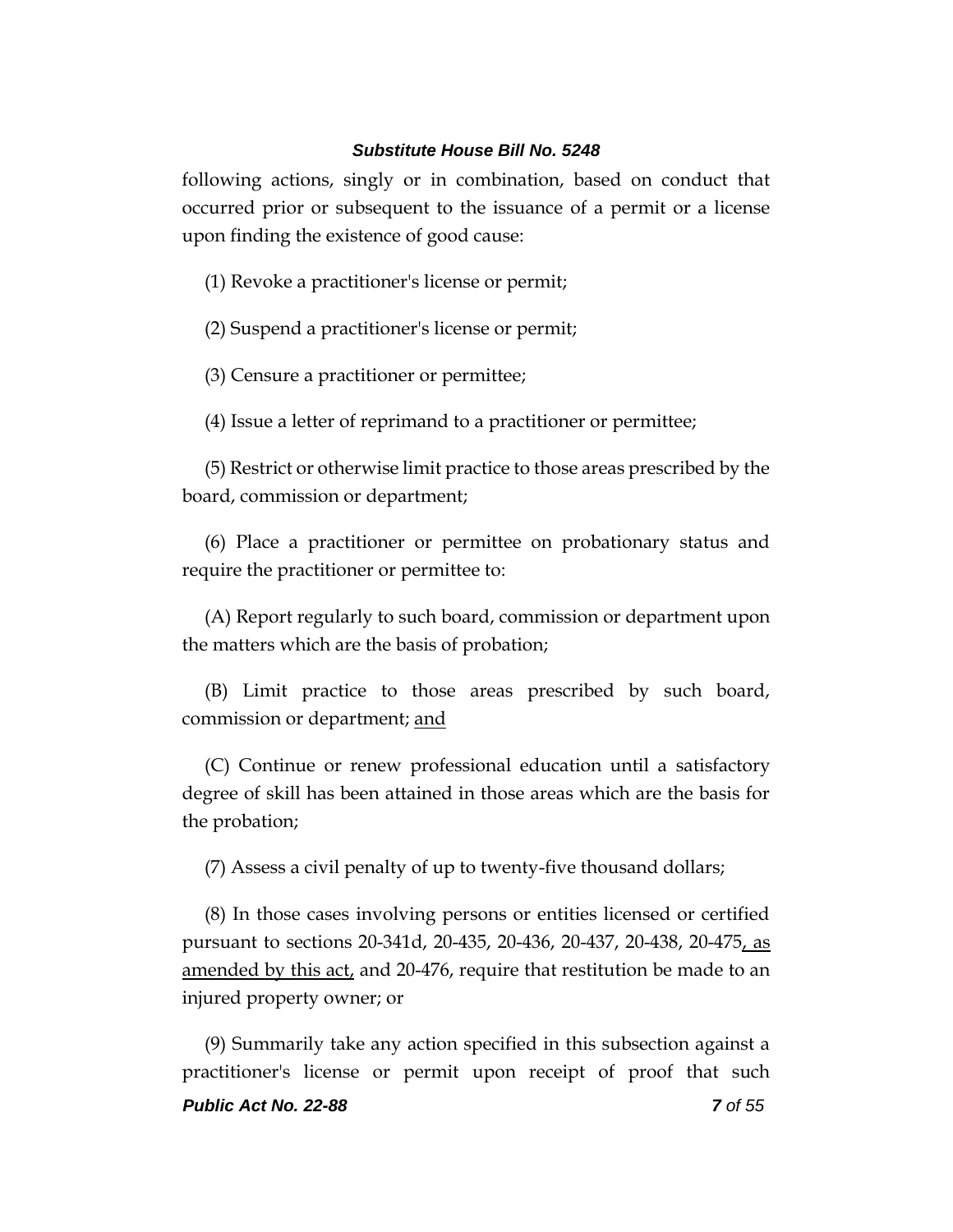practitioner has been:

(A) Found guilty or convicted as a result of an act which constitutes a felony under (i) the laws of this state, (ii) federal law, or (iii) the laws of another jurisdiction and which, if committed within this state, would have constituted a felony under the laws of this state, except for a practitioner who is a social worker under chapter 383b, an art therapist under chapter 383g, a dietitian-nutritionist under chapter 384b, an embalmer or funeral director under chapter 385, a barber under chapter 386, a hairdresser, cosmetician, esthetician, eyelash technician or nail technician under chapter 387; or

(B) Subject to disciplinary action similar to that specified in this subsection by a duly authorized professional agency of any state, the federal government, the District of Columbia, a United States possession or territory or a foreign jurisdiction. The applicable board or commission, or the department shall promptly notify the practitioner or permittee that his license or permit has been summarily acted upon pursuant to this subsection and shall institute formal proceedings for revocation within ninety days after such notification.

Sec. 3. Section 20-195o of the general statutes is repealed and the following is substituted in lieu thereof (*Effective October 1, 2022*):

(a) Application for licensure shall be on forms prescribed and furnished by the commissioner. Each applicant shall furnish evidence satisfactory to the commissioner that he or she has met the requirements of section 20-195n. The application fee for a clinical social worker license shall be three hundred fifteen dollars. The application fee for a master social worker license shall be two hundred twenty dollars.

(b) Notwithstanding the provisions of section 20-195n concerning examinations, on or before October 1, 2015, the commissioner may issue a license without examination, to any master social worker applicant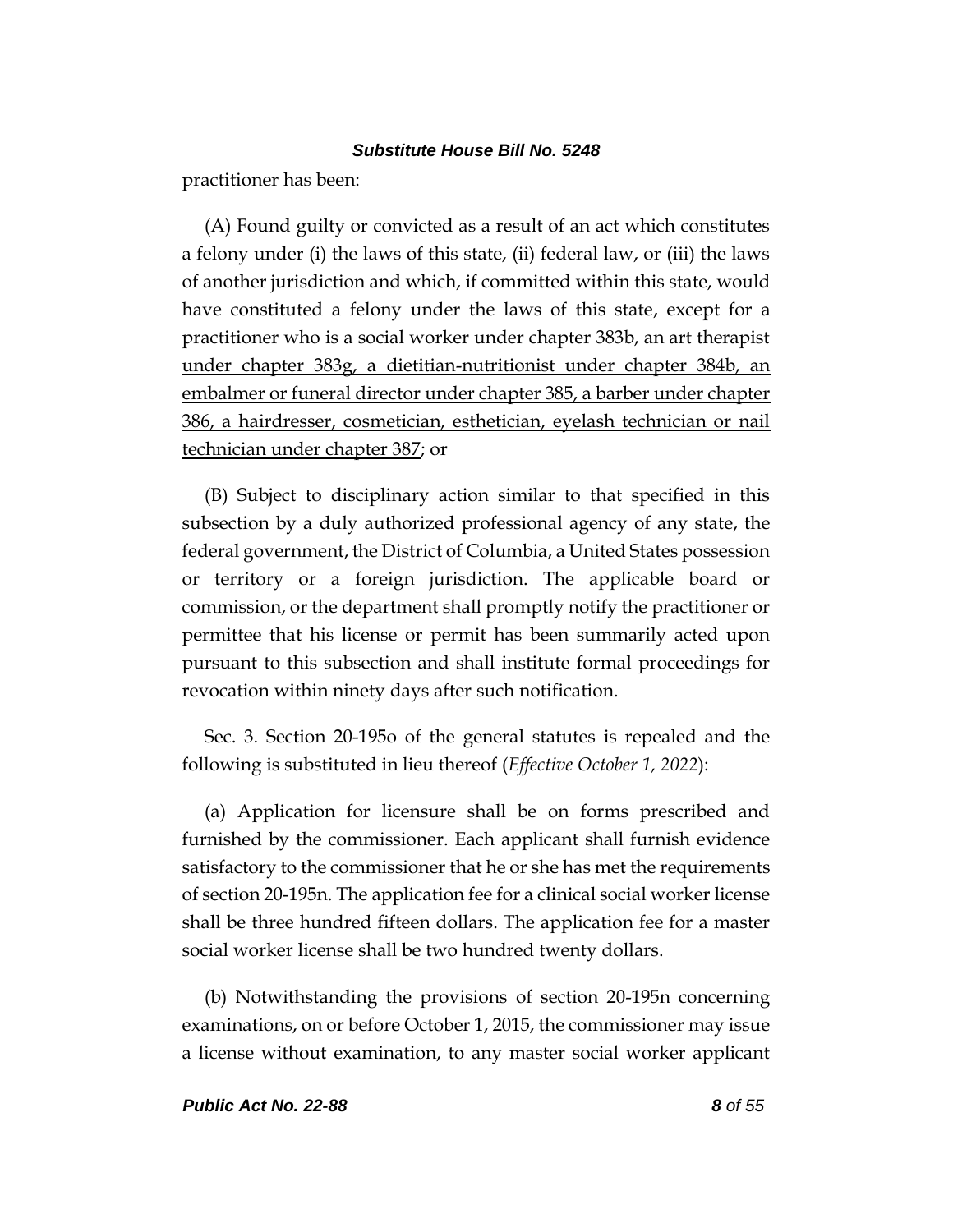who demonstrates to the satisfaction of the commissioner that, on or before October 1, 2013, he or she held a master's degree from a social work program accredited by the Council on Social Work Education or, if educated outside the United States or its territories, completed an educational program deemed equivalent by the council.

(c) Each person licensed pursuant to this chapter may apply for renewal of such licensure in accordance with the provisions of subsection (e) of section 19a-88. A fee of one hundred ninety-five dollars shall accompany each renewal application for a licensed master social worker or a licensed clinical social worker. Each such applicant shall furnish evidence satisfactory to the commissioner of having satisfied the continuing education requirements prescribed in section 20-195u.

(d) (1) An individual who has been convicted of any criminal offense may request, in writing, at any time, that the commissioner determine whether such individual's criminal conviction disqualifies the individual from obtaining a license issued or conferred by the commissioner pursuant to this chapter based on (A) the nature of the conviction and its relationship to the individual's ability to safely or competently perform the duties or responsibilities associated with such license, (B) information pertaining to the degree of rehabilitation of the individual, and (C) the time elapsed since the conviction or release of the individual.

(2) An individual making such request shall include (A) details of the individual's criminal conviction, and (B) any payment required by the commissioner. The commissioner may charge a fee of not more than fifteen dollars for each request made under this subsection. The commissioner may waive such fee.

(3) Not later than thirty days after receiving a request under this subsection, the commissioner shall inform the individual making such request whether, based on the criminal record information provided,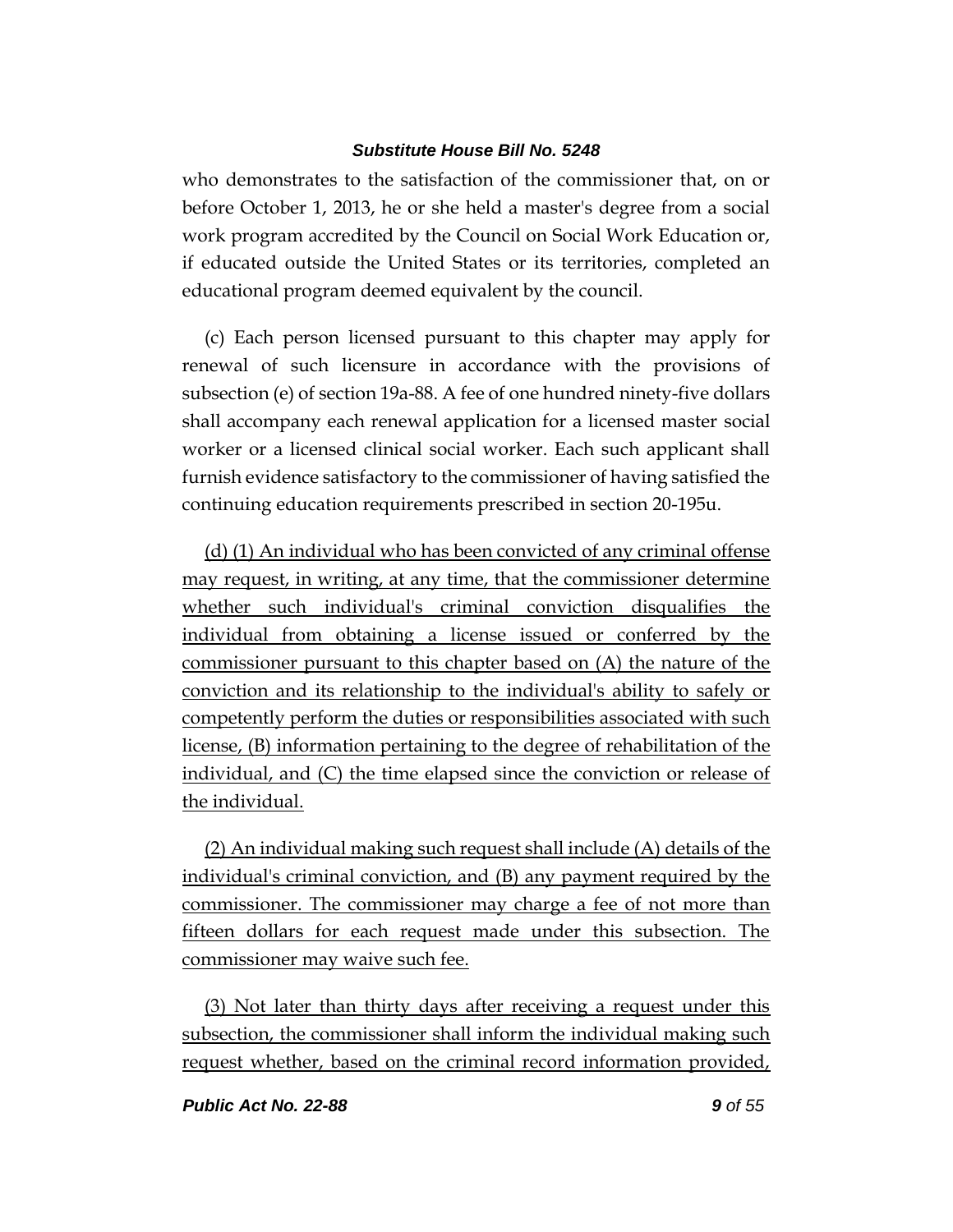such individual is disqualified from receiving or holding a license issued or conferred pursuant to this chapter.

(4) The commissioner is not bound by a determination made under this subsection, if, upon further investigation, the commissioner determines that an individual's criminal conviction differs from the information presented in the determination request.

Sec. 4. Section 20-195p of the general statutes is repealed and the following is substituted in lieu thereof (*Effective October 1, 2022*):

The commissioner may deny an application of an individual or take any action set forth in section 19a-17, as amended by this act, if the license holder fails to conform to the accepted standards of the social work profession, including, but not limited to, the following: Conviction of a felony, provided any action taken is based upon (1) the nature of the conviction and its relationship to the license holder's ability to safely or competently perform the duties or responsibilities associated with such license, (2) information pertaining to the degree of rehabilitation of the license holder, and (3) the time elapsed since the conviction or release; fraud or deceit in obtaining or seeking reinstatement of a license to practice clinical social work; fraud or deceit in the practice of social work; negligent, incompetent or wrongful conduct in professional activities; emotional disorder or mental illness; physical illness, including, but not limited to, deterioration through the aging process; abuse or excessive use of drugs, including alcohol, narcotics or chemicals; wilful falsification of entries in any hospital, patient or other record pertaining to social work; violation of any provision of this chapter or any regulation adopted hereunder. The Commissioner of Public Health may order a license holder to submit to a reasonable physical or mental examination if his physical or mental capacity to practice safely is the subject of an investigation. Said commissioner may petition the superior court for the judicial district of Hartford to enforce such order or any action taken pursuant to said section 19a-17, as

*Public Act No. 22-88 10 of 55*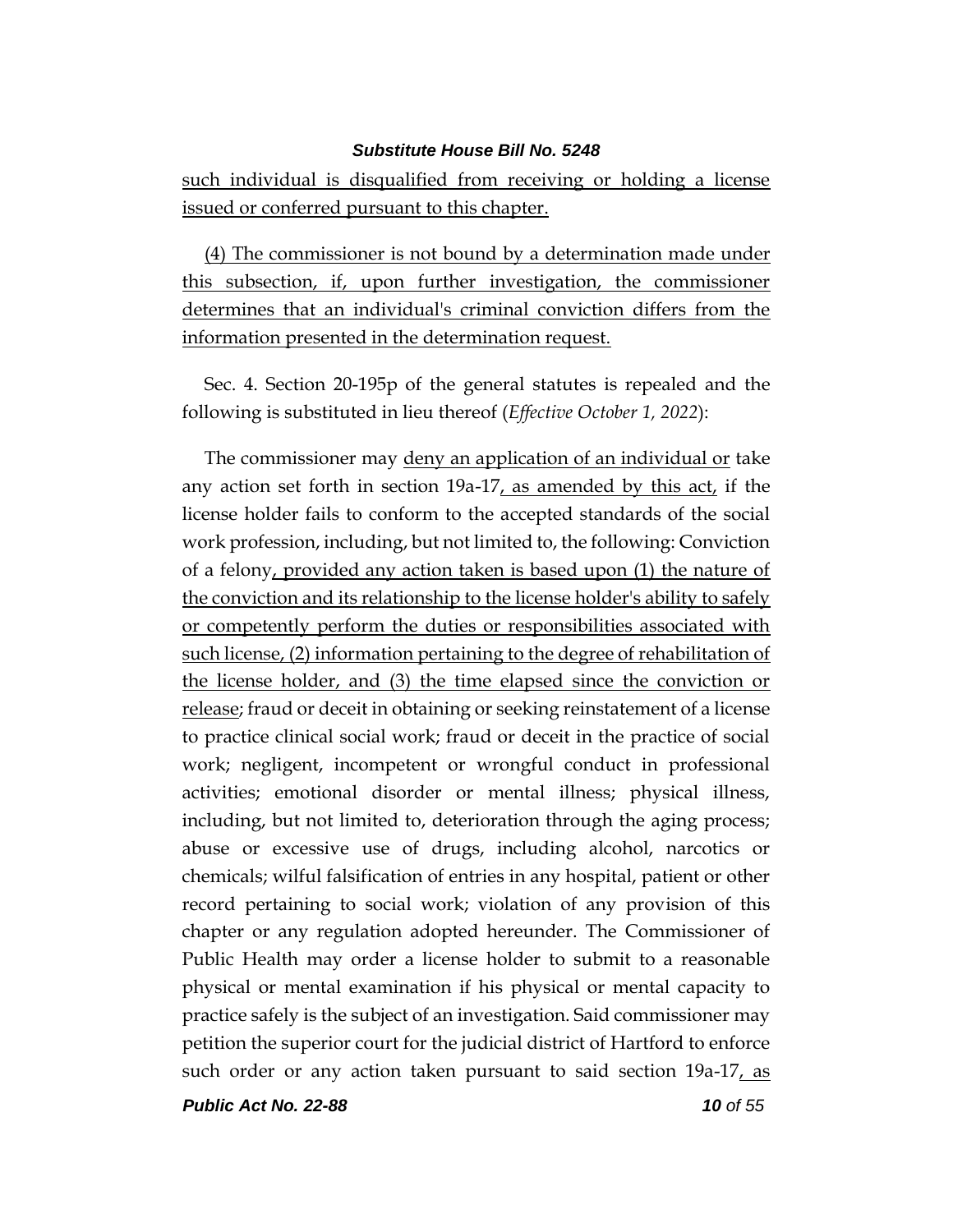amended by this act. Notice of any contemplated action under said section 19a-17, as amended by this act, of the cause therefor and the date of hearing thereon, shall be given and an opportunity for hearing afforded as provided in the regulations adopted by the commissioner.

Sec. 5. Section 20-195cc of the general statutes is repealed and the following is substituted in lieu thereof (*Effective October 1, 2022*):

(a) The Commissioner of Public Health shall grant a license (1) as a professional counselor to any applicant who furnishes evidence satisfactory to the commissioner that such applicant has met the requirements of section 20-195dd, and (2) as a professional counselor associate to any applicant who furnishes evidence satisfactory to the commissioner that such applicant has met the requirements of section 20-195dd. The commissioner shall develop and provide application forms. The application fee for a professional counselor shall be three hundred fifteen dollars. The application fee for a professional counselor associate shall be two hundred twenty dollars.

(b) Licenses issued to professional counselors and professional counselor associates under this section may be renewed annually pursuant to section 19a-88. The fee for such renewal shall be one hundred ninety-five dollars. Each licensed professional counselor and professional counselor associate applying for license renewal shall furnish evidence satisfactory to the commissioner of having participated in continuing education programs. The commissioner shall adopt regulations, in accordance with chapter 54, to (1) define basic requirements for continuing education programs that shall include (A) not less than one contact hour of training or education each registration period on the topic of cultural competency, (B) on and after January 1, 2016, not less than two contact hours of training or education during the first renewal period in which continuing education is required and not less than once every six years thereafter on the topic of mental health conditions common to veterans and family members of veterans,

*Public Act No. 22-88 11 of 55*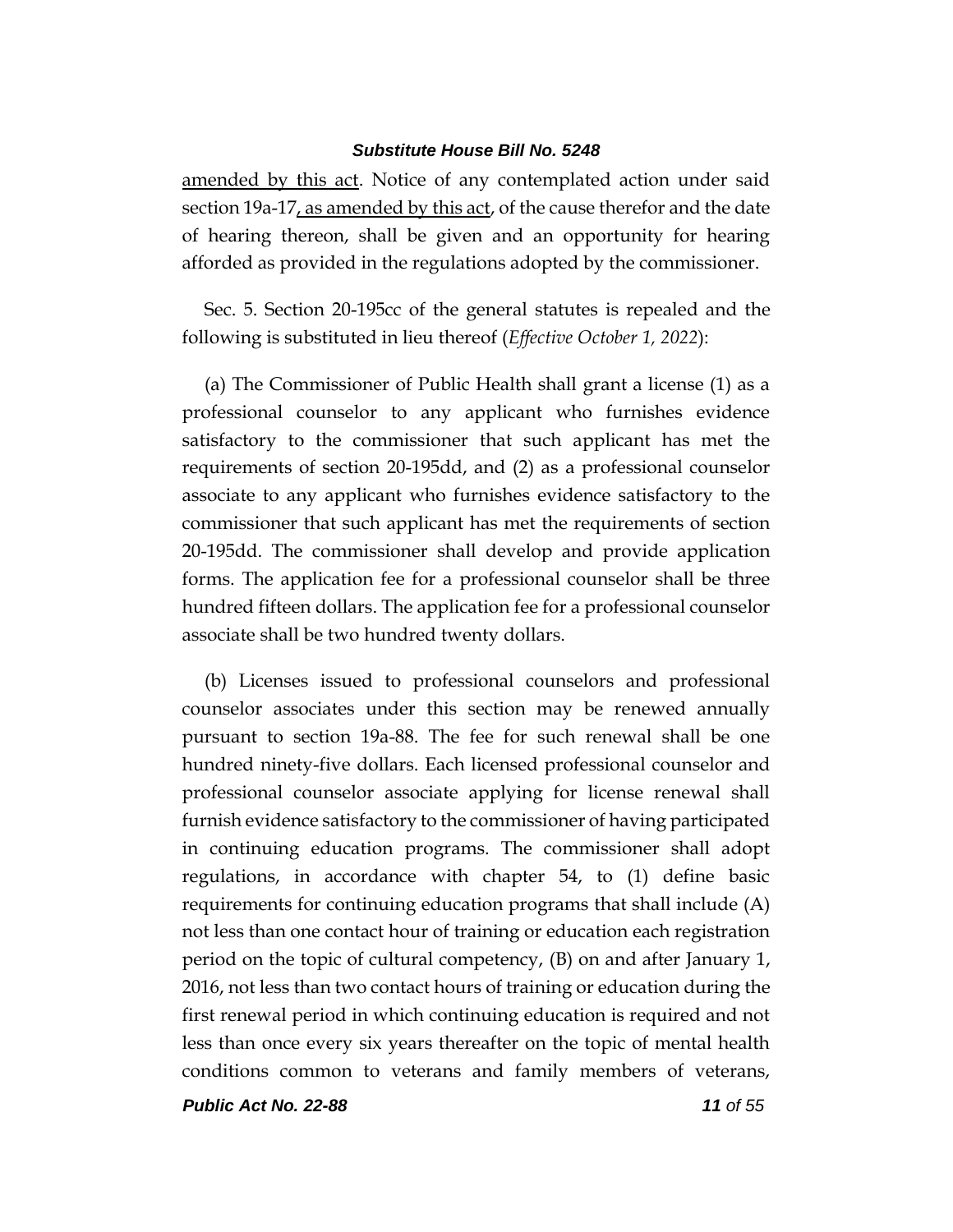including (i) determining whether a patient is a veteran or family member of a veteran, (ii) screening for conditions such as post-traumatic stress disorder, risk of suicide, depression and grief, and (iii) suicide prevention training, and (C) on and after January 1, 2018, not less than three contact hours of training or education each registration period on the topic of professional ethics, (2) delineate qualifying programs, (3) establish a system of control and reporting, and (4) provide for a waiver of the continuing education requirement for good cause.

(c) (1) Any individual who has been convicted of any criminal offense may request, at any time, that the commissioner determine whether such individual's criminal conviction disqualifies the individual from obtaining a license issued or conferred by the commissioner pursuant to this chapter based on (A) the nature of the conviction and its relationship to the individual's ability to safely or competently perform the duties or responsibilities associated with such license, (B) information pertaining to the degree of rehabilitation of the individual, and (C) the time elapsed since the conviction or release of the individual.

(2) An individual making such request shall include (A) details of the individual's criminal conviction, and (B) any payment required by the commissioner. The commissioner may charge a fee of not more than fifteen dollars for each request made under this subsection. The commissioner may waive such fee.

(3) Not later than thirty days after receiving a request under this subsection, the commissioner shall inform the individual making such request whether, based on the criminal record information submitted, such individual is disqualified from receiving or holding a license issued or conferred pursuant to this chapter.

(4) The commissioner is not bound by a determination made under this section, if, upon further investigation, the commissioner determines that the individual's criminal conviction differs from the information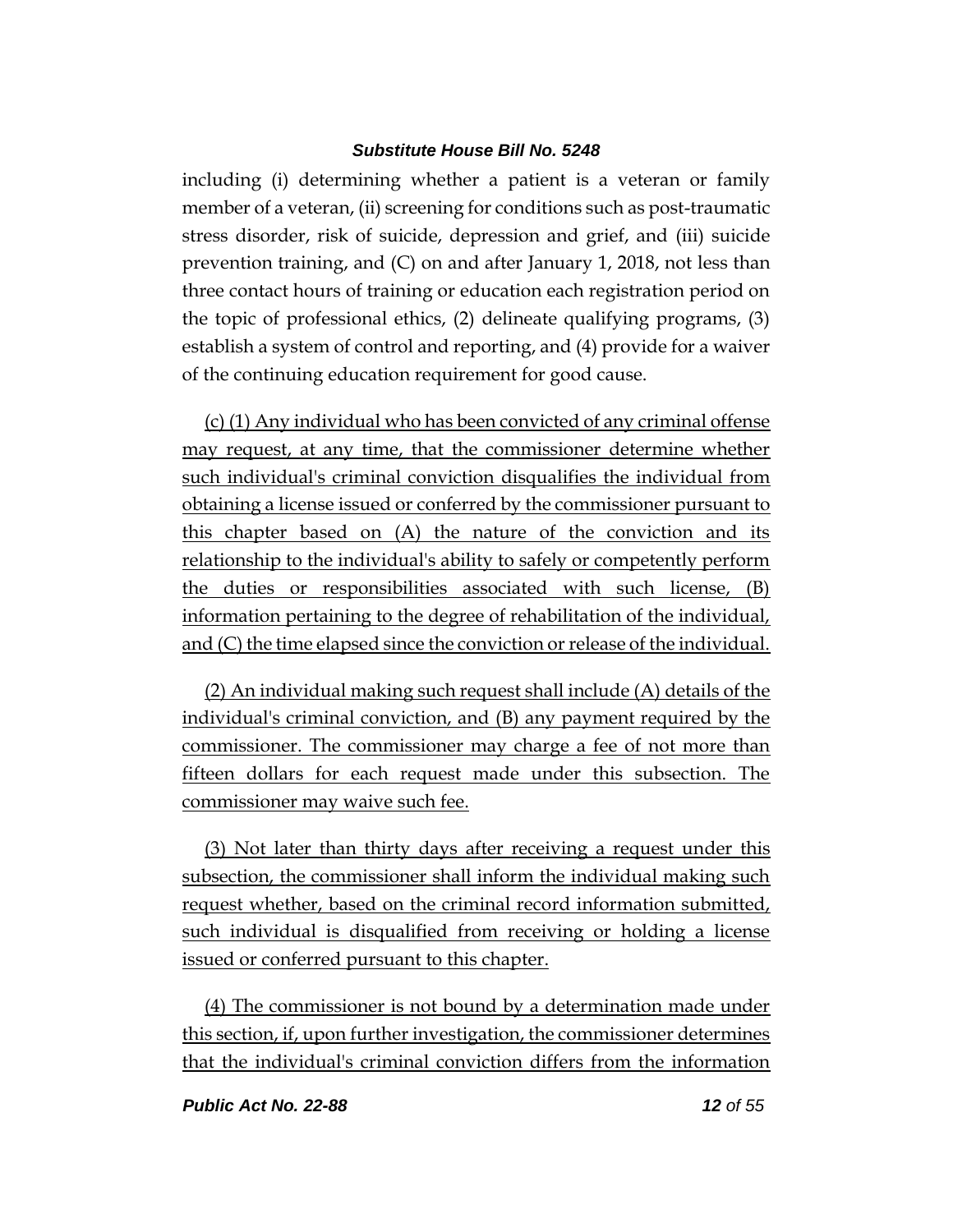#### presented in the determination request.

Sec. 6. Section 20-195ee of the general statutes is repealed and the following is substituted in lieu thereof (*Effective October 1, 2022*):

The Commissioner of Public Health may deny an application of an individual or take any disciplinary action set forth in section 19a-17, as amended by this act, against a professional counselor or professional counselor associate for any of the following reasons: (1) Failure to conform to the accepted standards of the profession; (2) conviction of a felony, provided any action taken is based upon (A) the nature of the conviction and its relationship to the license holder's ability to safely or competently practice professional counseling, (B) information pertaining to the degree of rehabilitation of the license holder, and (C) the time elapsed since the conviction or release; (3) fraud or deceit in obtaining or seeking reinstatement of a license to practice professional counseling; (4) fraud or deceit in the practice of professional counseling; (5) negligent, incompetent or wrongful conduct in professional activities; (6) physical, mental or emotional illness or disorder resulting in an inability to conform to the accepted standards of the profession; (7) alcohol or substance abuse; (8) wilful falsification of entries in any hospital, patient or other record pertaining to professional counseling; or (9) violation of any provision of sections 20-195aa to 20-195dd, inclusive, or any regulation adopted pursuant to section 20-195ff. The commissioner may order a license holder to submit to a reasonable physical or mental examination if his physical or mental capacity to practice safely is the subject of an investigation. The commissioner may petition the superior court for the judicial district of Hartford to enforce such order or any action taken pursuant to said section 19a-17, as amended by this act. The commissioner shall give notice and an opportunity to be heard on any contemplated action under said section 19a-17, as amended by this act.

Sec. 7. Section 20-195ooo of the general statutes is repealed and the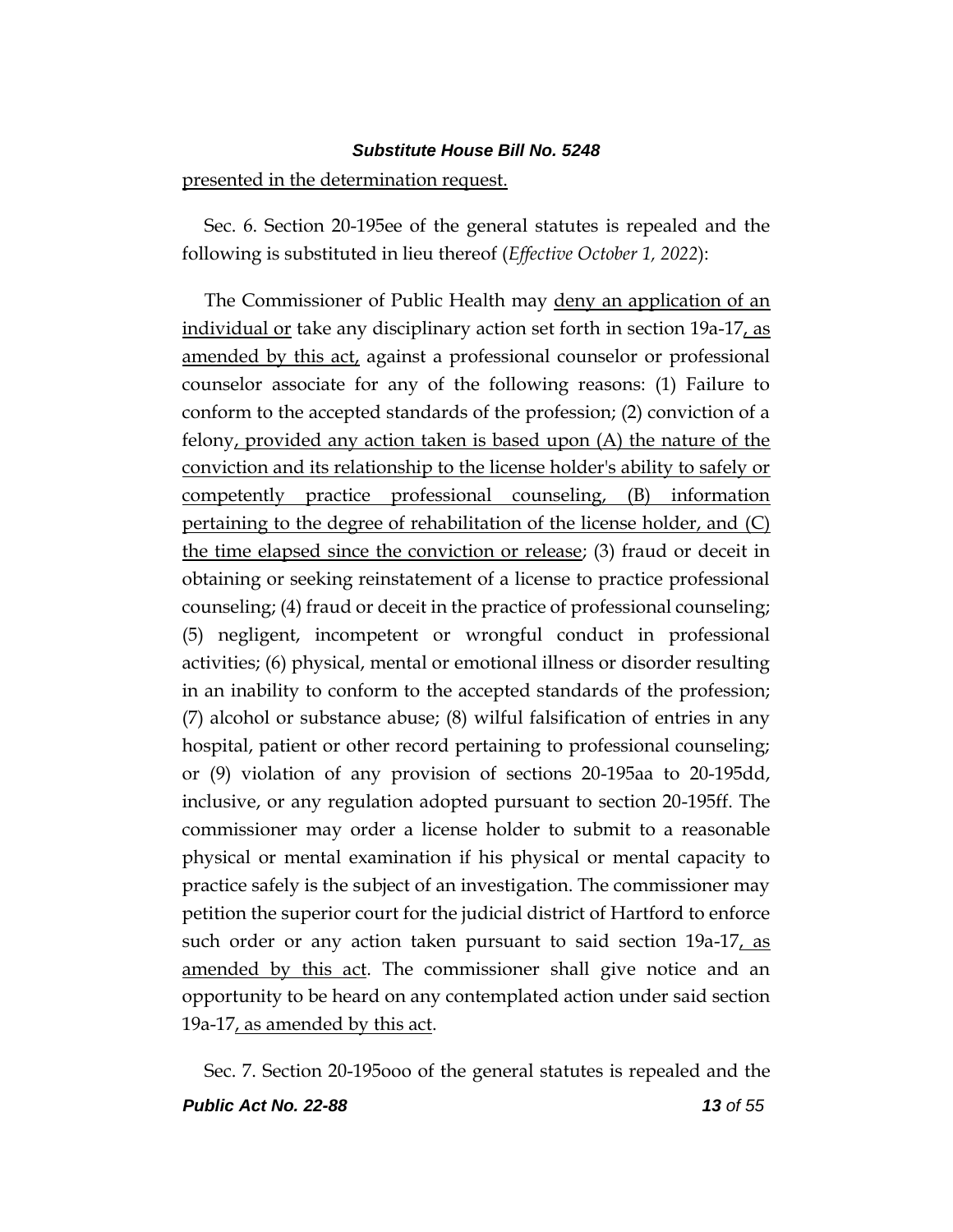following is substituted in lieu thereof (*Effective October 1, 2022*):

(a) On and after October 1, 2019, the Commissioner of Public Health shall grant a license as an art therapist to any applicant who, except as provided in subsections (b) and (c) of this section, furnishes evidence satisfactory to the commissioner that such applicant (1) has earned a graduate degree in art therapy or a related field from an accredited institution of higher education, and (2) holds a current credential or certification as an art therapist from the Art Therapy Credentials Board, or any successor of said board. The commissioner shall develop and provide application forms. The application fee shall be three hundred fifteen dollars.

(b) An applicant for licensure by endorsement shall present evidence satisfactory to the commissioner that the applicant is licensed or certified as an art therapist, or as a person entitled to perform similar services under a different designation, in another state or jurisdiction that has requirements for practicing in such capacity that are substantially similar to, or higher than, those of this state and that there are no disciplinary actions or unresolved complaints pending in this state or any other state.

(c) Licenses issued under this section shall be renewed annually pursuant to section 19a-88. The fee for such renewal shall be one hundred ninety dollars. Each licensed art therapist applying for license renewal shall furnish evidence satisfactory to the commissioner of having a current credential or certification with the Art Therapy Credentials Board, or any successor of said board, and having obtained continuing education units for such credential or certification as required by said board.

(d) (1) Any individual who has been convicted of any criminal offense may request, at any time, that the commissioner determine whether such individual's criminal conviction disqualifies the individual from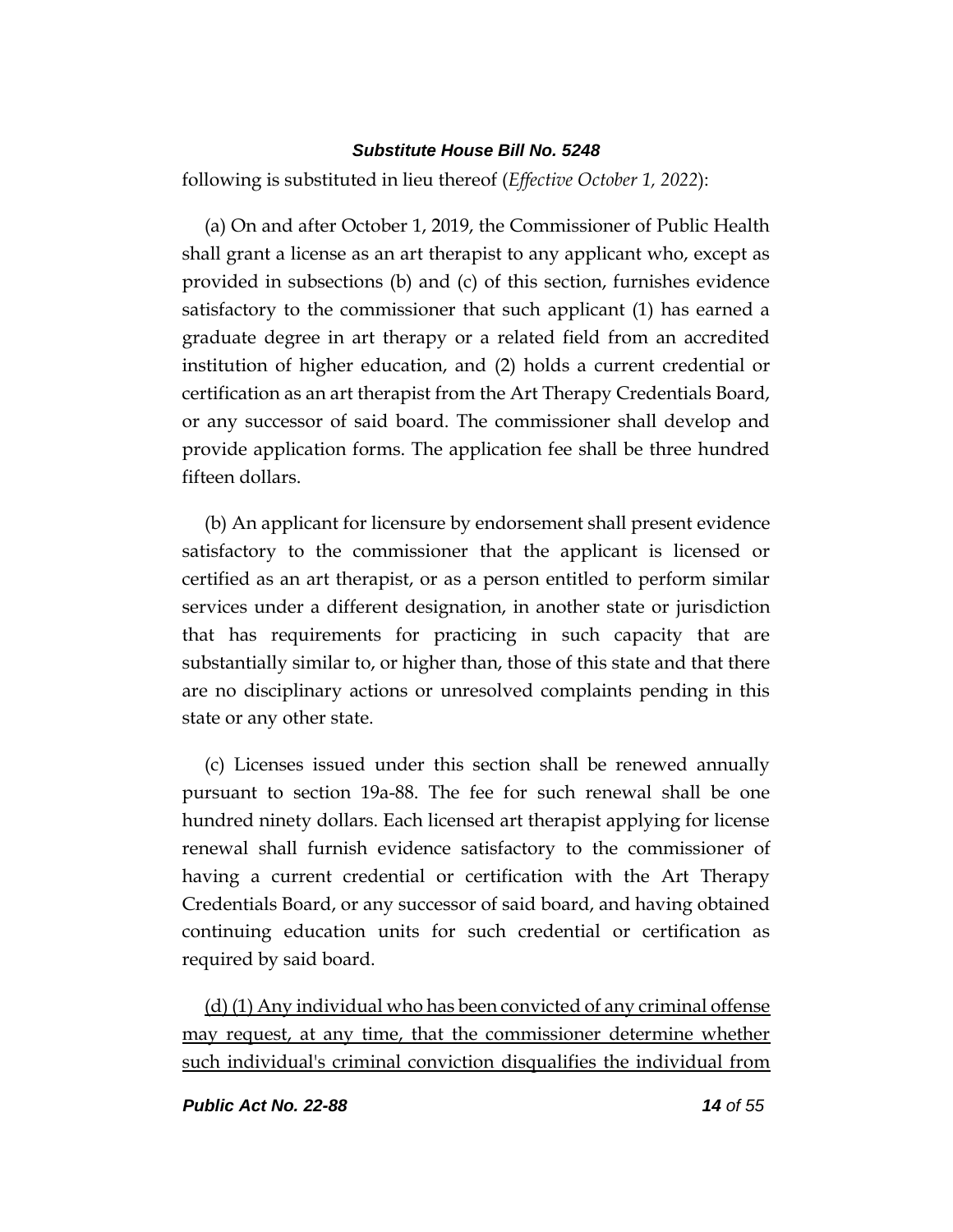obtaining a license issued or conferred by the commissioner pursuant to this chapter based on (A) the nature of the conviction and its relationship to the individual's ability to safely or competently perform the duties or responsibilities associated with such license, (B) information pertaining to the degree of rehabilitation of the individual, and (C) the time elapsed since the conviction or release of the individual. An individual making such request shall include (i) details of the individual's criminal conviction, and (ii) any payment required by the commissioner. The commissioner may charge a fee of not more than fifteen dollars for each request made under this subsection. The commissioner may waive such fee.

(2) Not later than thirty days after receiving a request under this subsection, the commissioner shall inform the individual making such request whether, based on the criminal record information submitted, such individual is disqualified from receiving or holding a license issued pursuant to this chapter.

(3) The commissioner is not bound by a determination made under this subsection, if, upon further investigation, the commissioner determines that the individual's criminal conviction differs from the information presented in the determination request.

Sec. 8. Section 20-195qqq of the general statutes is repealed and the following is substituted in lieu thereof (*Effective October 1, 2022*):

The Commissioner of Public Health may deny an application of an individual or take any disciplinary action set forth in section 19a-17, as amended by this act, against an art therapist for any of the following reasons: (1) Failure to conform to the accepted standards of the profession; (2) conviction of a felony, provided any action taken is based upon (A) the nature of the conviction and its relationship to the license holder's ability to safely or competently practice as an art therapist, (B) information pertaining to the degree of rehabilitation of the license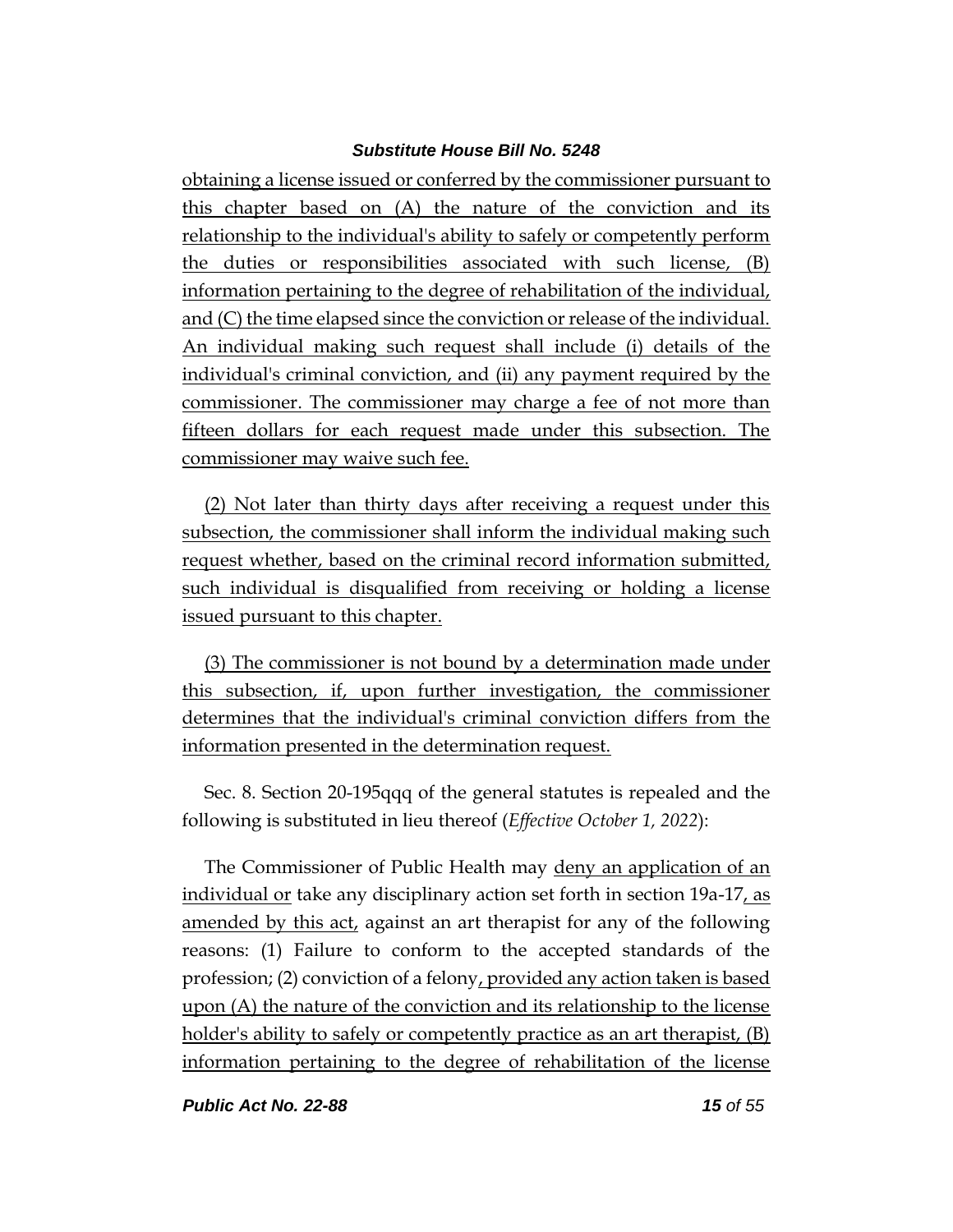holder, and (C) the time elapsed since the conviction or release; (3) fraud or deceit in obtaining or seeking reinstatement of a license to practice art therapy; (4) fraud or deceit in the practice of art therapy; (5) negligent, incompetent or wrongful conduct in professional activities; (6) physical, mental or emotional illness or disorder resulting in an inability to conform to the accepted standards of the profession; (7) alcohol or substance abuse; or (8) wilful falsification of entries in any hospital, patient or other record pertaining to art therapy. The commissioner may order a license holder to submit to a reasonable physical or mental examination if his or her physical or mental capacity to practice safely is the subject of an investigation. The commissioner may petition the superior court for the judicial district of Hartford to enforce such order or any action taken pursuant to section 19a-17, as amended by this act. The commissioner shall give notice and an opportunity to be heard on any contemplated action under section 19a-17, as amended by this act.

Sec. 9. Section 20-206n of the general statutes is repealed and the following is substituted in lieu thereof (*Effective October 1, 2022*):

(a) The department may, upon receipt of an application and fee of one hundred ninety dollars, issue a certificate as a dietitian-nutritionist to any applicant who has presented to the commissioner satisfactory evidence that (1) such applicant is certified as a registered dietitian by the Commission on Dietetic Registration, or (2) such applicant has (A) successfully passed a written examination prescribed by the commissioner, and (B) received a master's degree or doctoral degree, from an institution of higher education accredited to grant such degree by a regional accrediting agency recognized by the United States Department of Education, with a major course of study which focused primarily on human nutrition or dietetics and which included a minimum of thirty graduate semester credits, twenty-one of which shall be in not fewer than five of the following content areas: (i) Human nutrition or nutrition in the life cycle, (ii) nutrition biochemistry, (iii)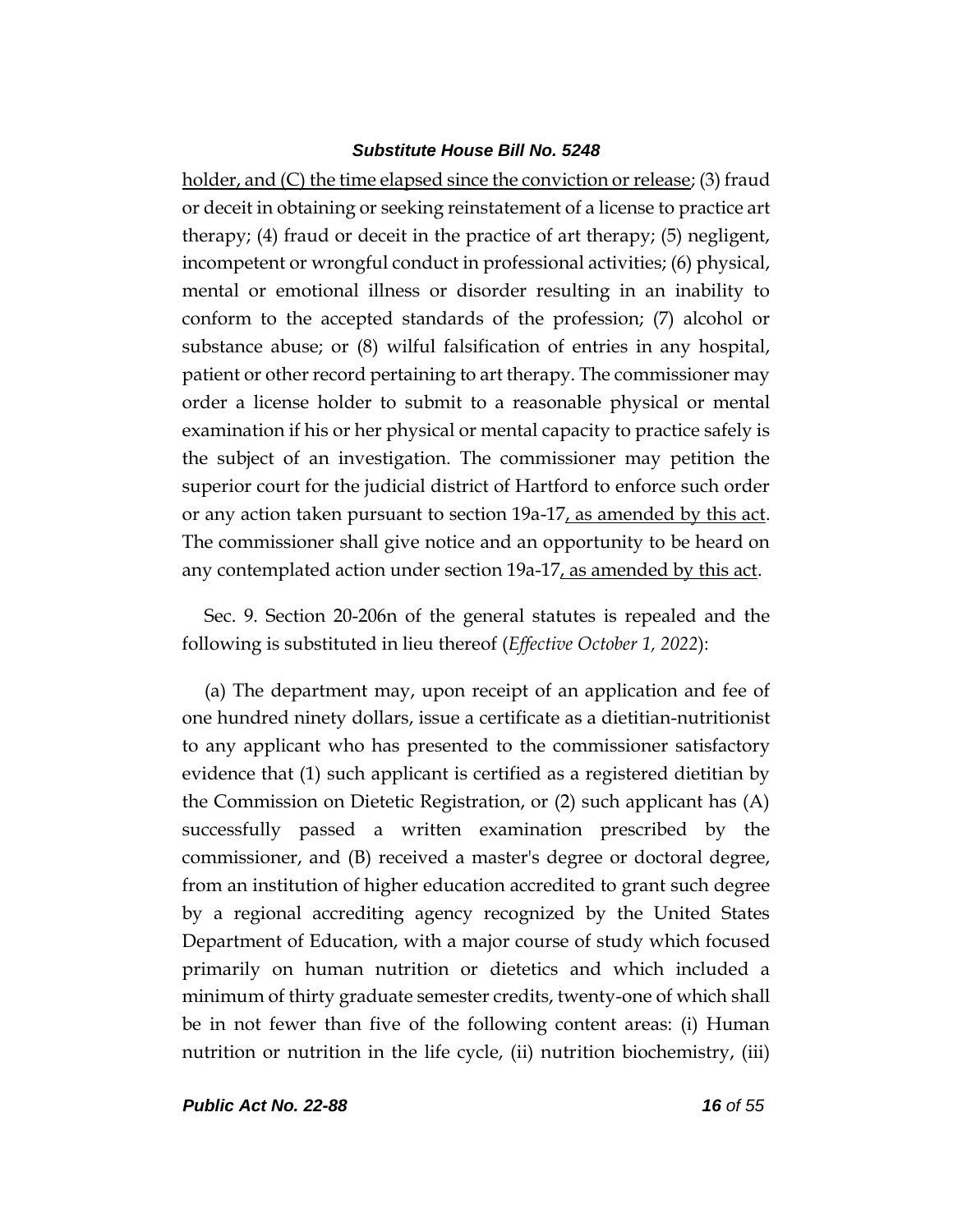nutrition assessment, (iv) food composition or food science, (v) health education or nutrition counseling, (vi) nutrition in health and disease, and (vii) community nutrition or public health nutrition.

(b) No certificate shall be issued under this section to any applicant against whom a professional disciplinary action is pending or who is the subject of an unresolved professional complaint.

(c) (1) Any individual who has been convicted of any criminal offense may request, at any time, that the commissioner determine whether such individual's criminal conviction disqualifies the individual from obtaining a certificate issued or conferred by the commissioner pursuant this section based on (A) the nature of the conviction and its relationship to the individual's ability to safely or competently perform the duties or responsibilities associated with such license, (B) information pertaining to the degree of rehabilitation of the individual, and (C) the time elapsed since the conviction or release of the individual.

(2) An individual making such request shall include (A) details of the individual's criminal conviction, and (B) any payment required by the department. The commissioner may charge a fee of not more than fifteen dollars for each request made under this subsection. The commissioner may waive such fee.

(3) Not later than thirty days after receiving a request under this subsection, the commissioner shall inform the individual making such request whether, based on the criminal record information submitted, such individual is disqualified from receiving or holding a certificate issued pursuant to this section.

(4) The department is not bound by a determination made under this section, if, upon further investigation, the commissioner determines that the individual's criminal conviction differs from the information presented in the determination request.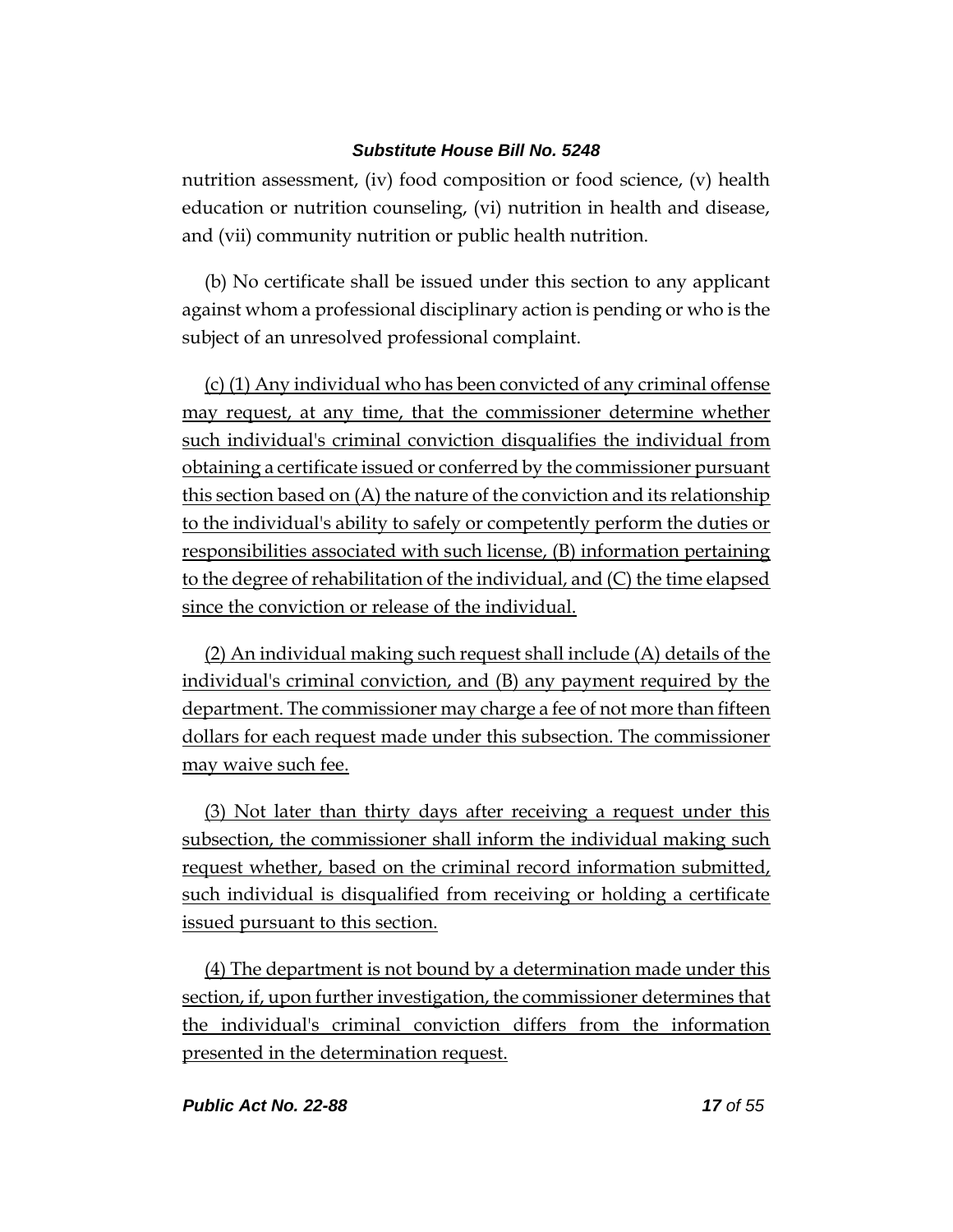Sec. 10. Section 20-206s of the general statutes is repealed and the following is substituted in lieu thereof (*Effective October 1, 2022*):

The department may deny an application of an individual or take any action set forth in section 19a-17, as amended by this act, if the certificate holder fails to conform to the accepted standards of the dietitiannutritionist profession, including, but not limited to, the following: Conviction of a felony, provided any action taken is based upon (1) the nature of the conviction and its relationship to the certificate holder's ability to safely or competently perform the duties or responsibilities associated with such certificate, (2) information pertaining to the degree of rehabilitation of the certificate holder, and (3) the time elapsed since the conviction or release; fraud or deceit in professional practice; illegal conduct; negligent, incompetent or wrongful conduct in professional activities; emotional disorder or mental illness; physical illness including, but not limited to, deterioration through the aging process; abuse or excessive use of drugs, including alcohol, narcotics or chemicals; wilful falsification of entries in any client or patient record; misrepresentation or concealment of a material fact in the obtaining or reinstatement of a dietitian-nutritionist certificate; or violation of any provision of sections 20-206m to 20-206t, inclusive.

Sec. 11. Subsection (i) of section 20-265b of the 2022 supplement to the general statutes is repealed and the following is substituted in lieu thereof (*Effective October 1, 2022*):

(i) The Commissioner of Public Health may deny an application of an individual or take any disciplinary action set forth in section 19a-17, as amended by this act, against an esthetician for failure to conform to the accepted standards of the profession, including, but not limited to: (1) Conviction of a felony, provided any action taken is based upon (A) the nature of the conviction and its relationship to the license holder's ability to safely or competently practice as an esthetician, (B) information pertaining to the degree of rehabilitation of the license holder, and (C)

*Public Act No. 22-88 18 of 55*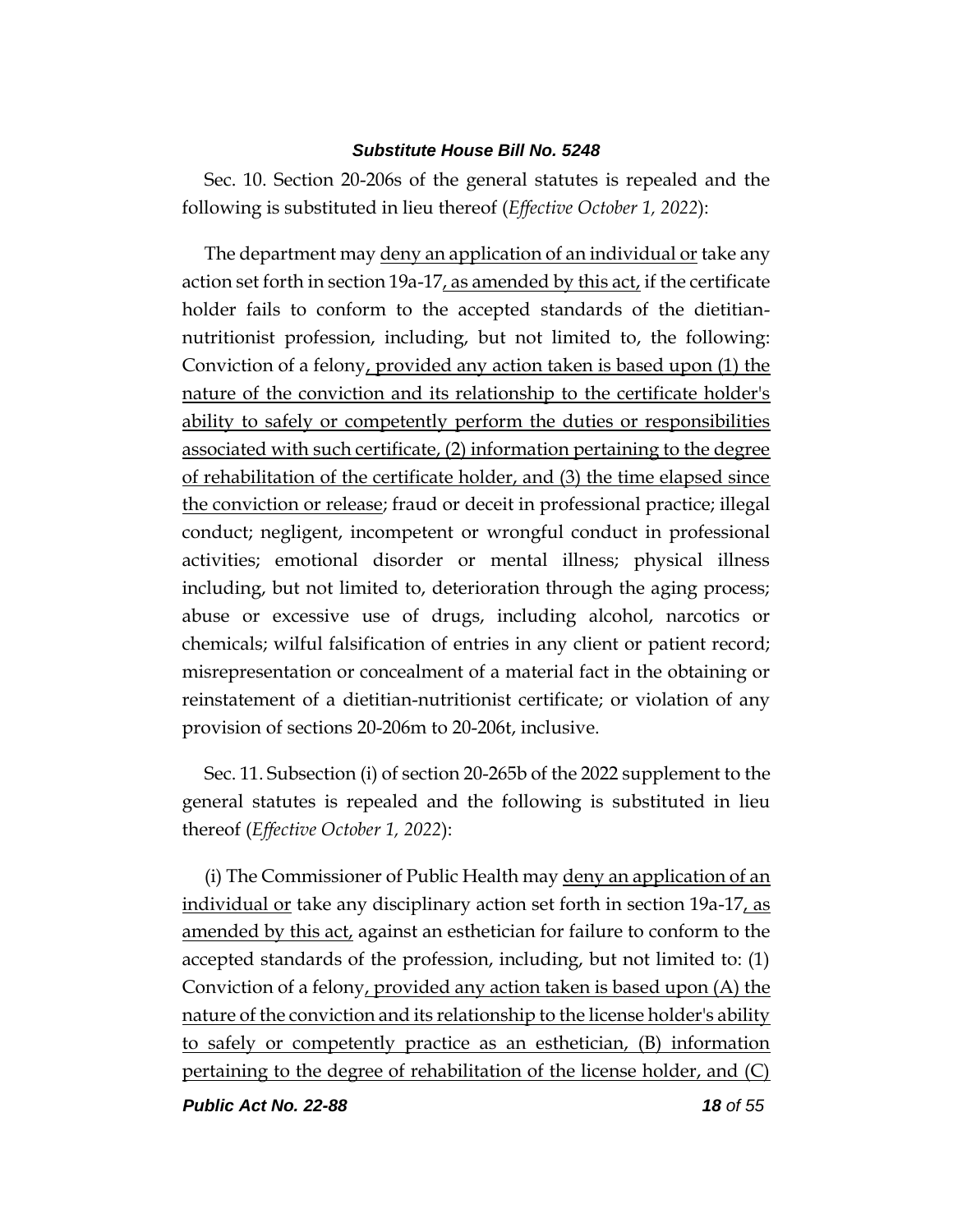the time elapsed since the conviction or release; (2) fraud or deceit in obtaining or seeking reinstatement of a license to practice as an esthetician; (3) fraud or deceit in the practice of an esthetician; (4) negligent, incompetent or wrongful conduct in professional activities; (5) physical, mental or emotional illness or disorder resulting in an inability to conform to the accepted standards of the profession; or (6) abuse or excessive use of drugs, including, alcohol, narcotics or chemicals. The commissioner may order a license holder to submit to a reasonable physical or mental examination if his or her physical or mental capacity to practice safely is the subject of an investigation. The commissioner may petition the superior court for the judicial district of Hartford to enforce such order or any action taken pursuant to section 19a-17, as amended by this act. The commissioner shall give notice and an opportunity to be heard on any contemplated action under section 19a-17, as amended by this act.

Sec. 12. Section 20-265b of the general statutes is amended by adding subsection (k) as follows (*Effective October 1, 2022*):

(NEW) (k) (1) Any individual who has been convicted of any criminal offense may request, at any time, that the commissioner determine whether such individual's criminal conviction disqualifies the individual from obtaining a certificate issued or conferred by the commissioner pursuant to this section based on (A) the nature of the conviction and its relationship to the individual's ability to safely or competently perform the duties or responsibilities associated with such license, (B) information pertaining to the degree of rehabilitation of the individual, and (C) the time elapsed since the conviction or release of the individual.

(2) An individual making such request shall include (A) details of the individual's criminal conviction, and (B) any payment required by the commissioner. The commissioner may charge a fee of not more than fifteen dollars for each request made under this subsection. The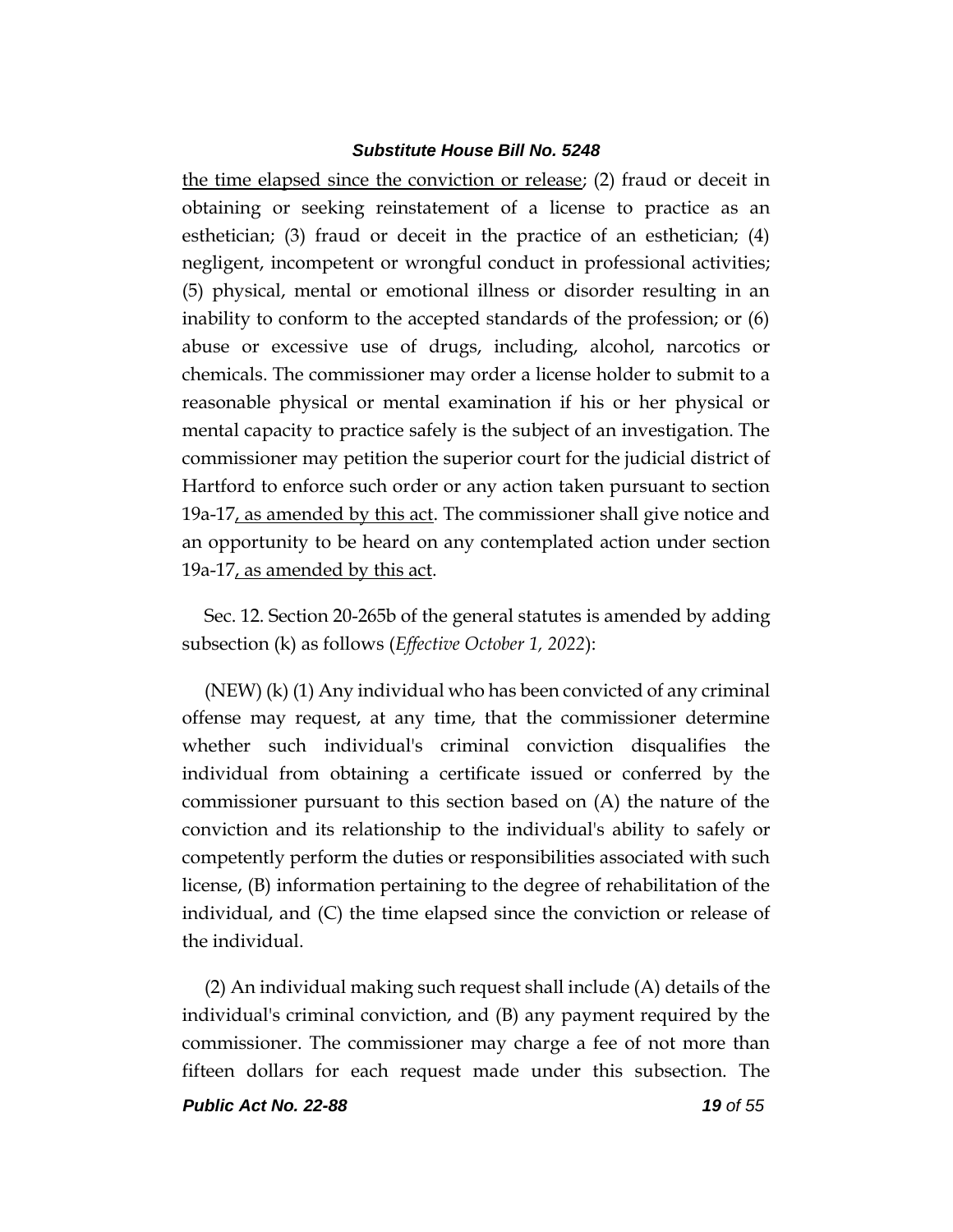commissioner may waive such fee.

(3) Not later than thirty days after receiving a request under this subsection, the commissioner shall inform the individual making such request whether, based on the criminal record information submitted, such individual is disqualified from receiving or holding a certificate issued pursuant to this section.

(4) The commissioner is not bound by a determination made under this section, if, upon further investigation, the commissioner determines that the individual's criminal conviction differs from the information presented in the determination request.

Sec. 13. Subsection (i) of section 20-265c of the 2022 supplement to the general statutes is repealed and the following is substituted in lieu thereof (*Effective October 1, 2022*):

(i) The Commissioner of Public Health may deny an application of an individual or take any disciplinary action set forth in section 19a-17, as amended by this act, against an eyelash technician for failure to conform to the accepted standards of the profession, including, but not limited to: (1) Conviction of a felony, provided any action taken is based upon (A) the nature of the conviction and its relationship to the license holder's ability to safely or competently practice as an eyelash technician, (B) information pertaining to the degree of rehabilitation of the license holder, and (C) the time elapsed since the conviction or release; (2) fraud or deceit in obtaining or seeking reinstatement of a license to practice as an eyelash technician; (3) fraud or deceit in the practice of an eyelash technician; (4) negligent, incompetent or wrongful conduct in professional activities; (5) physical, mental or emotional illness or disorder resulting in an inability to conform to the accepted standards of the profession; or (6) abuse or excessive use of drugs, including, alcohol, narcotics or chemicals. The commissioner may order a license holder to submit to a reasonable physical or mental

*Public Act No. 22-88 20 of 55*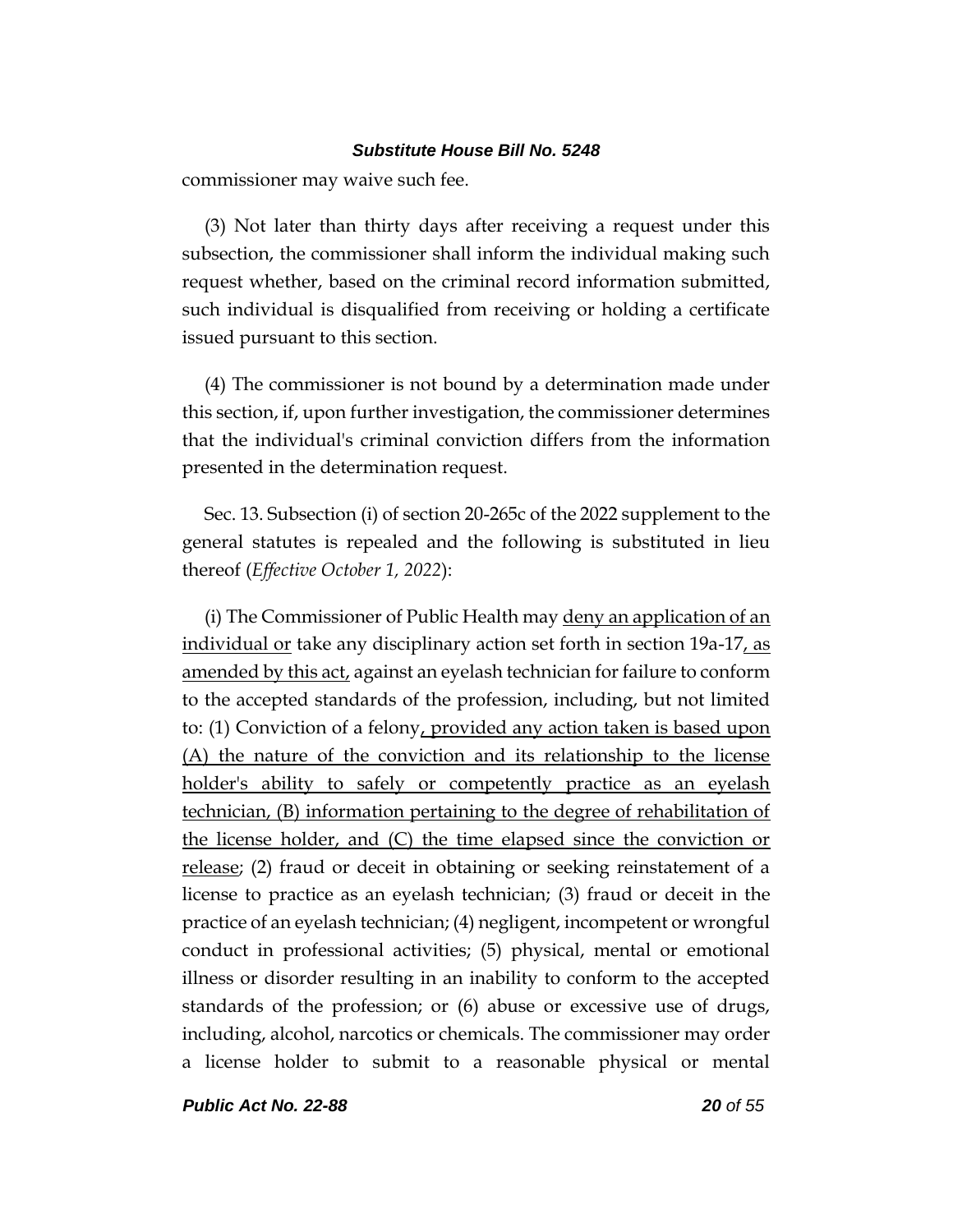examination if his or her physical or mental capacity to practice safely is the subject of an investigation. The commissioner may petition the superior court for the judicial district of Hartford to enforce such order or any action taken pursuant to section 19a-17, as amended by this act. The commissioner shall give notice and an opportunity to be heard on any contemplated action under section 19a-17, as amended by this act.

Sec. 14. Section 20-265c of the general statutes is amended by adding subsection (k) as follows (*Effective October 1, 2022*):

(NEW) (k) (1) Any individual who has been convicted of any criminal offense may request, at any time, that the commissioner determine whether such individual's criminal conviction disqualifies the individual from obtaining a certificate issued or conferred by the commissioner pursuant to this section based on (A) the nature of the conviction and its relationship to the individual's ability to safely or competently perform the duties or responsibilities associated with such license, (B) information pertaining to the degree of rehabilitation of the individual, and (C) the time elapsed since the conviction or release of the individual.

(2) An individual making such request shall include (A) details of the individual's criminal conviction, and (B) any payment required by the commissioner. The commissioner may charge a fee of not more than fifteen dollars for each request made under this subsection. The commissioner may waive such fee.

(3) Not later than thirty days after receiving a request under this subsection, the commissioner shall inform the individual making such request whether, based on the criminal record information submitted, such individual is disqualified from receiving or holding a certificate issued pursuant to this section.

(4) The commissioner is not bound by a determination made under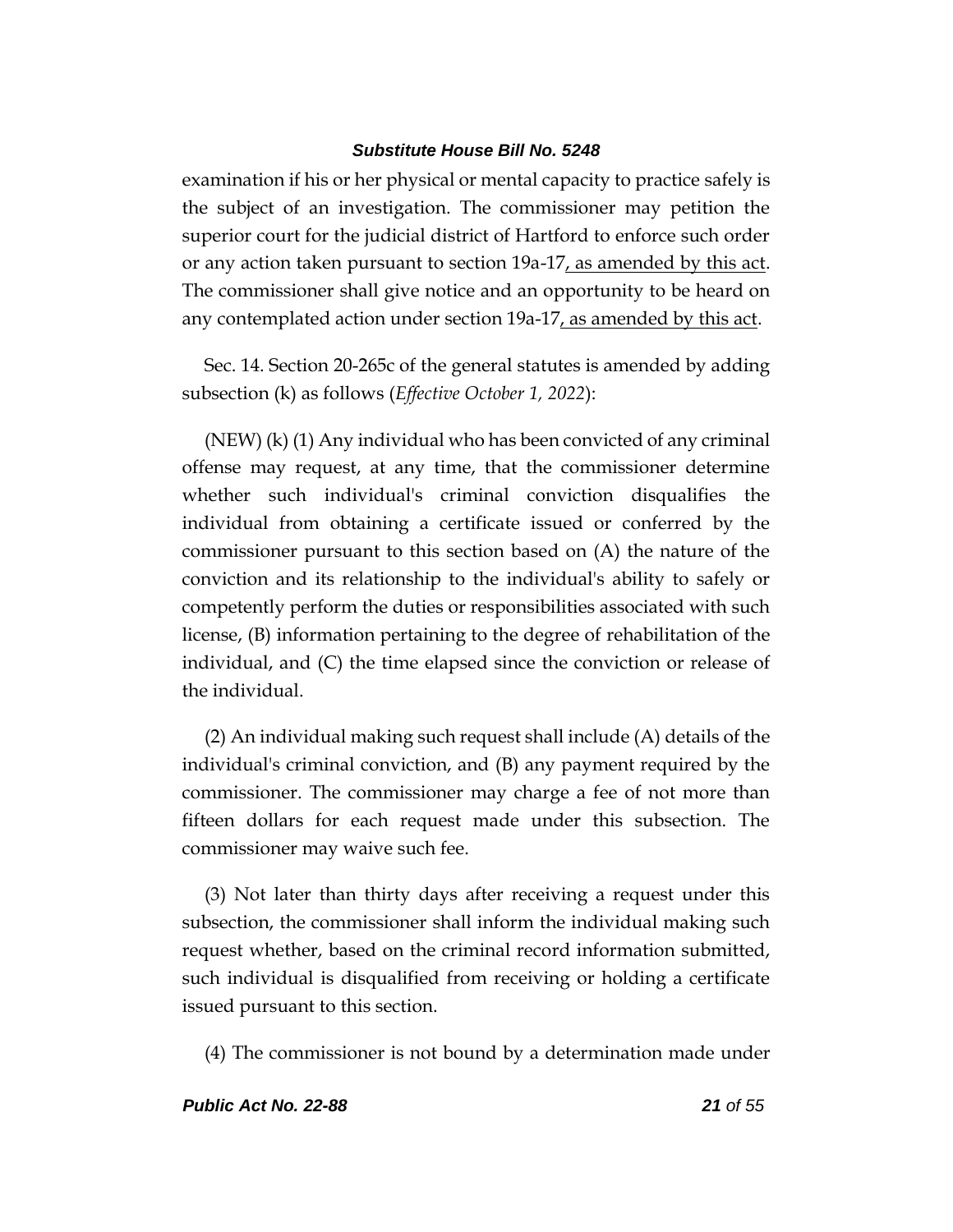this section, if, upon further investigation, the commissioner determines that the individual's criminal conviction differs from the information presented in the determination request.

Sec. 15. Subsection (i) of section 20-265d of the 2022 supplement to the general statutes is repealed and the following is substituted in lieu thereof (*Effective October 1, 2022*):

(i) The Commissioner of Public Health may deny an application of an individual or take any disciplinary action set forth in section 19a-17, as amended by this act, against a nail technician for failure to conform to the accepted standards of the profession, including, but not limited to: (1) Conviction of a felony, provided any action taken is based upon (A) the nature of the conviction and its relationship to the license holder's ability to safely or competently practice as an nail technician, (B) information pertaining to the degree of rehabilitation of the license holder, and (C) the time elapsed since the conviction or release; (2) fraud or deceit in obtaining or seeking reinstatement of a license to practice as a nail technician; (3) fraud or deceit in the practice of a nail technician; (4) negligent, incompetent or wrongful conduct in professional activities; (5) physical, mental or emotional illness or disorder resulting in an inability to conform to the accepted standards of the profession; or (6) abuse or excessive use of drugs, including, alcohol, narcotics or chemicals. The commissioner may order a license holder to submit to a reasonable physical or mental examination if his or her physical or mental capacity to practice safely is the subject of an investigation. The commissioner may petition the superior court for the judicial district of Hartford to enforce such order or any action taken pursuant to section 19a-17, as amended by this act. The commissioner shall give notice and an opportunity to be heard on any contemplated action under section 19a-17, as amended by this act.

Sec. 16. Section 20-265d of the general statutes is amended by adding subsection (k) as follows (*Effective October 1, 2022*):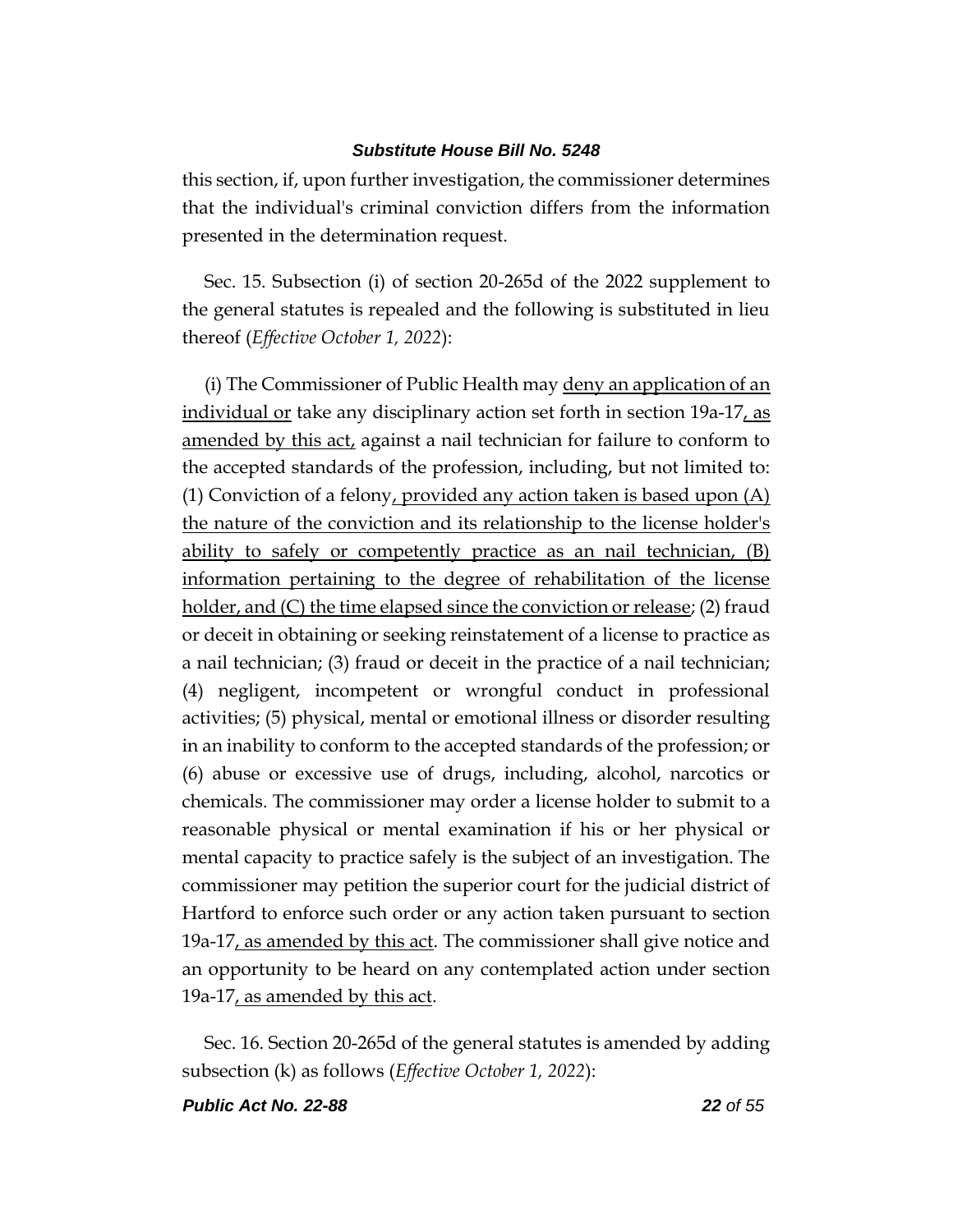(NEW) (k) (1) Any individual who has been convicted of any criminal offense may request, at any time, that the commissioner determine whether such individual's criminal conviction disqualifies the individual from obtaining a license issued or conferred by the commissioner pursuant to this section based on (A) the nature of the conviction and its relationship to the individual's ability to safely or competently perform the duties or responsibilities associated with such license, (B) information pertaining to the degree of rehabilitation of the individual, and (C) the time elapsed since the conviction or release of the individual.

(2) An individual making such request shall include (A) details of the individual's criminal conviction, and (B) any payment required by the commissioner. The commissioner may charge a fee of not more than fifteen dollars for each request made under this subsection. The commissioner may waive such fee.

(3) Not later than thirty days after receiving a request under this subsection, the commissioner shall inform the individual making such request whether, based on the criminal record information submitted, such individual is disqualified from receiving or holding a license issued pursuant to this section.

(4) The commissioner is not bound by a determination made under this section, if, upon further investigation, the department determines that the individual's criminal conviction differs from the information presented in the determination request.

Sec. 17. Section 20-280e of the general statutes is repealed and the following is substituted in lieu thereof (*Effective October 1, 2022*):

(a) The State Board of Accountancy shall issue a Connecticut Certified Public Accountant's Certificate to any person who has been granted the designation "certified public accountant" and who submits an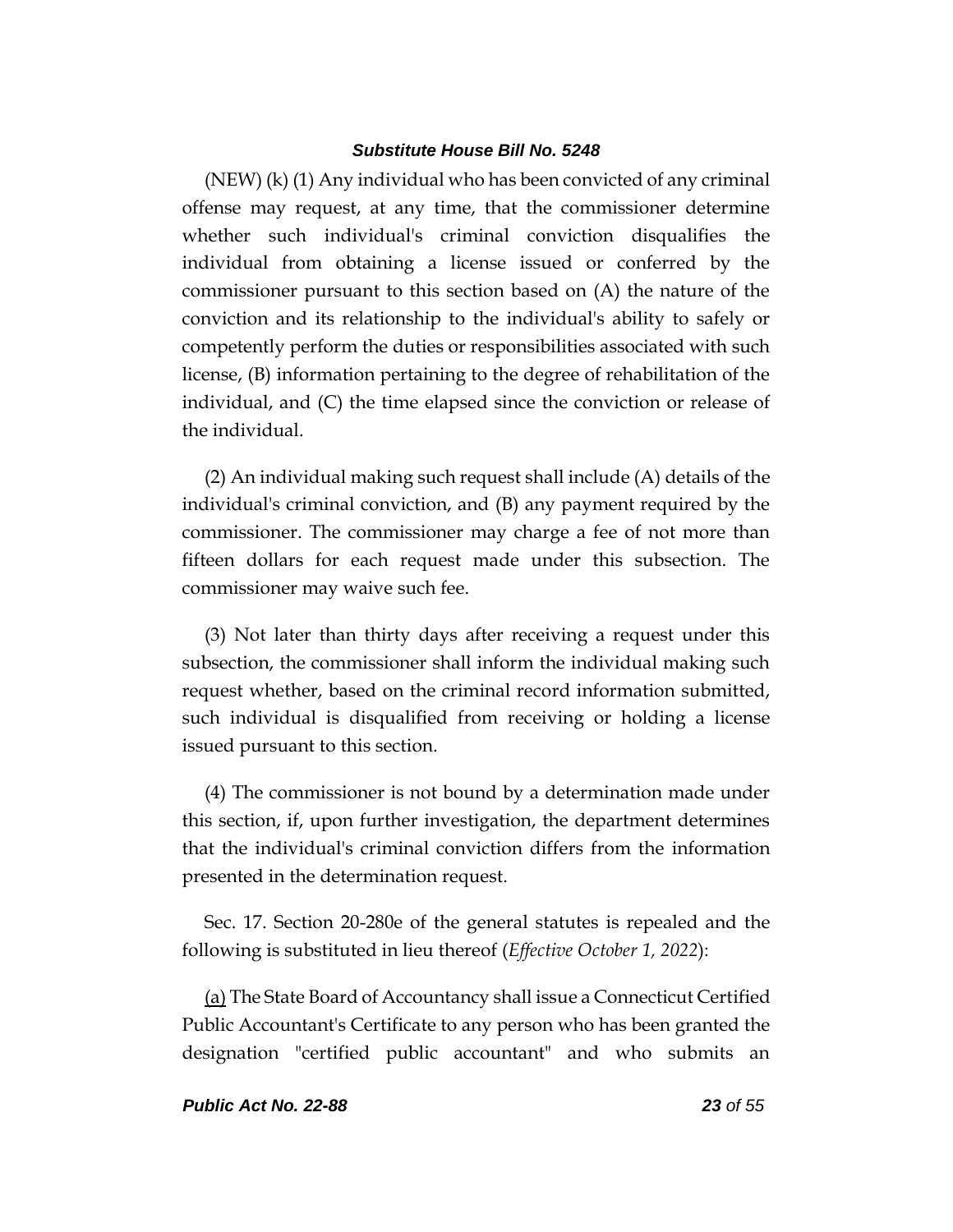application and pays the applicable fee for an initial certified public accountant certificate. No person issued an initial certificate, pursuant to this section, shall engage in the practice of public accountancy or use the title or designation "certified public accountant", or the abbreviations "CPA", or any other title, designation, words, letters, abbreviation, sign, card or device tending to indicate that such person is a certified public accountant, except as permitted in accordance with sections 20-280 and 20-281g.

(b) (1) Any individual who has been convicted of any criminal offense may request, at any time, that the board determine whether such individual's criminal conviction disqualifies the individual from obtaining a certificate or license issued or conferred by the board pursuant to this chapter based on (A) the nature of the conviction and its relationship to the individual's ability to safely or competently perform the duties or responsibilities associated with such license, (B) information pertaining to the degree of rehabilitation of the individual, and (C) the time elapsed since the conviction or release of the individual.

(2) An individual making such request shall include (A) details of the individual's criminal conviction, and (B) any payment required by the board. The board may charge a fee of not more than fifteen dollars for each request made under this subsection. The board may waive such fee.

(3) Not later than thirty days after receiving a request under this subsection, the board shall inform the individual making such request whether, based on the criminal record information submitted, such individual is disqualified from receiving or holding a license issued pursuant to this chapter.

(4) The board is not bound by a determination made under this section, if, upon further investigation, the board determines that the individual's criminal conviction differs from the information presented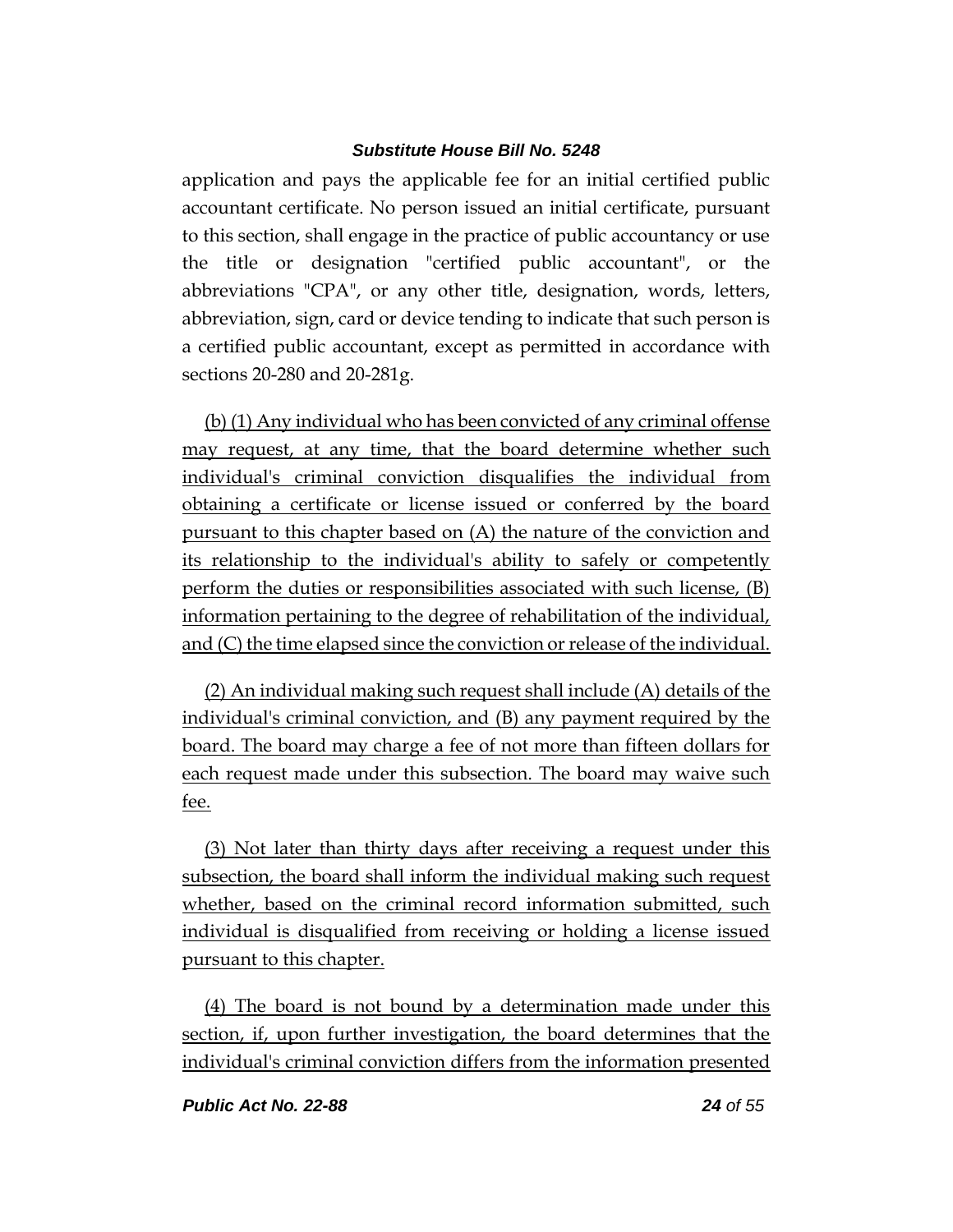in the determination request.

Sec. 18. Section 20-281a of the general statutes is repealed and the following is substituted in lieu thereof (*Effective October 1, 2022*):

(a) After notice and hearing pursuant to section 20-280c, the board may revoke any certificate, license or permit issued under section 20- 281c, 20-281d or 20-281e or the practice privilege of an individual who qualifies under section 20-281n; suspend any such certificate, registration, license, practice privilege or permit or refuse to renew any such certificate, license or permit; reprimand, censure, or limit the scope of practice of any licensee or individual that qualifies for the practice privilege; impose a civil penalty not exceeding fifty thousand dollars upon licensees, individuals who qualify for the practice privilege or others violating provisions of section 20-281g; **[**or**]** place any licensee or individual that qualifies for the practice privilege on probation, all with or without terms, conditions and limitations; or deny an application of an individual, for any one or more of the following reasons:

(1) Fraud or deceit in obtaining a certificate, registration, license, practice privilege or permit;

(2) Cancellation, revocation, suspension or refusal to renew authority to engage in the practice of public accountancy in any other state for any cause;

(3) Failure, on the part of a holder of a license or permit under section 20-281d or 20-281e, to maintain compliance with the requirements for issuance or renewal of such license or permit or to report changes to the board under subsection (h) of section 20-281d or subsection (f) of section 20-281e;

(4) Revocation, limitation or suspension of the right to practice before any state or federal agency or the Public Company Accounting Oversight Board under the Sarbanes-Oxley Act of 2002, or any of the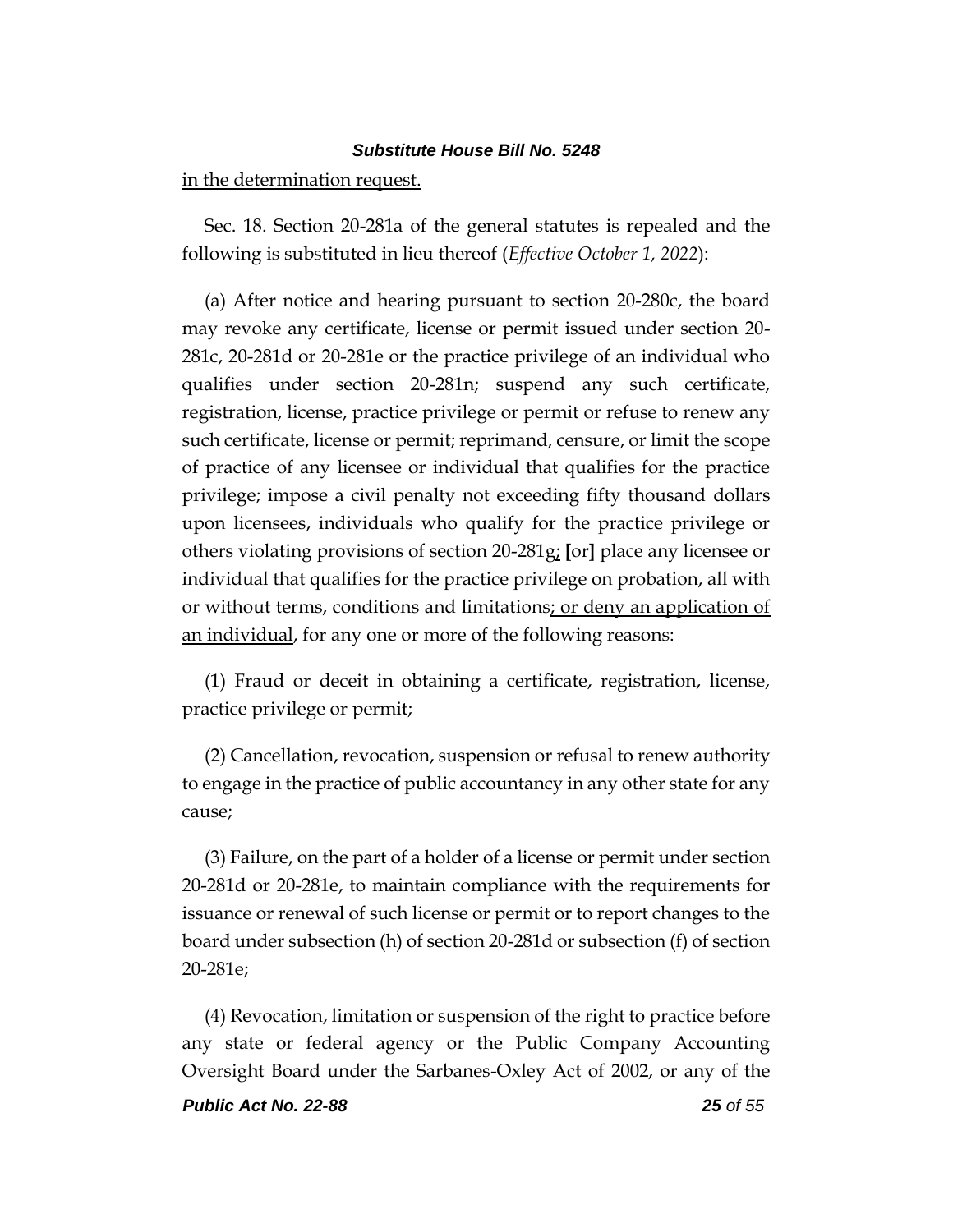following actions taken by any such state or federal agency or said board against a licensee or individual who qualifies for the practice privilege: (A) Suspension of or barring a licensee from serving as a corporate officer or director, (B) requiring such individual or licensee to disgorge funds, or (C) suspension or barring such individual or a licensee from association with a public accounting firm;

(5) Dishonesty, fraud or negligence in the practice of public accountancy or in the filing or failure to file his own income tax returns;

(6) Violation of any provision of sections 20-279b to 20-281m, inclusive, or regulation adopted by the board under said sections;

(7) Violation of any rule of professional conduct adopted by the board under subdivision (4) of subsection (g) of section 20-280;

(8) (A) Conviction of a felony, provided any action taken is based upon (i) the nature of the conviction and its relationship to the certificate or license holder's ability to safely or competently engage in the practice of public accountancy, (ii) information pertaining to the degree of rehabilitation of the certificate or license holder, and (iii) the time elapsed since the conviction or release, or (B) of any crime an element of which is dishonesty or fraud, under the laws of the United States, of this state, or of any other state if the acts involved would have constituted a crime under the laws of this state, subject to the provisions of section 46a-80;

(9) Performance of any fraudulent act while holding a registration, certificate, license, practice privilege or permit issued under sections 20- 279b to 20-281m, inclusive, or prior law;

(10) Any conduct reflecting adversely upon the licensee's fitness to engage in the practice of public accountancy; and

(11) Violation by anyone of any provision of section 20-281g.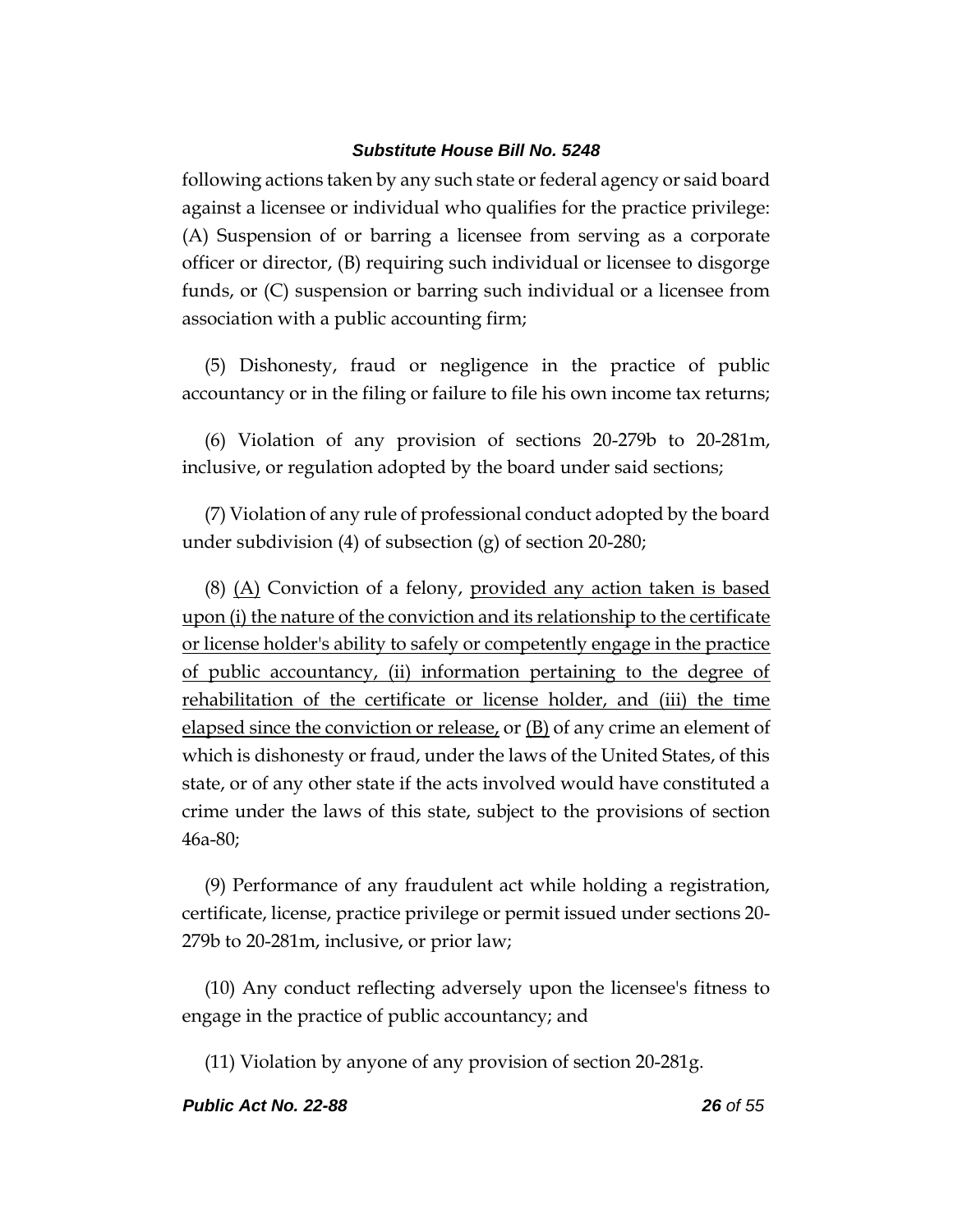(b) In lieu of or in addition to any remedy specifically provided in subsection (a) of this section, the board may require a licensee or individual who qualifies for a practice privilege to: (1) Submit to a quality review conducted in such fashion as the board may specify; or (2) complete such continuing professional education programs as the board may specify, or both.

(c) In any proceeding in which a remedy provided by subsection (a) or (b) of this section is imposed, the board may also require the respondent to pay the costs of the proceeding.

Sec. 19. Section 20-291 of the general statutes is repealed and the following is substituted in lieu thereof (*Effective October 1, 2022*):

(a) No person shall receive a license under the provisions of this chapter until such person has passed an examination in such technical and professional subjects as may be prescribed by the board, with the consent of the Commissioner of Consumer Protection. Each person who applies to the Department of Consumer Protection for a license under the provisions of this chapter shall submit an application, together with evidence of education and training experience as prescribed by the commissioner, in consultation with the board, in regulations adopted in accordance with chapter 54. The board or the commissioner may accept in the case of any architect currently registered or licensed in another state in lieu of the examination (1) a certificate of registration issued by the National Council of Architectural Registration Boards; or (2) evidence satisfactory to the board or the commissioner that such architect is registered in a state having registration requirements substantially equal to the licensure requirements of this state and that such architect has been practicing in such other state for a period of at least ten years. When the applicant has passed such examination to the satisfaction of a majority of the board or the commissioner and has paid to the department the fees prescribed in section 20-292, the department shall enroll the applicant's name and address in the roster of licensed

*Public Act No. 22-88 27 of 55*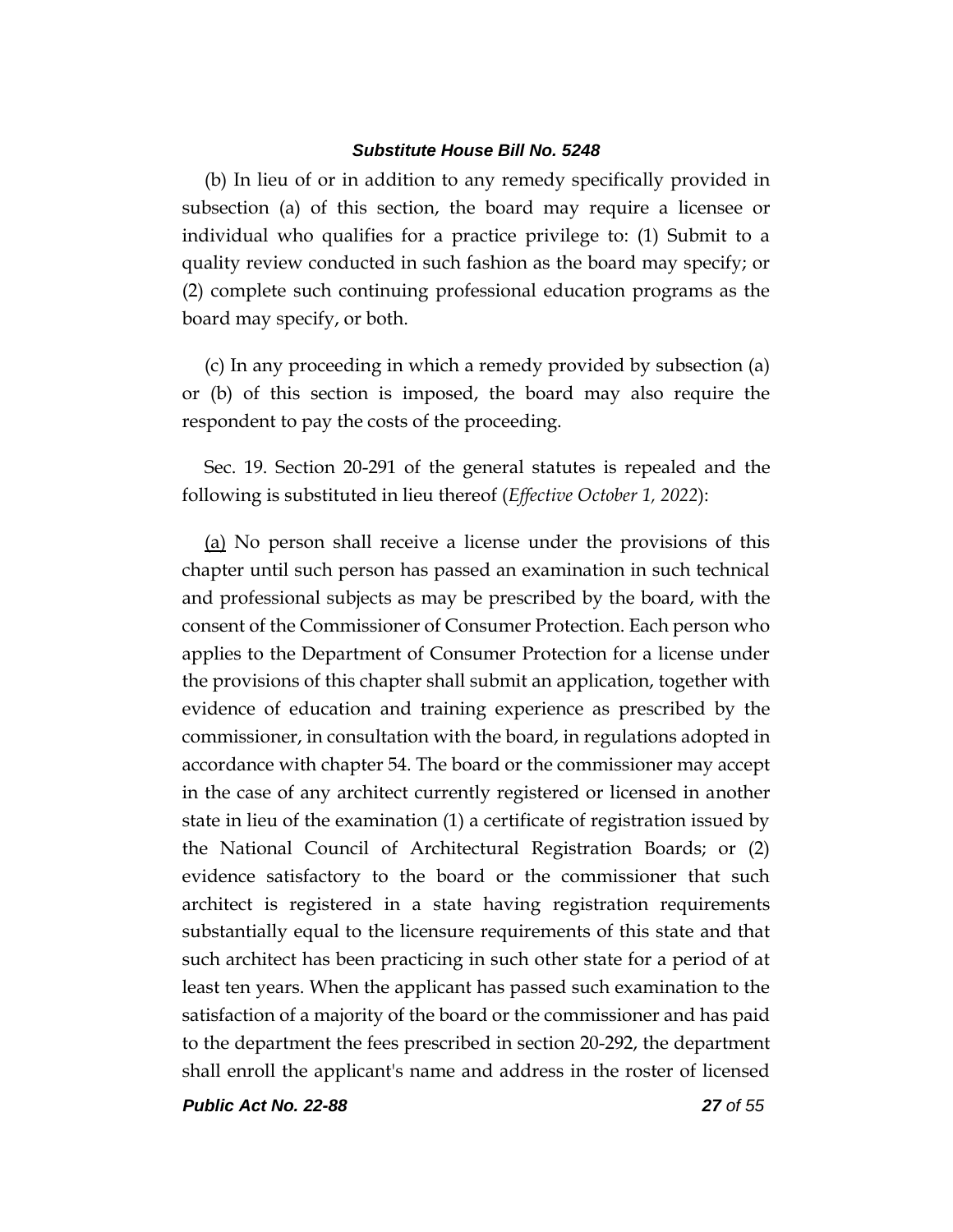architects and issue a license to the applicant, which shall entitle the applicant to practice as an architect in this state.

(b) (1) Any individual who has been convicted of any criminal offense may request, at any time, that the commissioner determine whether such individual's criminal conviction disqualifies the individual from obtaining a certificate or license issued or conferred by the commissioner pursuant to this chapter based on (A) the nature of the conviction and its relationship to the individual's ability to safely or competently perform the duties or responsibilities associated with such license, (B) information pertaining to the degree of rehabilitation of the individual, and (C) the time elapsed since the conviction or release of the individual.

(2) An individual making such request shall include (A) details of the individual's criminal conviction, and (B) any payment required by the commissioner. The commissioner may charge a fee of not more than fifteen dollars for each request made under this subsection. The commissioner may waive such fee.

(3) Not later than thirty days after receiving a request under this subsection, the commissioner shall inform the individual making such request whether, based on the criminal record information submitted, such individual is disqualified from receiving or holding a certificate or license issued pursuant to this chapter.

(4) The commissioner is not bound by a determination made under this section, if, upon further investigation, the commissioner determines that the individual's criminal conviction differs from the information presented in the determination request.

Sec. 20. Section 20-294 of the general statutes is repealed and the following is substituted in lieu thereof (*Effective October 1, 2022*):

*Public Act No. 22-88 28 of 55* The Commissioner of Consumer Protection or the board may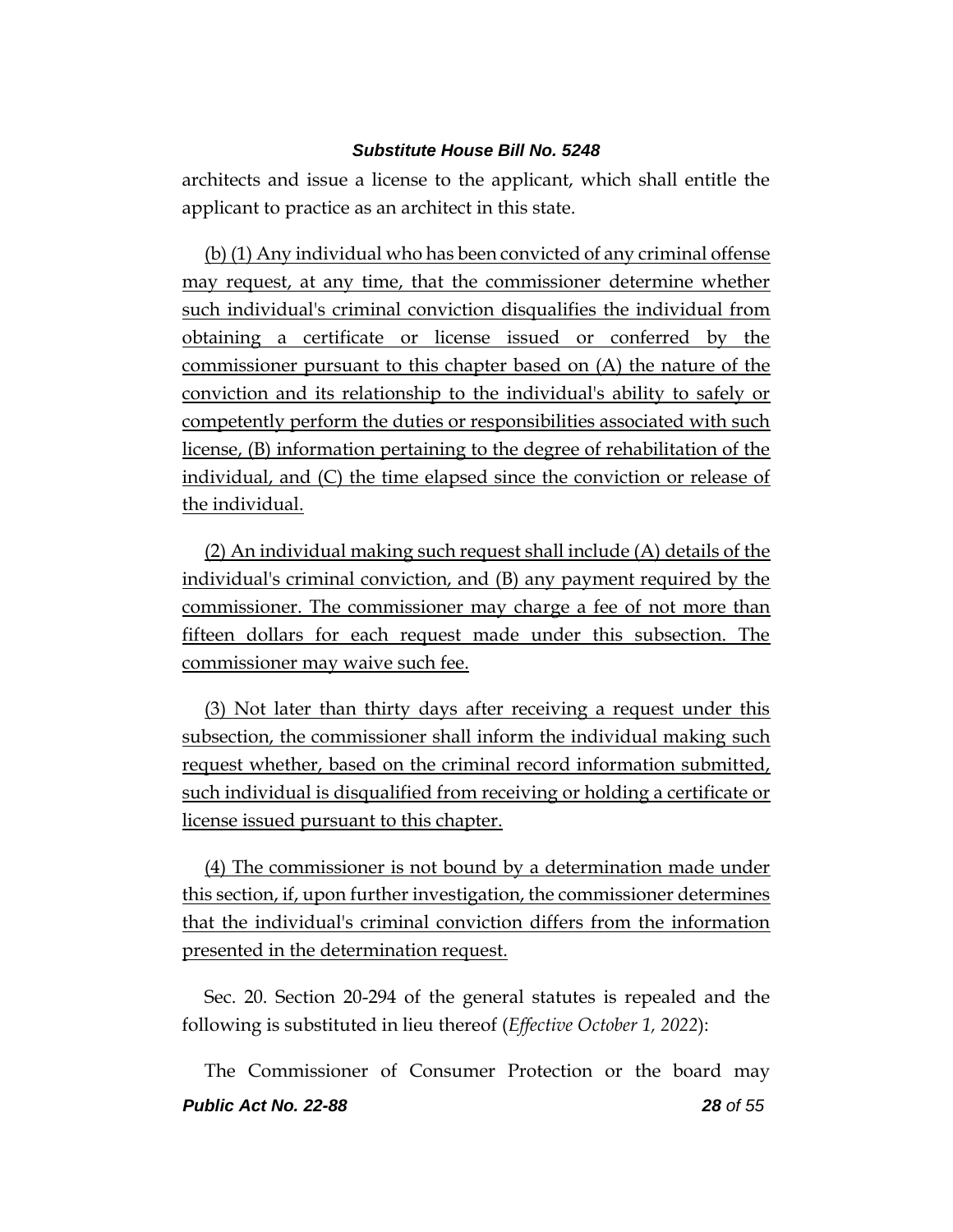suspend for a definite period, not to exceed one year, or revoke any license or certificate of authority issued under this chapter, after notice and hearing in accordance with the regulations adopted by the Commissioner of Consumer Protection, or may officially censure any person holding any such license or certificate of authority and may assess a civil penalty of up to one thousand dollars per violation, (1) if it is shown that the license or certificate was obtained through fraud or misrepresentation, (2) if the holder of the license or certificate has been found guilty by the board, the commissioner or by a court of competent jurisdiction of any fraud or deceit in such holder's professional practice or has been convicted of a felony, provided any action taken is based upon (A) the nature of the conviction and its relationship to the certificate or license holder's ability to safely or competently perform the duties or responsibilities with such license or certificate, (B) information pertaining to the degree of rehabilitation of the certificate or license holder, and (C) the time elapsed since the conviction or release, (3) if the holder of the license or certificate has been found guilty by the board or the commissioner of gross incompetency or of negligence in the planning or construction of buildings, or (4) if it is shown to the satisfaction of the board or the commissioner that the holder of the license or certificate has violated any provision of this chapter or any regulation adopted under this chapter. Any such suspension or revocation of a license or certificate by the board shall be a proposed final decision and submitted to the commissioner in accordance with the provisions of subsection (b) of section 21a-7. The board or the commissioner may reissue any such license or certificate which has been revoked, and may modify the suspension of any such license or certificate which has been suspended.

Sec. 21. Section 20-334 of the 2022 supplement to the general statutes is repealed and the following is substituted in lieu thereof (*Effective October 1, 2022*):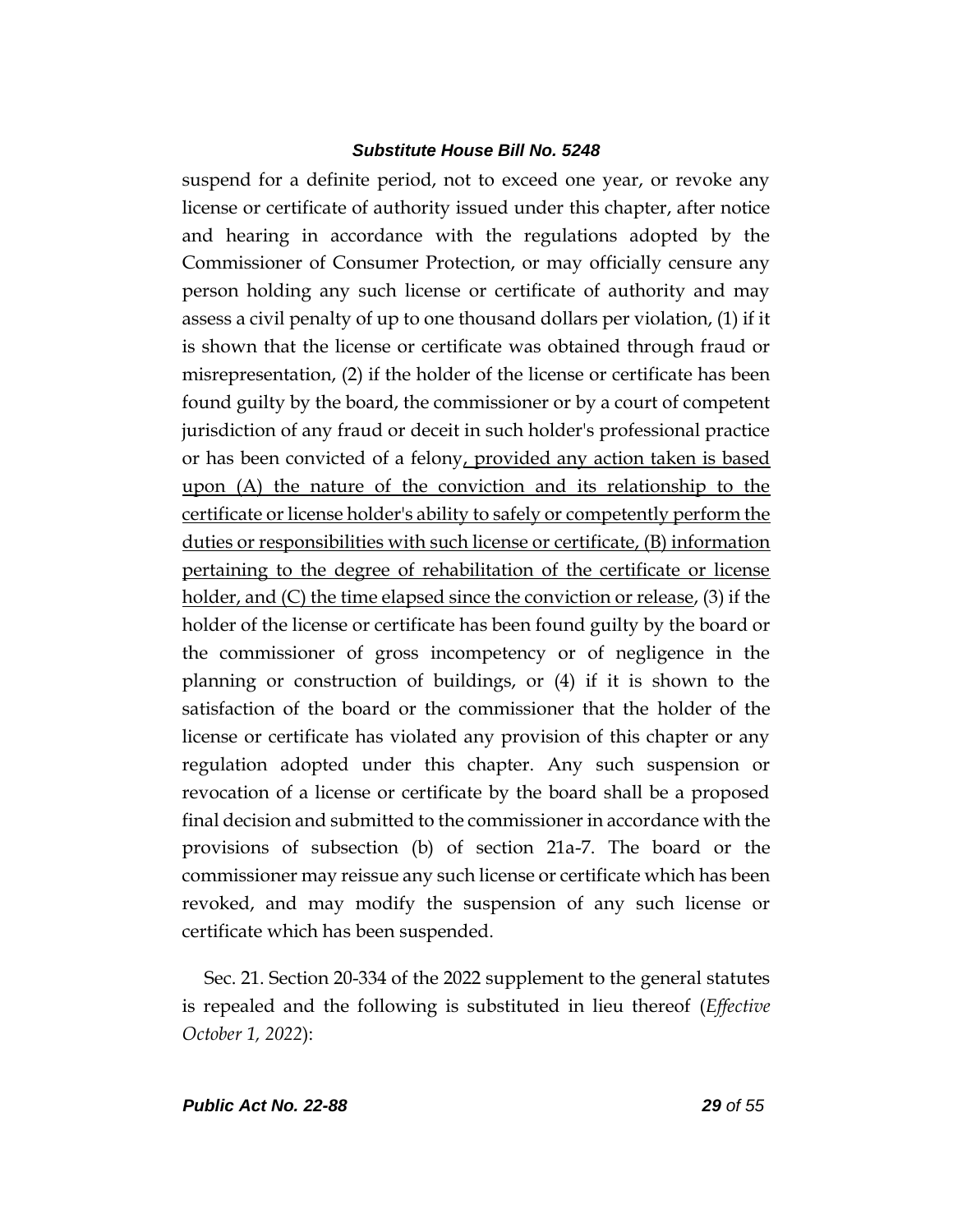(a) No person shall engage in, practice or offer to perform the work of any occupation subject to this chapter in this state, including offering to perform such work in any print, electronic, television or radio advertising or listing, unless such person has first obtained a license as provided in section 20-333, or possesses a card of registration from the Labor Department or the board and is subject to all of the regulations adopted under this chapter for the purpose of governing apprenticeship training, or has been issued a license for such particular work under this chapter prior to July 6, 1967.

(b) The Department of Consumer Protection shall furnish to each qualified applicant a license certifying that the holder thereof is entitled to engage in the work or occupation for which the person has been issued a license under this chapter, and the holder of such license shall carry it on his person while engaging in such work or occupation. Such license shall be shown to any properly interested person on request. No such license shall be transferred to or used by any person other than the person to whom the license was issued. Contractors that fail to display their state license number on all commercial vehicles used in their business and in a conspicuous manner on all advertisements, bid proposals, contracts, invoices and on all stationery used in their business may be fined not more than five hundred dollars per violation, but shall not be fined for the first violation. The department shall keep a register in which shall be entered the names of all persons to whom such licenses are issued. The register shall be at all times open to public inspection.

(c) The Commissioner of Consumer Protection and each board established under section 20-331 may deny, suspend or revoke any license or certificate granted or issued by it under this chapter if the holder of such license or certificate (1) is convicted of a felony, provided any action taken is based upon (A) the nature of the conviction and its relationship to the license or certificate holder's ability to safely or competently perform the duties or responsibilities associated with such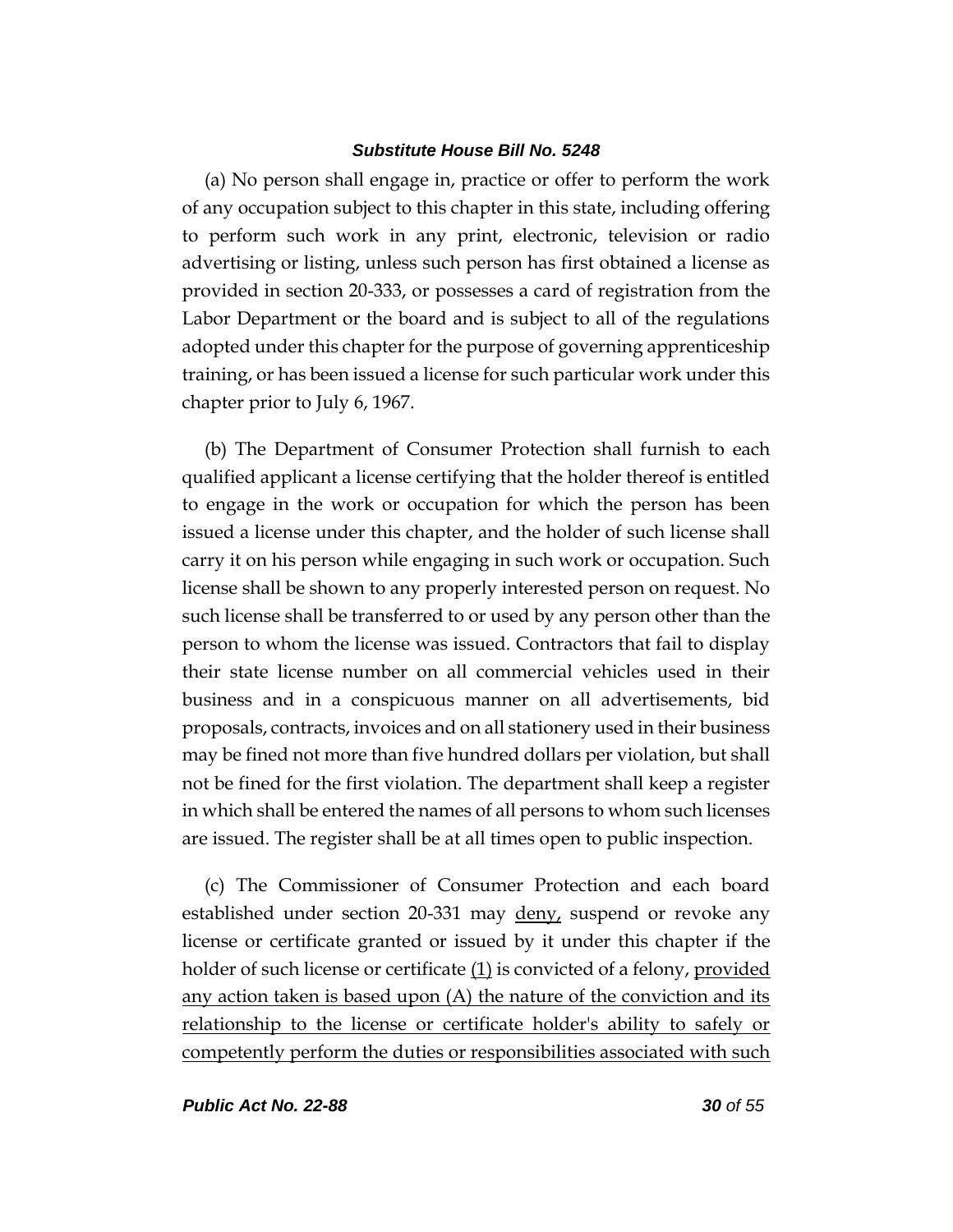license or certificate, (B) information pertaining to the degree of rehabilitation of the license or certificate holder, and (C) the time elapsed since the conviction or release, (2) is grossly incompetent, (3) engages in malpractice or unethical conduct or knowingly makes false, misleading or deceptive representations regarding his or her work, or (4) violates the regulations adopted under this chapter. Before any such license or certificate is suspended or revoked, such holder shall be given notice and opportunity for hearing as provided in regulations adopted by the Commissioner of Consumer Protection. Any person whose license or certificate has been suspended or revoked may, after ninety days but not more than one hundred eighty days after such suspension or revocation, apply to the board demonstrating good cause to have such license reinstated. Any such suspension or revocation of a license or **[**certification**]** certificate by the board shall be a proposed final decision and submitted to the commissioner in accordance with the provisions of subsection (b) of section 21a-7.

(d) (1) Any individual who has been convicted of any criminal offense may request, at any time, that the commissioner determine whether such individual's criminal conviction disqualifies the individual from obtaining a license or certificate issued or conferred by the commissioner pursuant to this chapter based on (A) the nature of the conviction and its relationship to the individual's ability to safely or competently perform the duties or responsibilities associated with such license, (B) information pertaining to the degree of rehabilitation of the individual, and (C) the time elapsed since the conviction or release of the individual.

(2) An individual making such request shall include (A) details of the individual's criminal conviction, and (B) any payment required by the commissioner. The commissioner may charge a fee of not more than fifteen dollars for each request made under this subsection. The commissioner may waive such fee.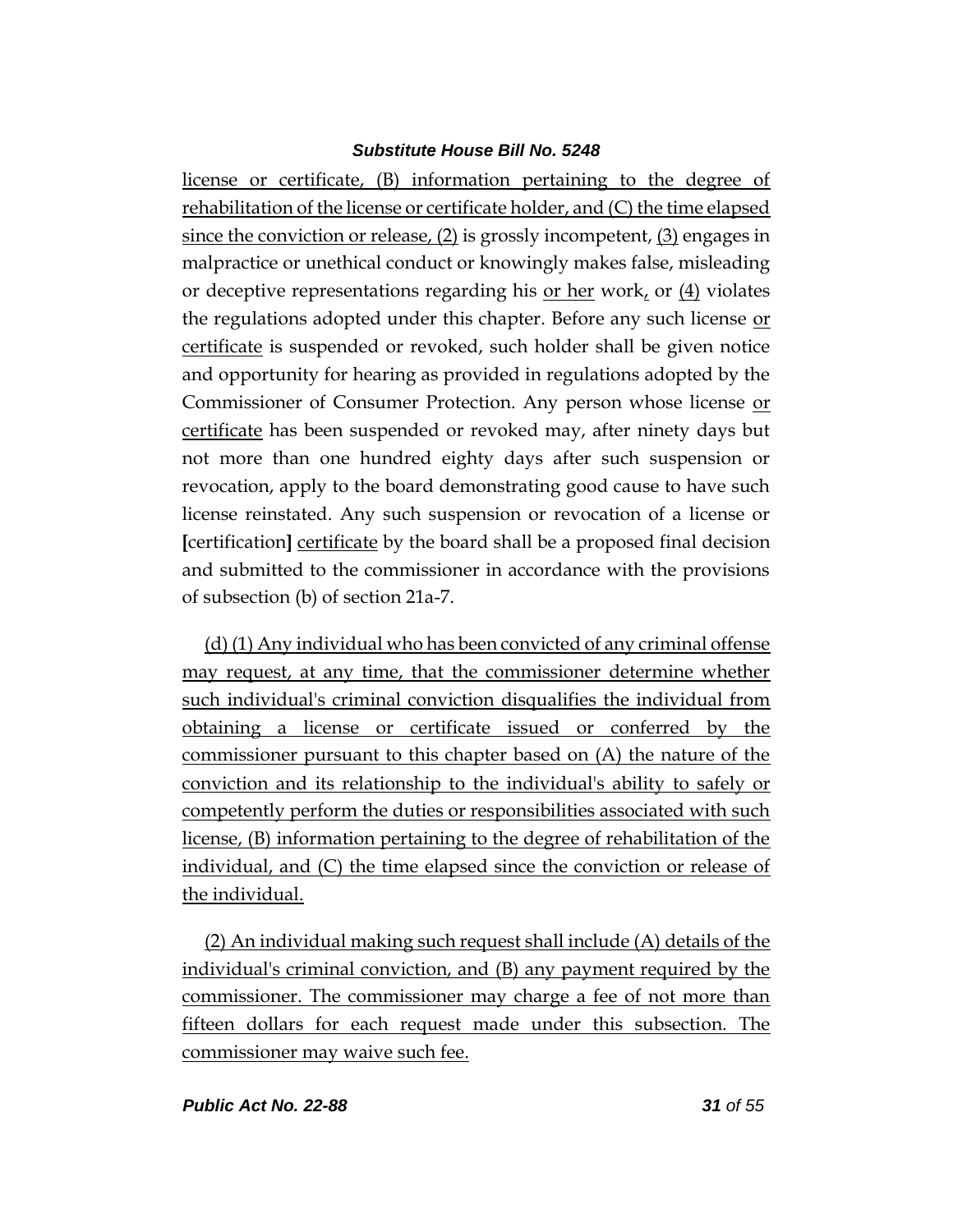(3) Not later than thirty days after receiving a request under this subsection, the commissioner shall inform the individual making such request whether, based on the criminal record information submitted, such individual is disqualified from receiving or holding a license or certificate issued pursuant to this chapter.

(4) The commissioner is not bound by a determination made under this section, if, upon further investigation, the commissioner determines that the individual's criminal conviction differs from the information presented in the determination request.

Sec. 22. Section 20-341gg of the general statutes is repealed and the following is substituted in lieu thereof (*Effective October 1, 2022*):

(a) As used in this section, "major contractor" means (1) any person engaged in the business of construction, structural repair, structural alteration, dismantling or demolition of a structure or addition that exceeds the threshold limits provided in section 29-276b, or (2) any person who, under the direction of a general contractor, performs or offers to perform any work that impacts upon the structural integrity of a structure or addition, including repair, alteration, dismantling or demolition of a structure or addition that exceeds the threshold limits provided in section 29-276b. Such work includes, but is not limited to, roofing, masonry and structural frame work.

(b) No person shall engage in or offer to perform the work of any major contractor in this state on any proposed structure or existing structure or addition that exceeds the threshold limits contained in section 29-276b unless such person has first obtained a license or certificate of registration as required under the provisions of chapter 539 or a registration from the Department of Consumer Protection in accordance with the provisions of this section. Individuals licensed under chapter 393 shall be exempt from the provisions of this chapter while engaging in work that they are licensed to perform. The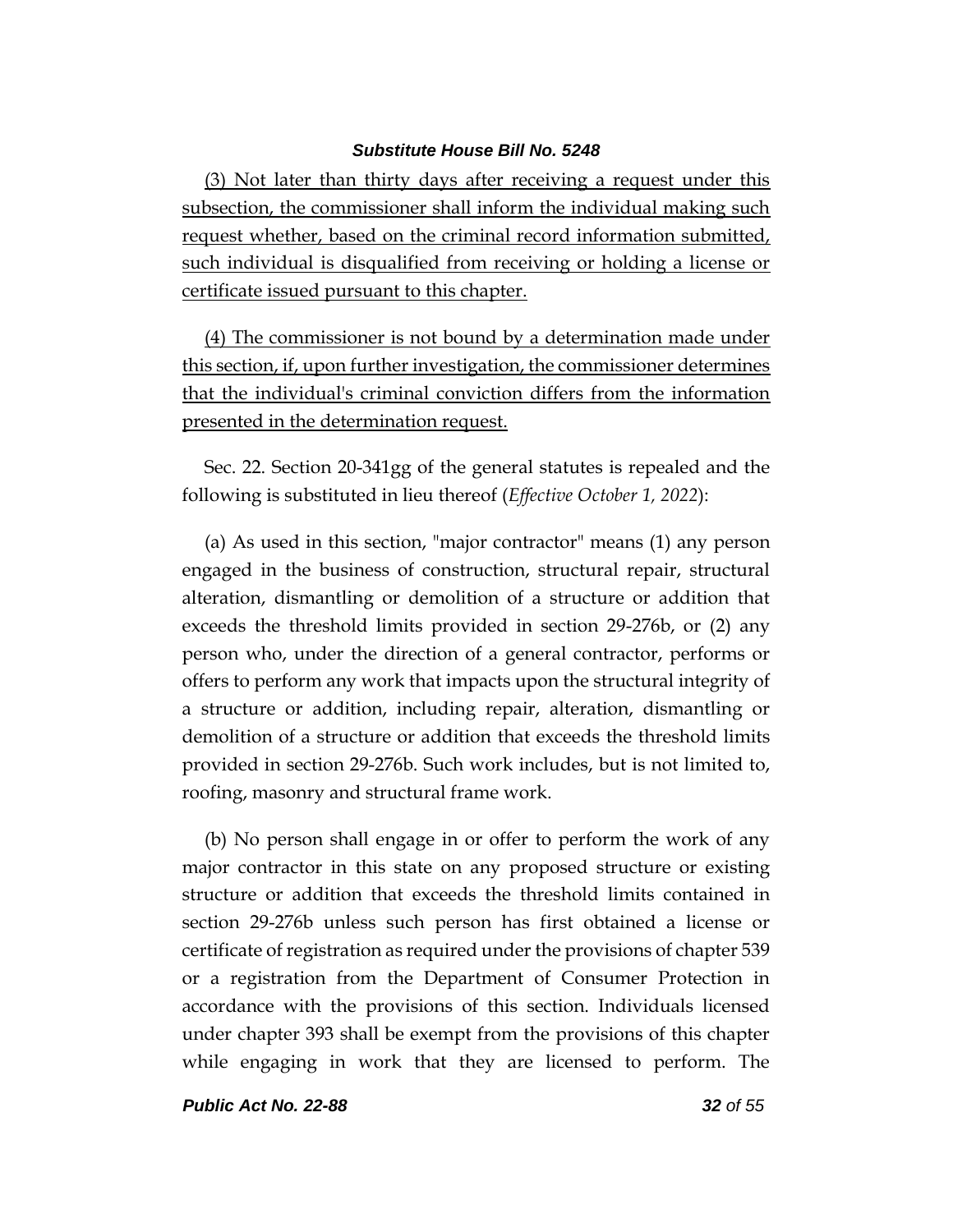department shall issue a certificate of registration to any person who is prequalified pursuant to section 4a-100 who applies for registration in accordance with this section. Such prequalified person shall not be required to pay a fee for such registration at any time that the person maintains valid prequalification. If the individual or the firm, company, partnership or corporation employing such individual is engaged in work on a structure or addition that exceeds the threshold limits contained in section 29-276b and requires licensure under chapter 393, the firm, company, partnership or corporation shall be exempt from the provisions of this chapter concerning registration of major contractors, if the firm, company, partnership or corporation employs an individual who is licensed as a contractor under chapter 393 to perform such work. The department shall furnish to each qualified applicant a registration certifying that the holder of such registration is entitled to engage in the work for which the person has been issued a registration under this subsection, and the holder of such registration shall carry it on his person while engaging in such work. Such registration shall be shown to any properly interested person upon request. No such registration shall be transferred to or used by any person other than the person to whom the registration was issued. The department shall maintain rosters of registrants and shall update such rosters annually. The department may provide copies of rosters to the public for an appropriate fee. The department may deny, suspend or revoke any registration issued by the department if the holder of such registration  $(1)$  is convicted of a felony, provided any action taken is based upon  $(A)$ the nature of the conviction and its relationship to the registration holder's ability to safely or competently perform the work under such registration, (B) information pertaining to the degree of rehabilitation of the registration holder, and (C) the time elapsed since the conviction or release, (2) is grossly incompetent, (3) is disqualified, pursuant to section 4a-100 or whose prequalification certificate has been revoked pursuant to section 4a-100, (4) engages in malpractice or unethical conduct or knowingly makes false, misleading or deceptive representations

*Public Act No. 22-88 33 of 55*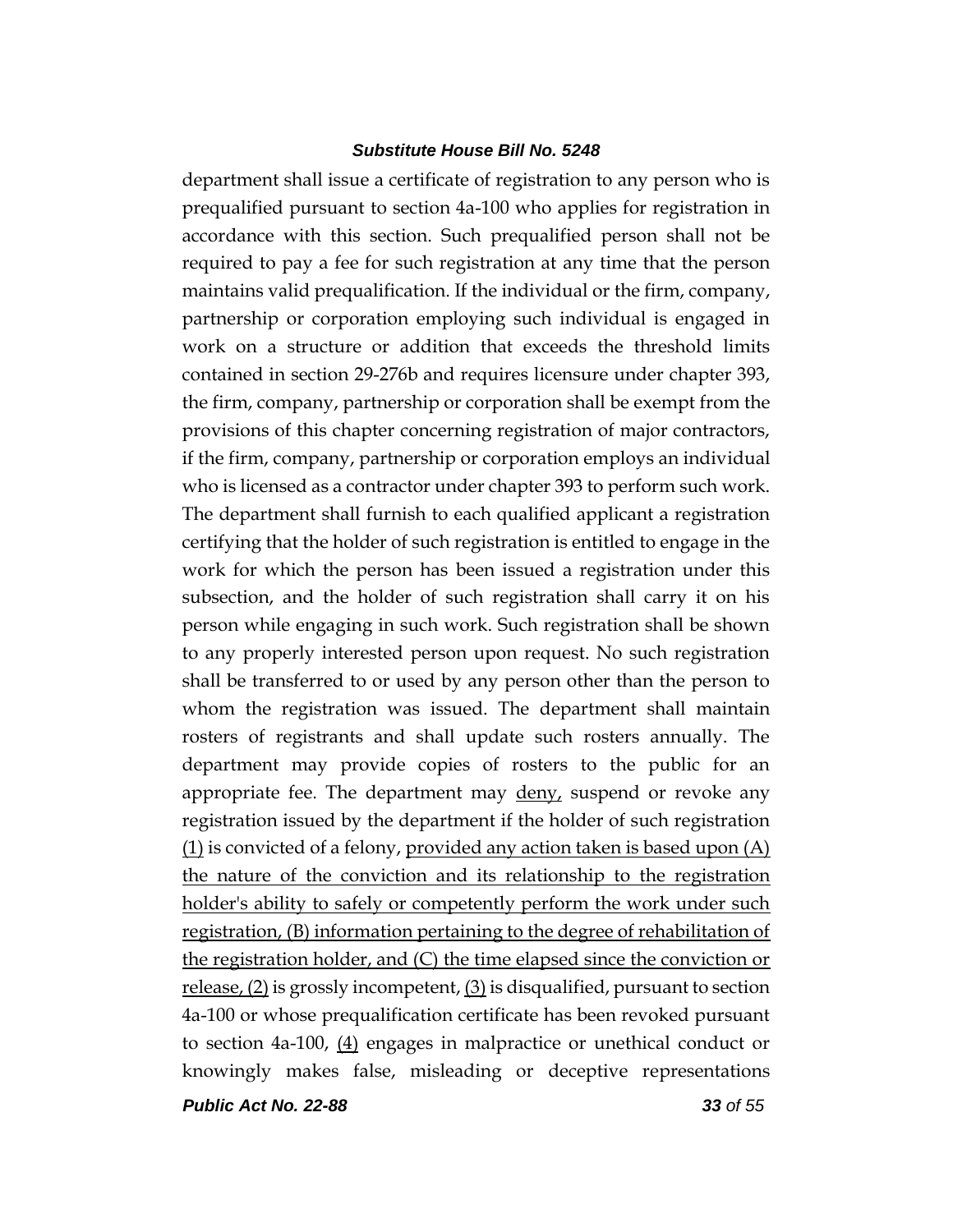regarding his work, or (5) violates any regulation adopted under subsection (c) of this section. Before any registration is suspended or revoked, such holder shall be given notice and an opportunity for hearing as provided in regulations adopted under subsection (c) of this section. The Commissioner of Consumer Protection shall provide written notice of any suspension or revocation of a registration to the Commissioner of Administrative Services not later than ten days after such suspension or revocation.

(c) The Commissioner of Consumer Protection shall adopt regulations, in accordance with chapter 54, to implement the provisions of this section. Such regulations shall (1) establish the registration requirements for major contractors, (2) specify application and registration fees, and (3) establish occupational standards for the preservation of the public safety.

(d) (1) Any individual who has been convicted of any criminal offense may request, at any time, that the commissioner determine whether such individual's criminal conviction disqualifies the individual from obtaining registration issued or conferred by the commissioner pursuant to this section based on (A) the nature of the conviction and its relationship to the individual's ability to safely or competently perform the duties or responsibilities associated with such license, (B) information pertaining to the degree of rehabilitation of the individual, and (C) the time elapsed since the conviction or release of the individual.

(2) An individual making such request shall include (A) details of the individual's criminal conviction, and (B) any payment required by the commissioner. The commissioner may charge a fee of not more than fifteen dollars for each request made under this subsection. The commissioner may waive such fee.

(3) Not later than thirty days after receiving a request under this subsection, the commissioner shall inform the individual making such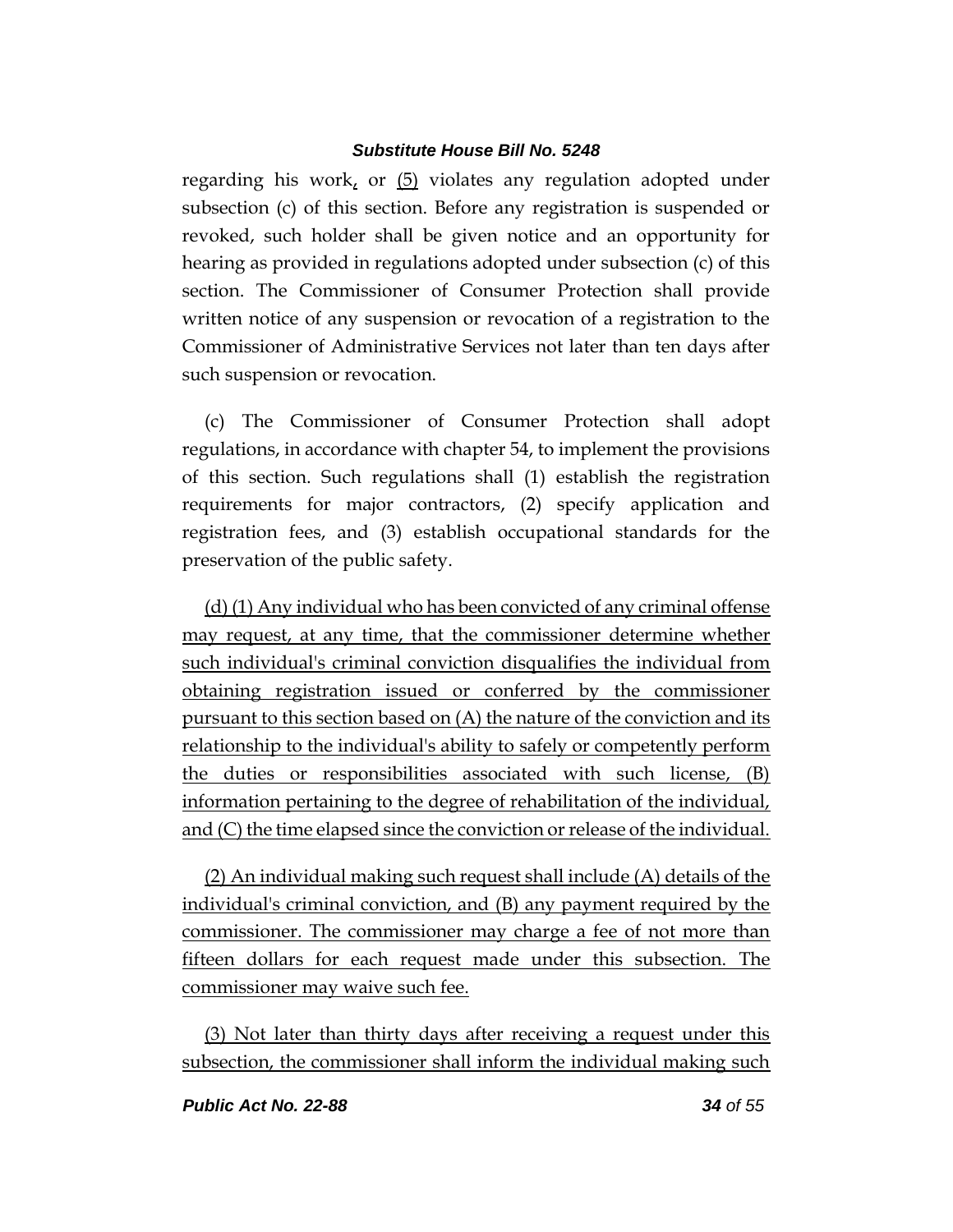request whether, based on the criminal record information submitted, such individual is disqualified from receiving or holding a registration issued pursuant to this section.

(4) The commissioner is not bound by a determination made under this section, if, upon further investigation, the commissioner determines that the individual's criminal conviction differs from the information presented in the determination request.

Sec. 23. Section 20-361 of the general statutes is repealed and the following is substituted in lieu thereof (*Effective October 1, 2022*):

(a) Except as provided in section 20-365, no person shall be licensed as a sanitarian who does not prove to the satisfaction of the commissioner that such person holds a degree from an accredited college or university following four years of study and has two years of full-time experience, or the equivalent, in the field of environmental health acceptable to the commissioner. An applicant who successfully completes a special training course in environmental health approved by the commissioner may substitute such course for six months of such required experience in the field of environmental health. The applicant shall also be required to pass a written or oral examination in the science of environmental health as determined by the commissioner. An applicant for licensure shall not be required to be licensed while completing the work experience requirements of this section, provided, on and after January 1, 1998, such experience shall be completed under the supervision of a sanitarian licensed pursuant to this chapter or licensed, certified or registered in the jurisdiction in which such experience was completed.

(b) (1) Any individual who has been convicted of any criminal offense may request, at any time, that the commissioner determine whether such individual's criminal conviction disqualifies the individual from obtaining a license issued or conferred by the commissioner under this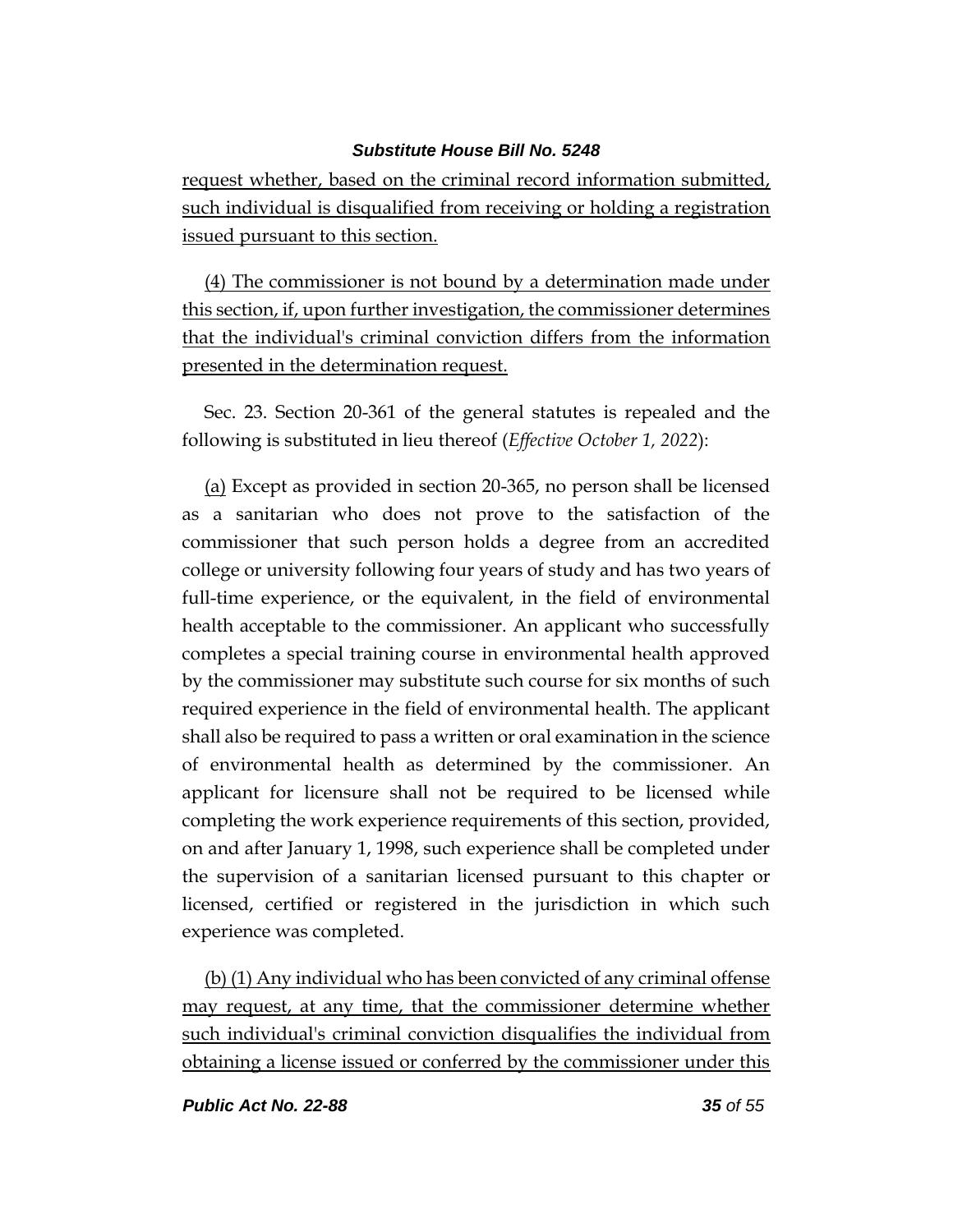chapter based on (A) the nature of the conviction and its relationship to the individual's ability to safely or competently perform the duties or responsibilities associated with such license, (B) information pertaining to the degree of rehabilitation of the individual, and (C) the time elapsed since the conviction or release of the individual.

(2) An individual making such request shall include (A) details of the individual's criminal conviction, and (B) any payment required by the commissioner. The commissioner may charge a fee of not more than fifteen dollars for each request made under this subsection. The commissioner may waive such fee.

(3) Not later than thirty days after receiving a request under this subsection, the commissioner shall inform the individual making such request whether, based on the criminal record information submitted, such individual is disqualified from receiving or holding a license issued pursuant to this chapter.

(4) The commissioner is not bound by a determination made under this section, if, upon further investigation, the commissioner determines that the individual's criminal conviction differs from the information presented in the determination request.

Sec. 24. Section 20-363 of the general statutes is repealed and the following is substituted in lieu thereof (*Effective October 1, 2022*):

The commissioner may refuse to issue or renew or may suspend or revoke a license or take any of the actions set forth in section 19a-17, as amended by this act, upon proof that the applicant or license holder (1) has employed or knowingly cooperated in fraud or material deception in order to obtain a license or has engaged in fraud or material deception in the course of professional services or activities at any place; (2) has been guilty of illegal, incompetent or negligent conduct in his or her practice; (3) has violated any provision of this chapter or any regulation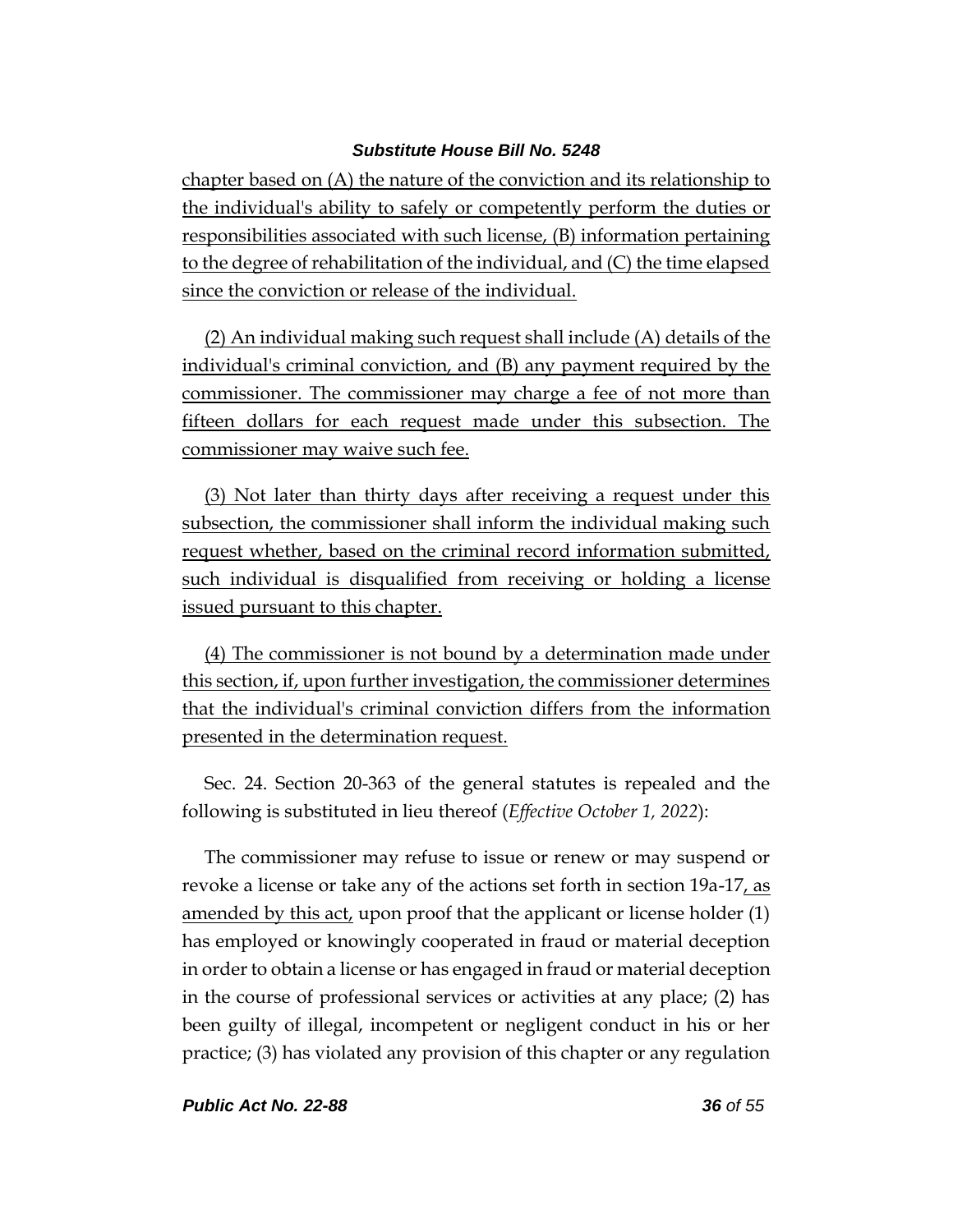adopted under this chapter; (4) has been found guilty or convicted as a result of an act which constitutes a felony under (A) the laws of this state, (B) federal law, or (C) the laws of another jurisdiction and which, if committed within this state, would have constituted a felony under the laws of this state, provided any action taken is based upon (i) the nature of the conviction and its relationship to the applicant's or license holder's ability to safely or competently perform the work under such license, (ii) information pertaining to the degree of rehabilitation of the license, and (iii) the time elapsed since the conviction or release; or (5) has been subject to disciplinary action similar to that specified in section 19a-17, as amended by this act, by a duly authorized professional disciplinary agency of any state, the District of Columbia, a United States possession or territory, or a foreign jurisdiction. The commissioner may petition the superior court for the judicial district of Hartford to enforce any action taken pursuant to section 19a-17, as amended by this act. Before the commissioner may suspend, revoke or refuse to renew a license or take such other action, the commissioner shall give the applicant or license holder notice and opportunity for hearing as provided in the regulations adopted by the commissioner.

Sec. 25. Section 20-442a of the general statutes is repealed and the following is substituted in lieu thereof (*Effective October 1, 2022*):

(a) The department may deny an application of an individual or take any action set forth in section 19a-17, as amended by this act, and subsection (f) of section 19a-88 against a person or entity licensed or certified pursuant to chapter 400a for reasons including, but not limited to, the following: (1) Conviction of a felony, provided any action taken is based upon (A) the nature of the conviction and its relationship to the license or certificate holder's ability to safely or competently perform the work under such license, (B) information pertaining to the degree of rehabilitation of the license or certificate holder, and (C) the time elapsed since the conviction or release; (2) fraud or deceit in the practice of such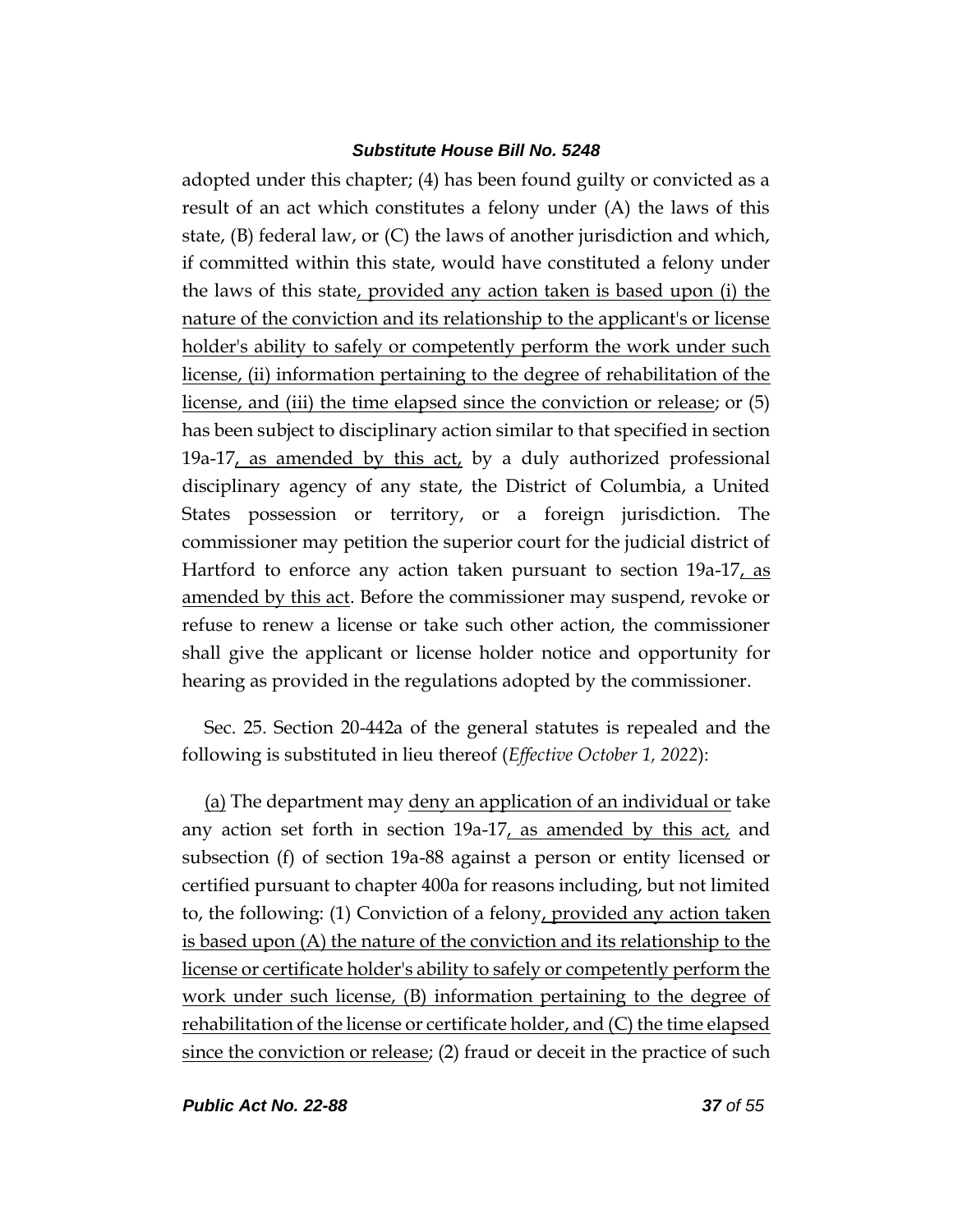person's or entity's profession; (3) negligent, incompetent or wrongful conduct in professional activities; (4) misrepresentation or concealment of a material fact in the obtaining, reinstatement or renewal of a license or certificate; or (5) violation of any provision of chapter 400a, or any regulation adopted thereunder. The commissioner may petition the superior court for the judicial district of Hartford to enforce such order or any action taken pursuant to section 19a-17, as amended by this act. Notice of any contemplated action under section 19a-17, as amended by this act, the cause of action and the date of a hearing on the action shall be given and an opportunity for hearing afforded in accordance with the provisions of chapter 54.

(b) (1) Any individual who has been convicted of any criminal offense may request, at any time, that the commissioner determine whether such individual's criminal conviction disqualifies the individual from obtaining a license or certificate issued or conferred by the commissioner pursuant to this chapter based on (A) the nature of the conviction and its relationship to the individual's ability to safely or competently perform the duties or responsibilities associated with such license, (B) information pertaining to the degree of rehabilitation of the individual, and (C) the time elapsed since the conviction or release of the individual.

(2) An individual making such request shall include (A) details of the individual's criminal conviction, and (B) any payment required by the commissioner. The commissioner may charge a fee of not more than fifteen dollars for each request made under this subsection. The commissioner may waive such fee.

(3) Not later than thirty days after receiving a request under this subsection, the commissioner shall inform the individual making such request whether, based on the criminal record information submitted, such individual is disqualified from receiving or holding a license or certificate issued pursuant to this chapter.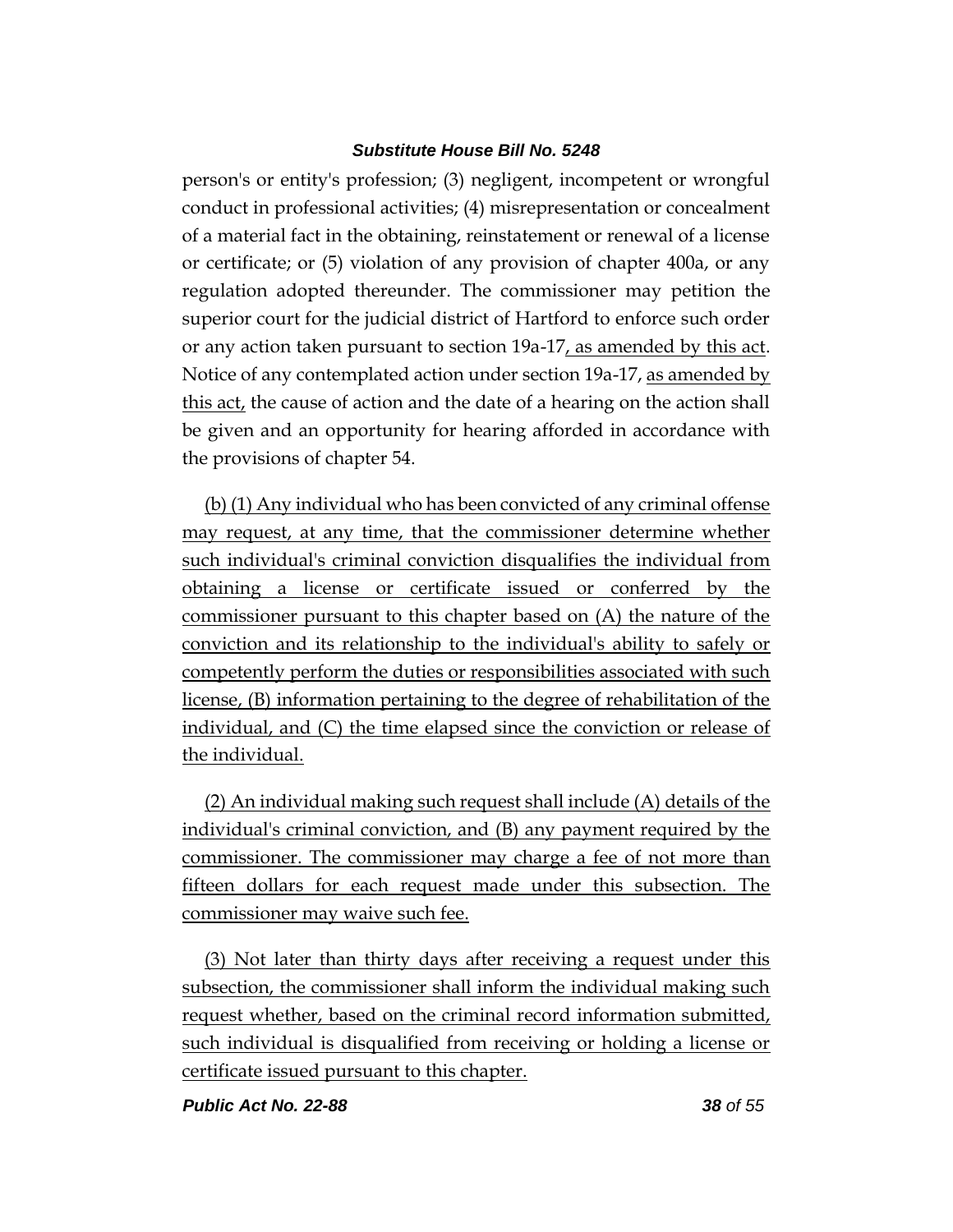(4) The commissioner is not bound by a determination made under this section, if, upon further investigation, the commissioner determines that the individual's criminal conviction differs from the information presented in the determination request.

Sec. 26. Section 20-475 of the general statutes is repealed and the following is substituted in lieu thereof (*Effective October 1, 2022*):

(a) On and after the effective date of regulations adopted pursuant to section 20-478, no entity shall hold itself out as a lead abatement contractor or lead consultant contractor, or to principally engage in such work in this state without a license issued by the Commissioner of Public Health. Applications for such license shall be made to the department on forms provided by it, and shall be accompanied by a fee of six hundred twenty-five dollars, and shall contain such information regarding the applicant's qualifications as the department may require in regulations adopted pursuant to said section 20-478 including, but not limited to, demonstrating that all employees of any applicant who require certification pursuant to subsections (e) and (f) of section 19a-88, and sections 20-474 to 20-482, inclusive, are certified by the department. The department shall review the technical, equipment and personnel resources of each applicant. No person shall be issued a license to act as a lead abatement contractor or lead consultant contractor unless such person obtains such approval. The commissioner may issue a license under this section to any person who is licensed in another state under a law which provides standards which are equal to or higher than those of Connecticut and is not subject to any unresolved complaints or pending disciplinary actions. Licenses issued pursuant to this section shall be renewed annually in accordance with the provisions of section 19a-88 upon payment of a fee of six hundred twenty-five dollars.

(b) (1) Any individual who has been convicted of any criminal offense may request, at any time, that the commissioner determine whether such individual's criminal conviction disqualifies the individual from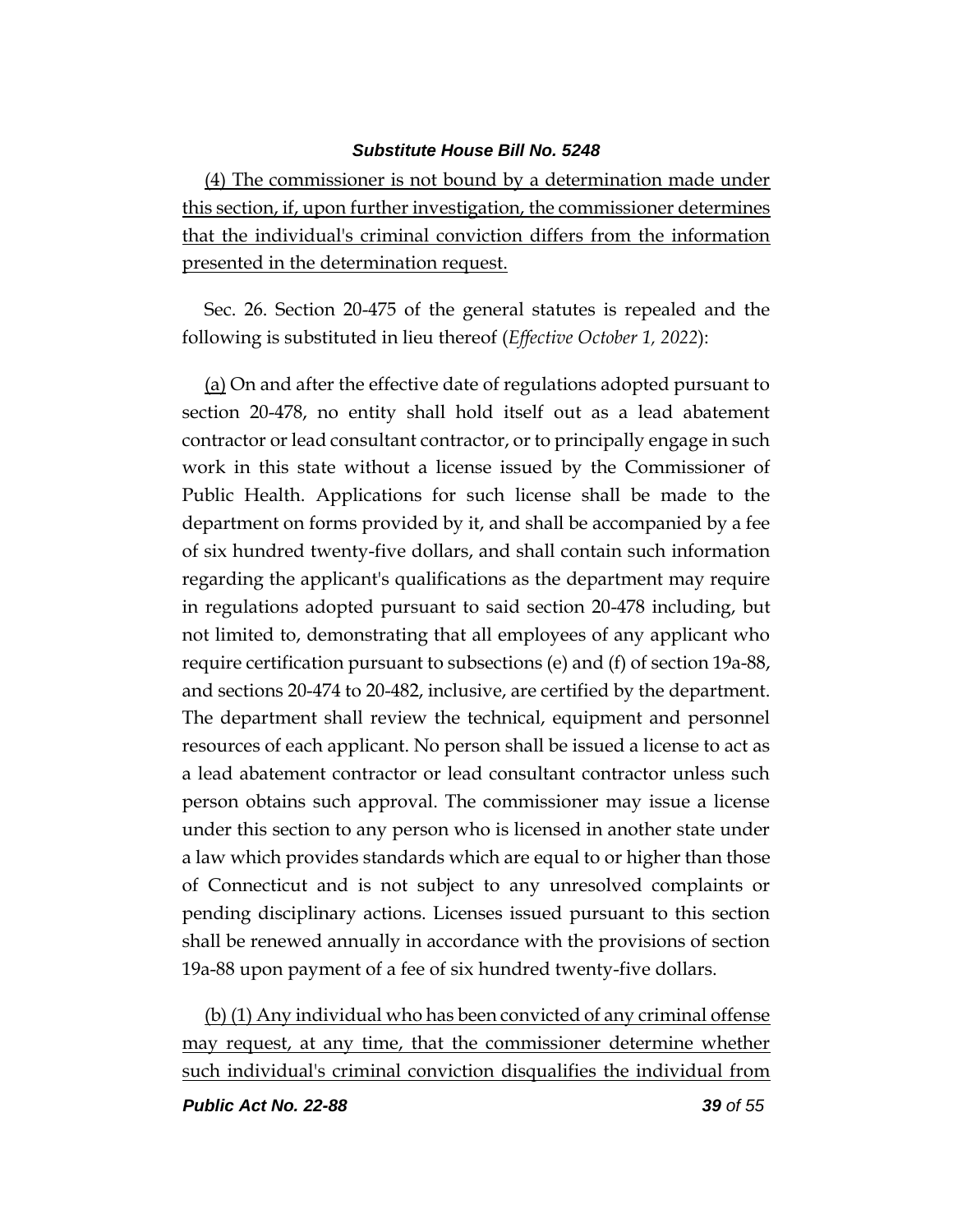obtaining a license or certificate issued or conferred by the commissioner pursuant to this chapter based on (A) the nature of the conviction and its relationship to the individual's ability to safely or competently perform the duties or responsibilities associated with such license, (B) information pertaining to the degree of rehabilitation of the individual, and (C) the time elapsed since the conviction or release of the individual.

(2) An individual making such request shall include (A) details of the individual's criminal conviction, and (B) any payment required by the commissioner. The commissioner may charge a fee of not more than fifteen dollars for each request made under this subsection. The commissioner may waive such fee.

(3) Not later than thirty days after receiving a request under this subsection, the commissioner shall inform the individual making such request whether, based on the criminal record information submitted, such individual is disqualified from receiving or holding a license issued by the department pursuant to this chapter.

(4) The commissioner is not bound by a determination made under this section, if, upon further investigation, the commissioner determines that the individual's criminal conviction differs from the information presented in the determination request.

Sec. 27. Section 20-481 of the general statutes is repealed and the following is substituted in lieu thereof (*Effective October 1, 2022*):

(a) The department may deny an application of an individual or take any action set forth in section 19a-17, as amended by this act, against a person or entity issued a license or certificate pursuant to sections 20- 474 to 20-482, inclusive, and subsections (e) and (f) of section 19a-88 for reasons including, but not limited to, the following: Conviction of a felony, provided any action taken is based upon (1) the nature of the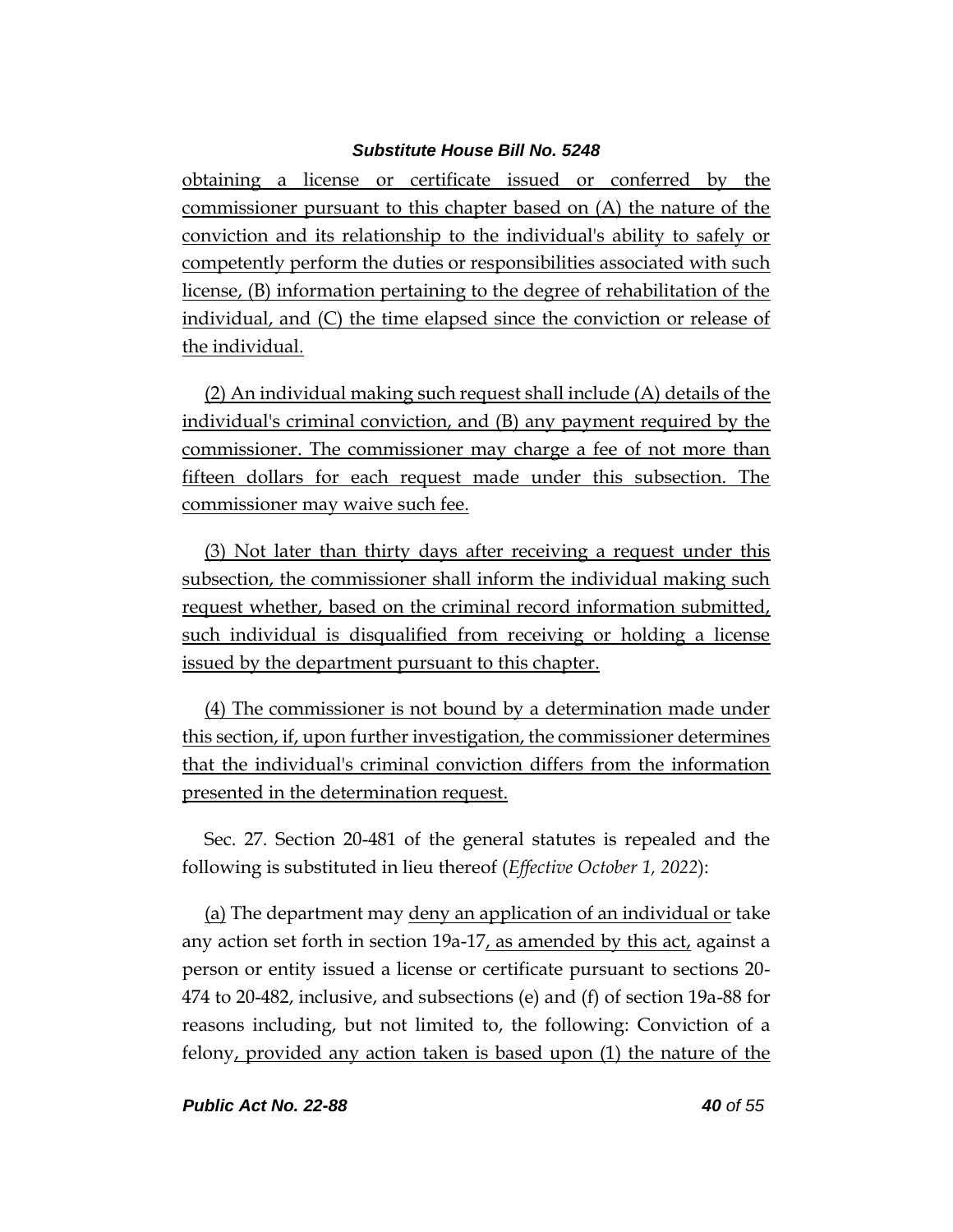conviction and its relationship to the license or certificate holder's ability to safely or competently perform the work under such license or certificate, (2) information pertaining to the degree of rehabilitation of the license or certificate holder, and (3) the time elapsed since the conviction or release; fraud or deceit in the practice of his profession; negligent, incompetent or wrongful conduct in professional activities; misrepresentation or concealment of a material fact in the obtaining, reinstatement or renewal of a license; or violation of any provision of sections 20-474 to 20-482, inclusive, and subsections (e) and (f) of section 19a-88 or any regulation adopted thereunder. The commissioner may petition the superior court for the judicial district of Hartford to enforce such order or any action taken pursuant to said section  $19a-17$ , as amended by this act. Notice of any contemplated action under said section 19a-17, as amended by this act, the cause of action and the date of a hearing on the action shall be given and an opportunity for hearing afforded in accordance with the provisions of chapter 54.

Sec. 28. Subsection (i) of section 20-540 of the general statutes is repealed and the following is substituted in lieu thereof (*Effective October 1, 2022*):

(i) The Department of Consumer Protection may deny, suspend or revoke an application of a certificate granted or issued by it pursuant to this section if the holder of such certificate is  $(1)$  convicted of a felony, provided any action taken is based upon (A) the nature of the conviction and its relationship to the certificate holder's ability to safely or competently perform work under such certificate, (B) information pertaining to the degree of rehabilitation of the certificate holder, and (C) the time elapsed since the conviction or release, (2) is grossly incompetent,  $(3)$  engages in malpractice or unethical conduct, or  $(4)$ knowingly makes false, misleading or deceptive representations regarding his work. Prior to such suspension or revocation, such holder shall be given notice and an opportunity for hearing as provided in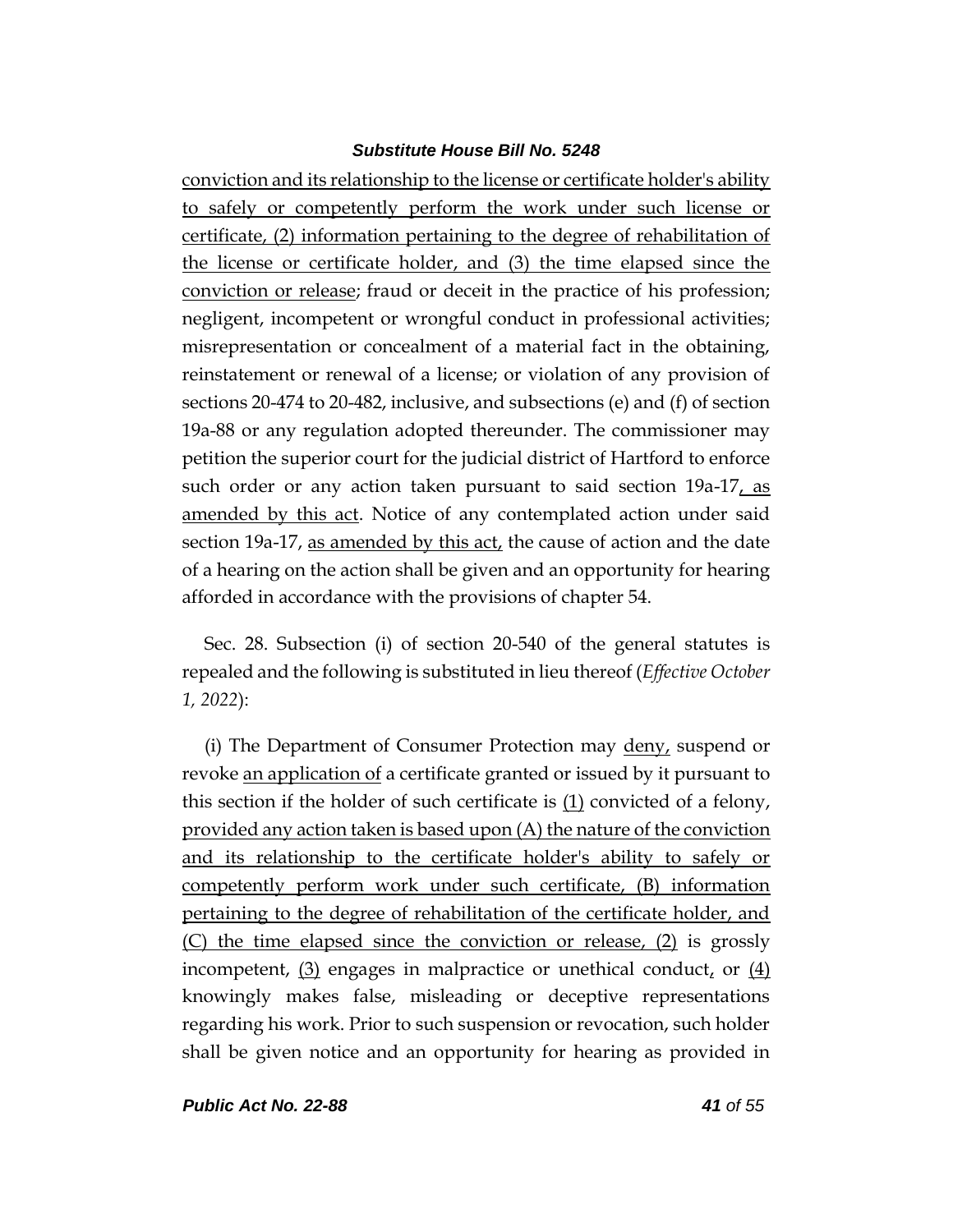regulations adopted by the Commissioner of Consumer Protection. Any person whose certificate has been suspended may, after ninety days, apply to the department to have such certificate reinstated.

Sec. 29. Section 20-540 of the general statutes is amended by adding subsection (m) as follows (*Effective October 1, 2022*):

(NEW) (m) (1) Any individual who has been convicted of any criminal offense may request, at any time, that the commissioner determine whether such individual's criminal conviction disqualifies the individual from obtaining a license or certificate issued or conferred by the commissioner pursuant to this section. An individual making such request shall include (A) details of the individual's criminal conviction, and (B) any payment required by the commissioner. The commissioner may charge a fee of not more than fifteen dollars for each request made under this subsection. The commissioner may waive such fee.

(2) Not later than thirty days after receiving a request under this subsection, the commissioner shall inform the individual making such request whether, based on the criminal record information submitted, such individual is disqualified from receiving or holding a license or certificate issued pursuant to this section.

(3) The commissioner is not bound by a determination made under this section, if, upon further investigation, the commissioner determines that the individual's criminal conviction differs from the information presented in the determination request.

Sec. 30. Section 22a-66e of the general statutes is repealed and the following is substituted in lieu thereof (*Effective October 1, 2022*):

(a) The grounds for denial, revocation or suspension of a registration shall include, but not be limited to: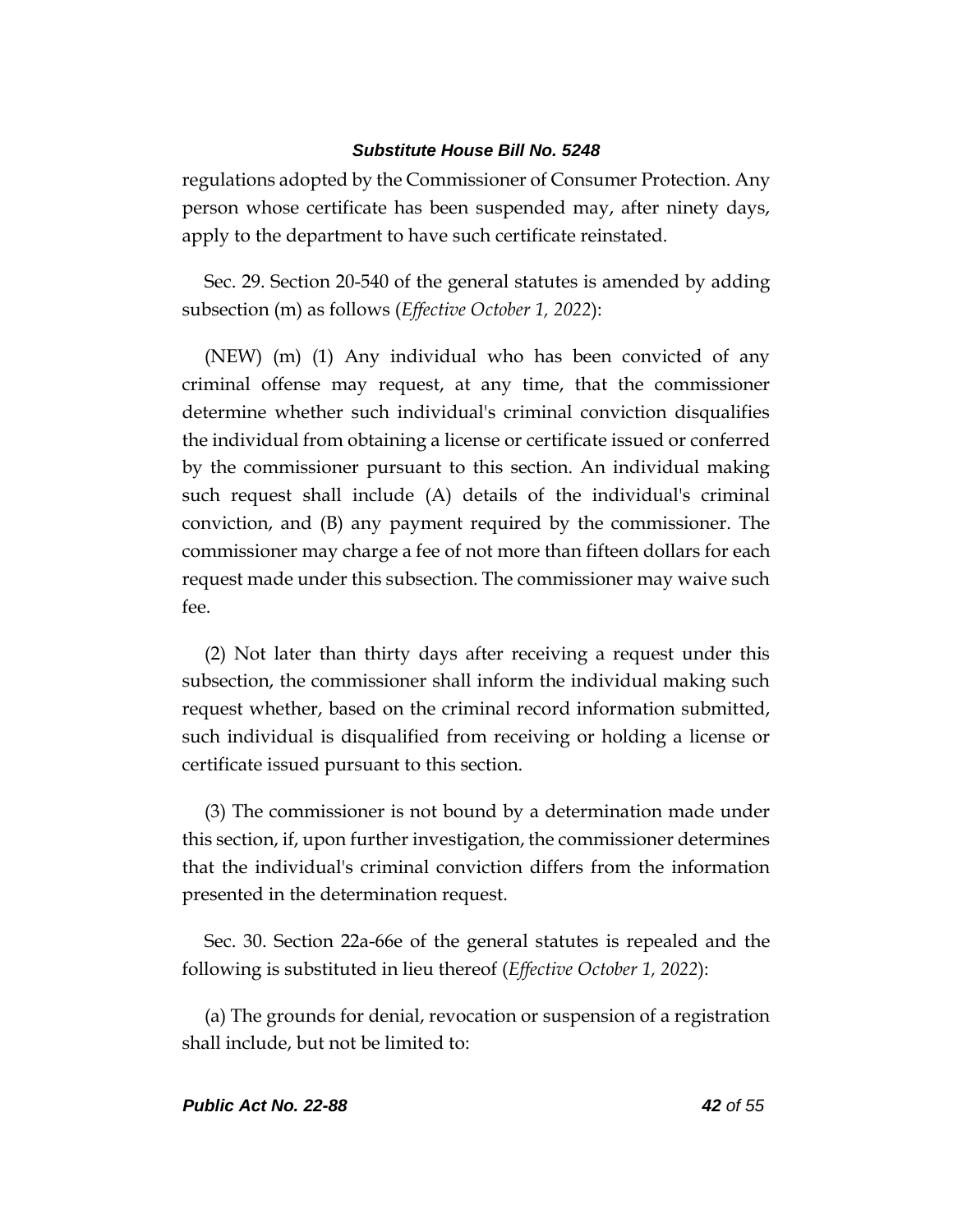(1) Violation of any provision of this chapter, as amended, or any regulation, permit, certificate, registration or order adopted, administered or issued pursuant thereto;

(2) Inclusion of false or misleading information in an application or failure to notify the commissioner of a change as required by section 22a-66c;

(3) Inclusion of false or misleading information in records required to be maintained pursuant to section 22a-66g, the failure to maintain such records, or the failure to provide the commissioner with the records required by said section;

(4) Use of a pesticide in a manner inconsistent with the registered labeling or with state or federal restrictions on the use of such pesticide;

(5) Application of pesticides generally known in the trade to be ineffective or improper for the intended use;

(6) Operation of faulty or unsafe equipment which may result in improper application or harm to the environment, the applicator or others from the pesticide;

(7) Application of a pesticide in a faulty, careless or negligent manner;

(8) Aiding or abetting a certified or uncertified person to evade the provisions of this chapter, as amended, or any regulation, permit, certificate, registration or order adopted, administered or issued pursuant thereto;

(9) The making of a false or misleading statement during an inspection or investigation concerning an infestation of pests, an accident in applying a pesticide, misuse of a pesticide, or violation of a statute, regulation, certificate, registration or order;

*Public Act No. 22-88 43 of 55* (10) The performance of work, whether or not for compensation, in a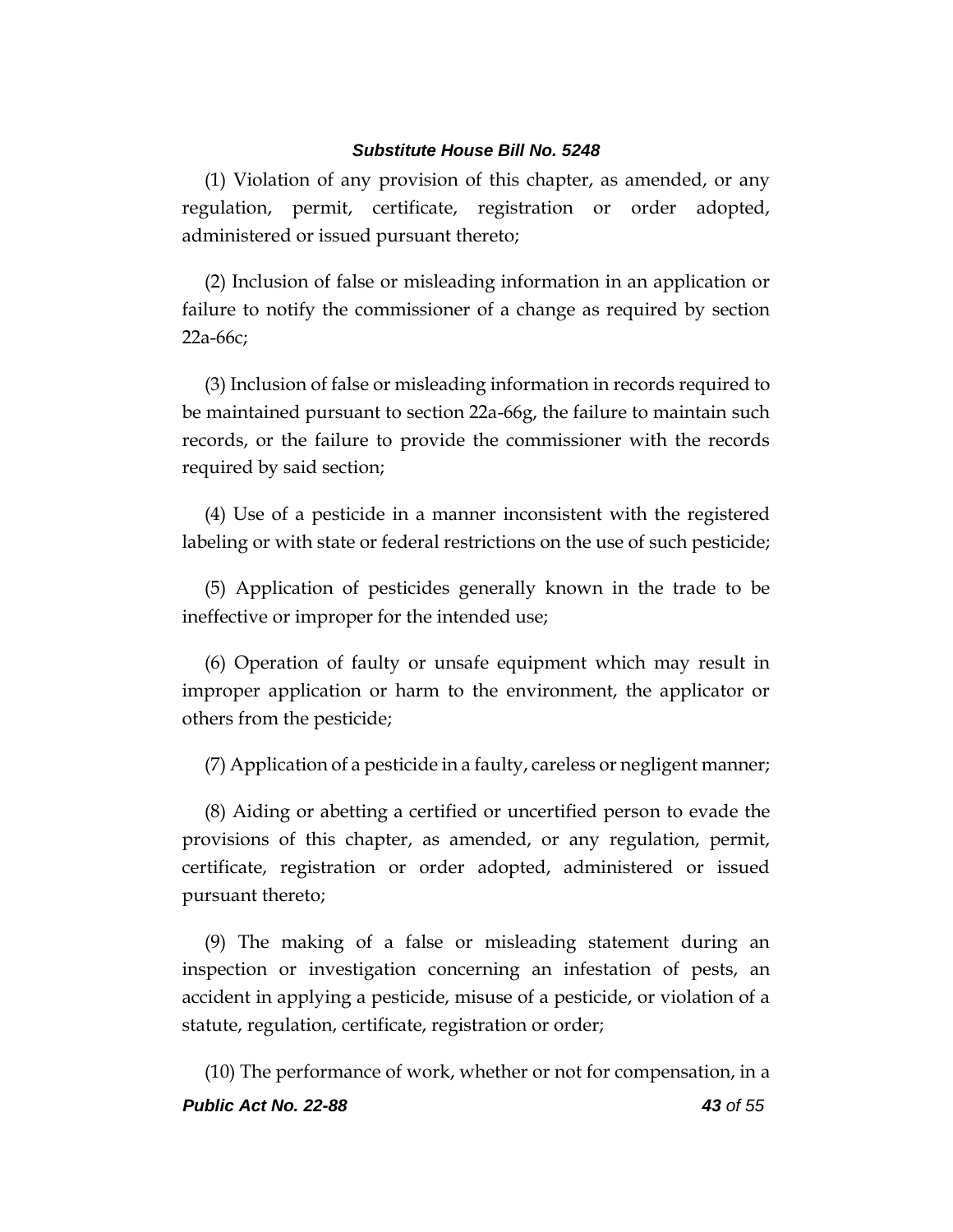category for which the applicator is not certified; and

(11) The conviction of the applicant or <u>owner of a</u> pesticide application business of a felony, as defined in section  $53a-25$ , provided any action taken is based upon (A) the nature of the conviction and its relationship to the applicant's or owner's ability to safely or competently perform the work under such registration, (B) information pertaining to the degree of rehabilitation of the applicant or owner, and (C) the time elapsed since the conviction or release.

(b) Any pesticide application business whose certificate of registration is denied, suspended or revoked shall not be eligible for a new certificate until such time has elapsed from the date of the denial, suspension or revocation as has been established by the commissioner.

(c) A new certificate or renewal of a certificate shall not be issued to a commercial applicator unless the applicant has submitted the summary required pursuant to subsection (d) of section 22a-58, for the previous calendar year.

(d) (1) Any individual who has been convicted of any criminal offense may request, at any time, that the commissioner determine whether such individual's criminal conviction disqualifies the individual from obtaining registration issued or conferred by the commissioner pursuant to this chapter based on (A) the nature of the conviction and its relationship to the individual's ability to safely or competently perform the duties or responsibilities associated with such license, (B) information pertaining to the degree of rehabilitation of the individual, and (C) the time elapsed since the conviction or release of the individual.

(2) An individual making such request shall include (A) details of the individual's criminal conviction, and (B) any payment required by the commissioner. The commissioner may charge a fee of not more than fifteen dollars for each request made under this subsection. The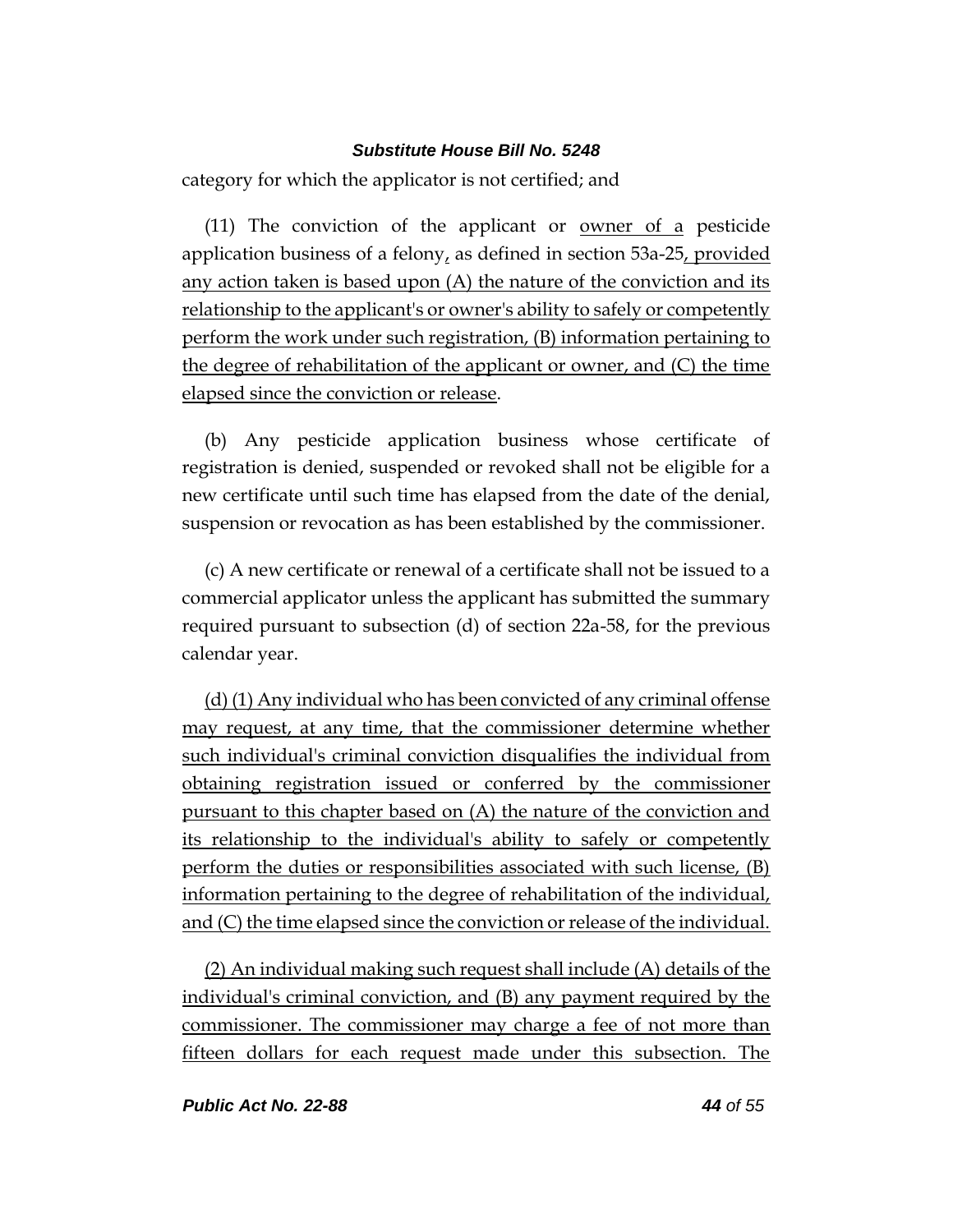commissioner may waive such fee.

(3) Not later than thirty days after receiving a request under this subsection, the commissioner shall inform the individual making such request whether, based on the criminal record information submitted, such individual is disqualified from receiving or holding a registration issued pursuant to this chapter.

(4) The commissioner is not bound by a determination made under this section, if, upon further investigation, the commissioner determines that the individual's criminal conviction differs from the information presented in the determination request.

Sec. 31. Section 23-61i of the general statutes is repealed and the following is substituted in lieu thereof (*Effective October 1, 2022*):

(a) The Commissioner of Energy and Environmental Protection shall, after review of a complete application submitted in accordance with the provisions of section 23-61h, issue or deny a certificate of registration. The commissioner shall inform an applicant of a denial of a certificate of registration by certified mail, return receipt requested. The commissioner shall briefly state the reasons, as listed in subsection (c) of this section, for such denial. Any applicant aggrieved by the commissioner's decision to deny a certificate of registration may, not later than thirty days after the date of such decision, request a hearing before the commissioner. Such hearing shall be held in accordance with the provisions of chapter 54.

(b) The commissioner may revoke or suspend a certificate of registration in accordance with the provisions of subsection (c) of this section and section 4-182.

(c) The grounds for denial, revocation or suspension of a certificate of registration shall include the following: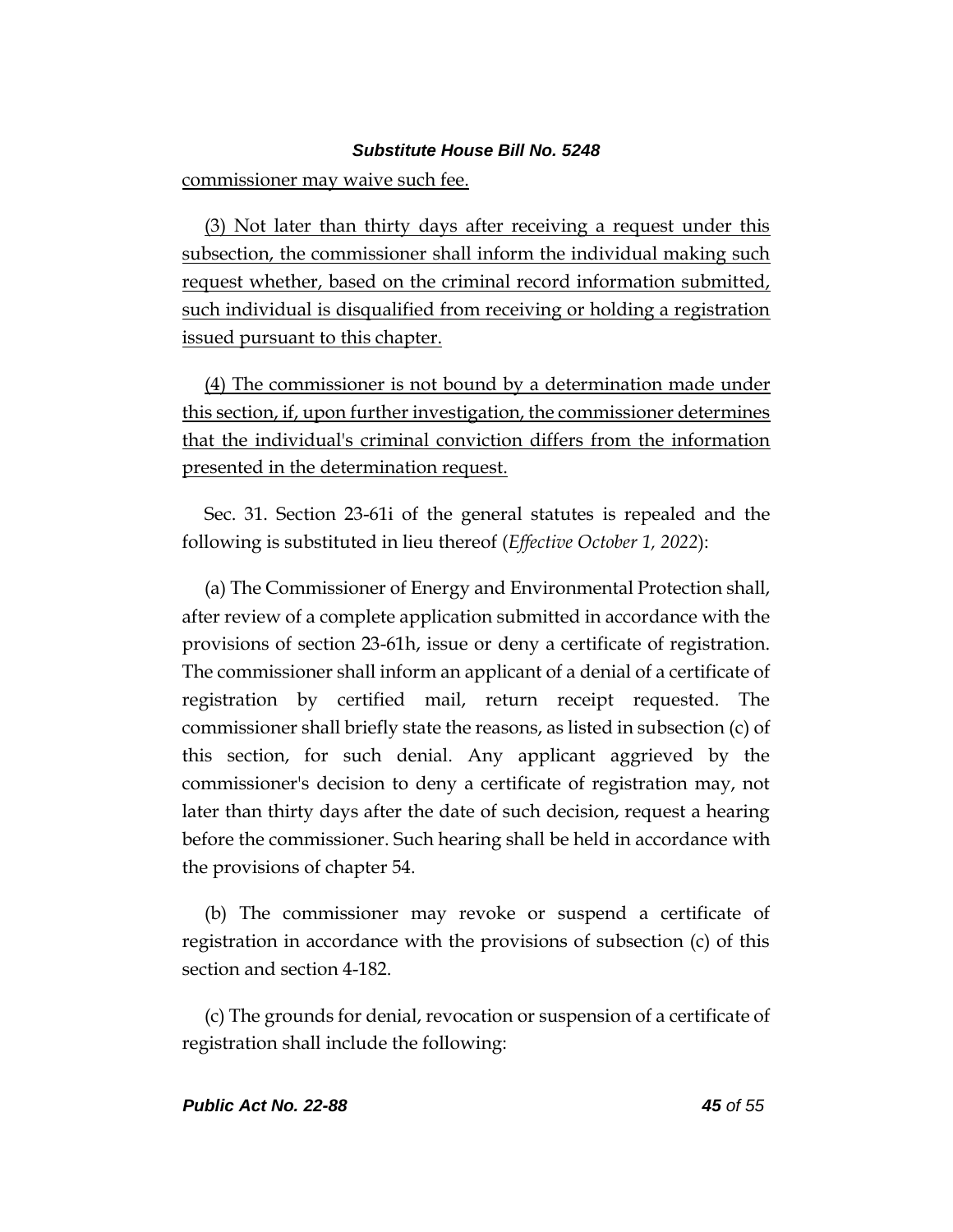(1) Violation of any provision of this chapter or chapter 441 or any regulation, permit, certificate, registration or order adopted, issued or administered or issued pursuant to this chapter and chapter 441;

(2) Inclusion of false or misleading information in an application or the failure to notify the commissioner of a change, as required by section 23-61h;

(3) Inclusion of false or misleading information in records required to be maintained pursuant to section 23-61k, or the failure to maintain such records or provide the commissioner with the records required by section 23-61k;

(4) Use of a pesticide in a manner inconsistent with the registered labeling or with state or federal restrictions on the use of such pesticide;

(5) Application of pesticides generally known in the trade to be ineffective or improper for the intended use;

(6) Operation of faulty or unsafe equipment which may result in improper pesticide application or harm to the environment, a worker or other persons;

(7) Application of a pesticide or performance of arboriculture in a faulty, careless or negligent manner;

(8) Aiding or abetting a licensed or unlicensed person to evade the provisions of this chapter or chapter 441 or any regulation, permit, certificate, registration or order adopted, issued or administered pursuant to this chapter and chapter 441;

(9) The making of a false or misleading statement during an inspection or investigation concerning an infestation of pests, an accident in applying a pesticide, misuse of a pesticide, or violation of a statute, regulation, certificate, registration or order;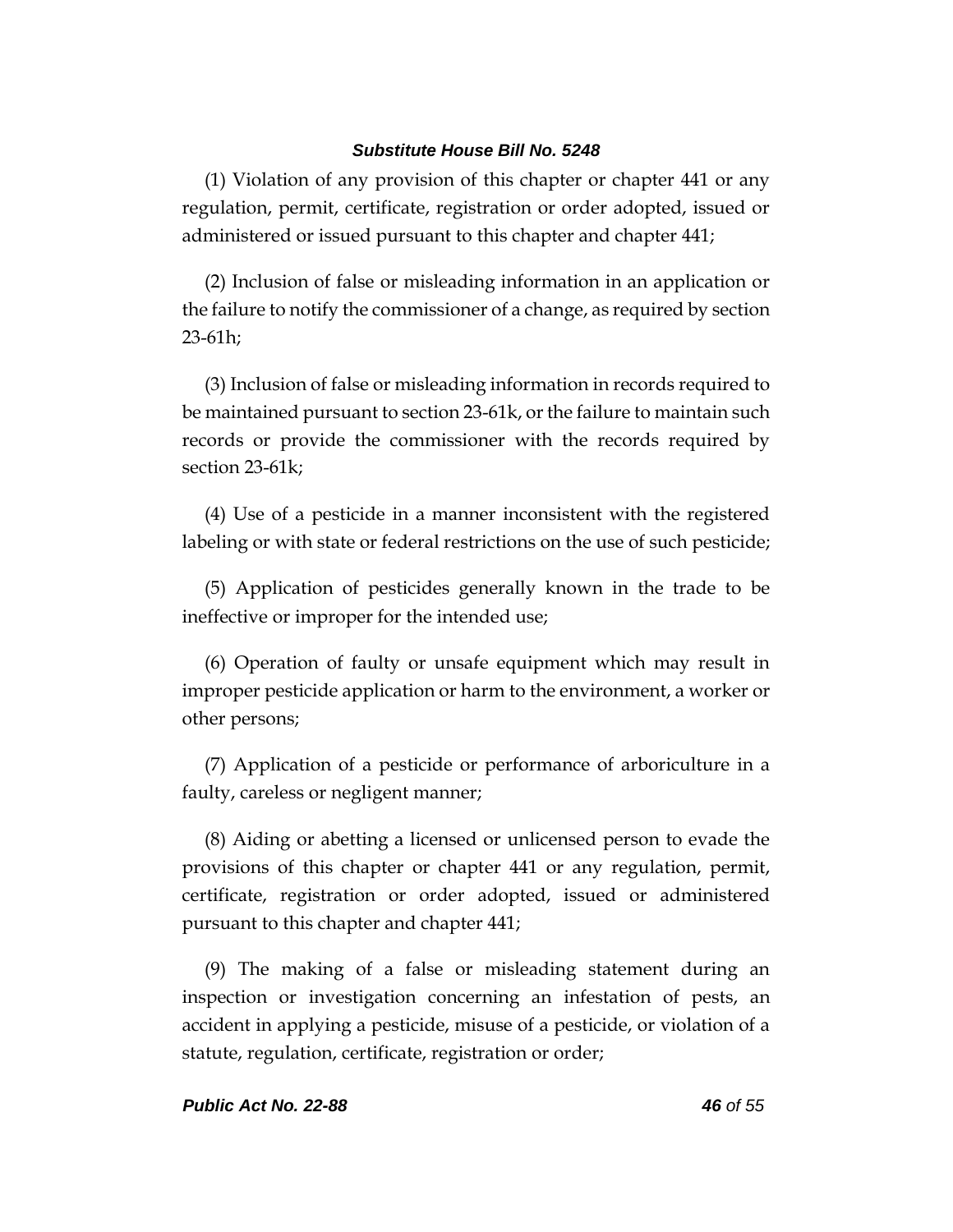(10) The performance of arboriculture which does not meet generally accepted industry standards;

(11) The performance of work, whether or not for compensation, in a category for which the arborist is not certified; and

(12) The conviction of the applicant of a felony, as defined in section 53a-25, provided any action taken is based upon (A) the nature of the conviction and its relationship to the applicant's or certificate holder's ability to safely or competently perform the work under such certification, (B) information pertaining to the degree of rehabilitation of the applicant or certificate holder, and (C) the time elapsed since the conviction or release.

(d) Any arborist business whose certificate of registration is denied, suspended or revoked shall not be eligible to reapply for a certificate of registration until the commissioner determines that such applicant may reapply.

(e) The commissioner shall not issue a certificate of registration or a renewal of a certificate of registration to an arborist business unless such arborist business submits the summary required pursuant to subsection (d) of section 22a-58 for the previous calendar year.

(f) (1) Any individual who has been convicted of any criminal offense may request, at any time, that the commissioner determine whether such individual's criminal conviction disqualifies the individual from obtaining a certificate issued or conferred by the commissioner pursuant to this section based on (A) the nature of the conviction and its relationship to the individual's ability to safely or competently perform the duties or responsibilities associated with such license, (B) information pertaining to the degree of rehabilitation of the individual, and (C) the time elapsed since the conviction or release of the individual.

(2) An individual making such request shall include (A) details of the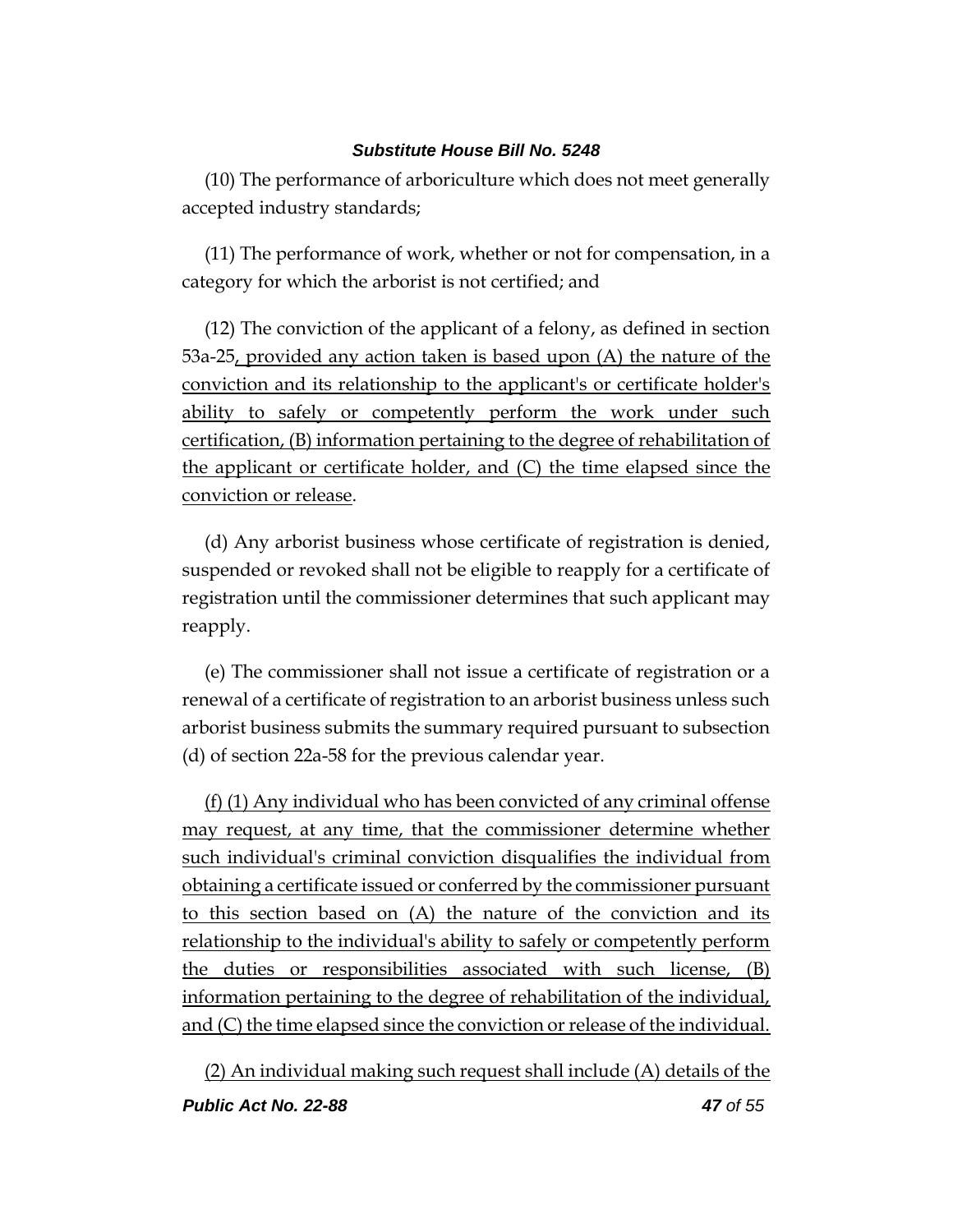individual's criminal conviction, and (B) any payment required by the commissioner. The commissioner may charge a fee of not more than fifteen dollars for each request made under this subsection. The commissioner may waive such fee.

(3) Not later than thirty days after receiving a request under this subsection, the commissioner shall inform the individual making such request whether, based on the criminal record information submitted, such individual is disqualified from receiving or holding a certificate issued pursuant this section.

(4) The commissioner is not bound by a determination made under this section, if, upon further investigation, the commissioner determines that the individual's criminal conviction differs from the information presented in the determination request.

Sec. 32. Section 29-154a of the general statutes is repealed and the following is substituted in lieu thereof (*Effective October 1, 2022*):

(a) The commissioner may grant a private detective or private detective agency license to any suitable person, or to any corporation, association or partnership subject to the following qualifications: The applicant for a private detective or private detective agency license shall be not less than twenty-five years of age and of good moral character and shall have had at least five years' experience as a full-time investigator, as determined in regulations adopted by the commissioner pursuant to section 29-161, or shall have had at least ten years' experience as a police officer with a state or organized municipal police department. Employment as a security officer shall not be considered as employment as an investigator. If the applicant is a corporation, association or partnership, the person filing the application on behalf of such corporation, association or partnership shall meet the qualifications set forth in this section for an individual applicant, and shall be an officer of such corporation or member of such association or

*Public Act No. 22-88 48 of 55*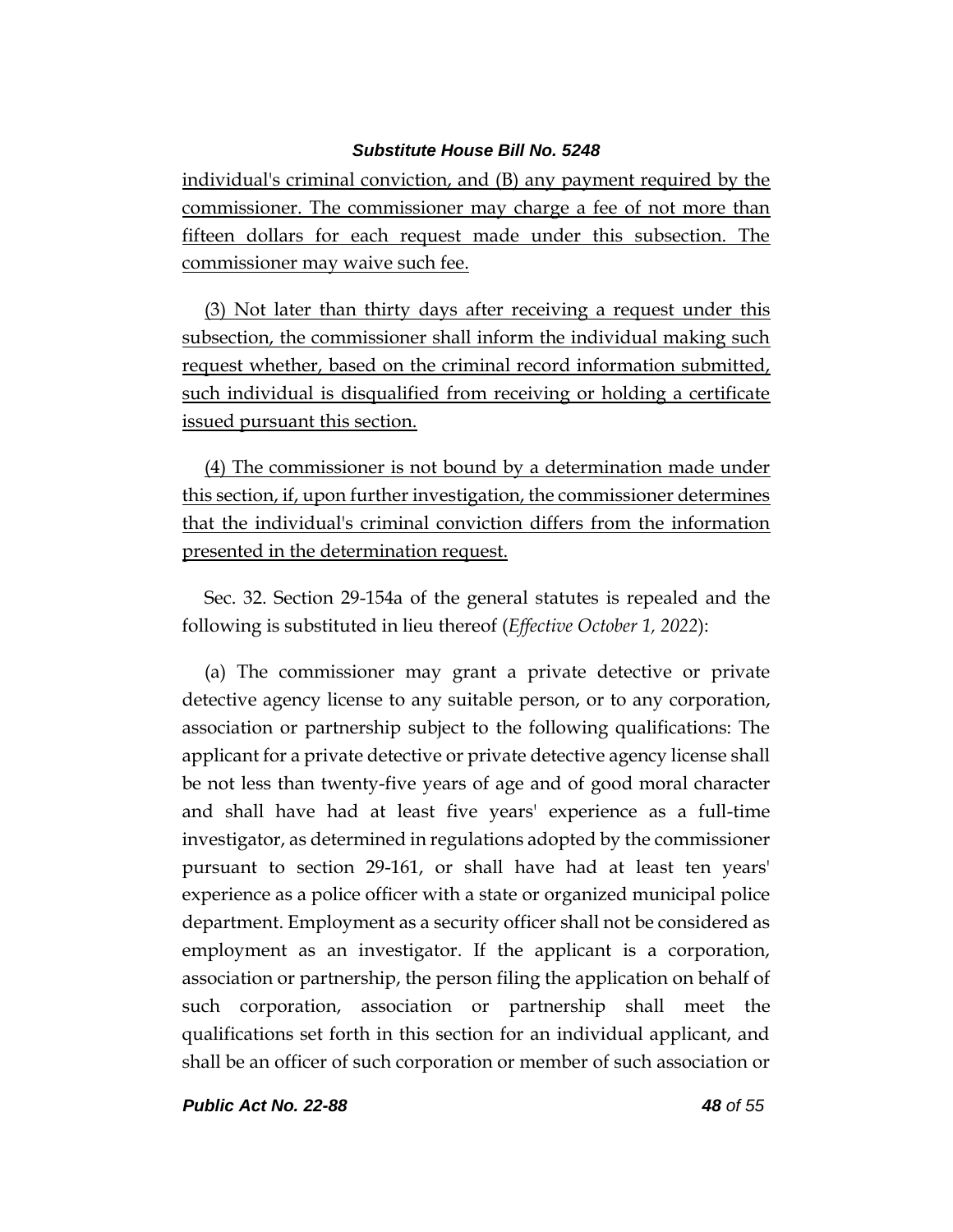partnership. If the commissioner grants a private detective or private detective agency license to an applicant based on such applicant's experience as an investigator with an organized municipal fire department, such license shall restrict such licensee to performing the same type of investigations as were performed for the municipal fire department.

(b) The commissioner may, at the commissioner's discretion, substitute up to one year of experience for a private detective or private detective agency applicant upon proof of satisfactory participation in a course of instruction pertinent to the license applied for.

(c) No license shall be issued to any person who has been (1) convicted of any felony, (2) convicted of any misdemeanor under section 21a-279, 53a-58, 53a-61, 53a-61a, 53a-62, 53a-63, 53a-96, 53a-175, 53a-176, 53a-178 or 53a-181d, or equivalent conviction in another jurisdiction, within the past seven years, (3) convicted of any offense involving moral turpitude, or (4) discharged from military service under conditions that demonstrate questionable moral character.

(d) Any applicant who has been denied a license may appeal in writing to the commissioner not later than thirty days after receipt of such denial.

(e) (1) Any individual who has been convicted of any criminal offense may request, at any time, that the commissioner determine whether such individual's criminal conviction disqualifies the individual from obtaining a license or registration issued or conferred by the commissioner pursuant to this chapter based on (A) the nature of the conviction and its relationship to the individual's ability to safely or competently perform the duties or responsibilities associated with such license, (B) information pertaining to the degree of rehabilitation of the individual, and (C) the time elapsed since the conviction or release of the individual.

*Public Act No. 22-88 49 of 55*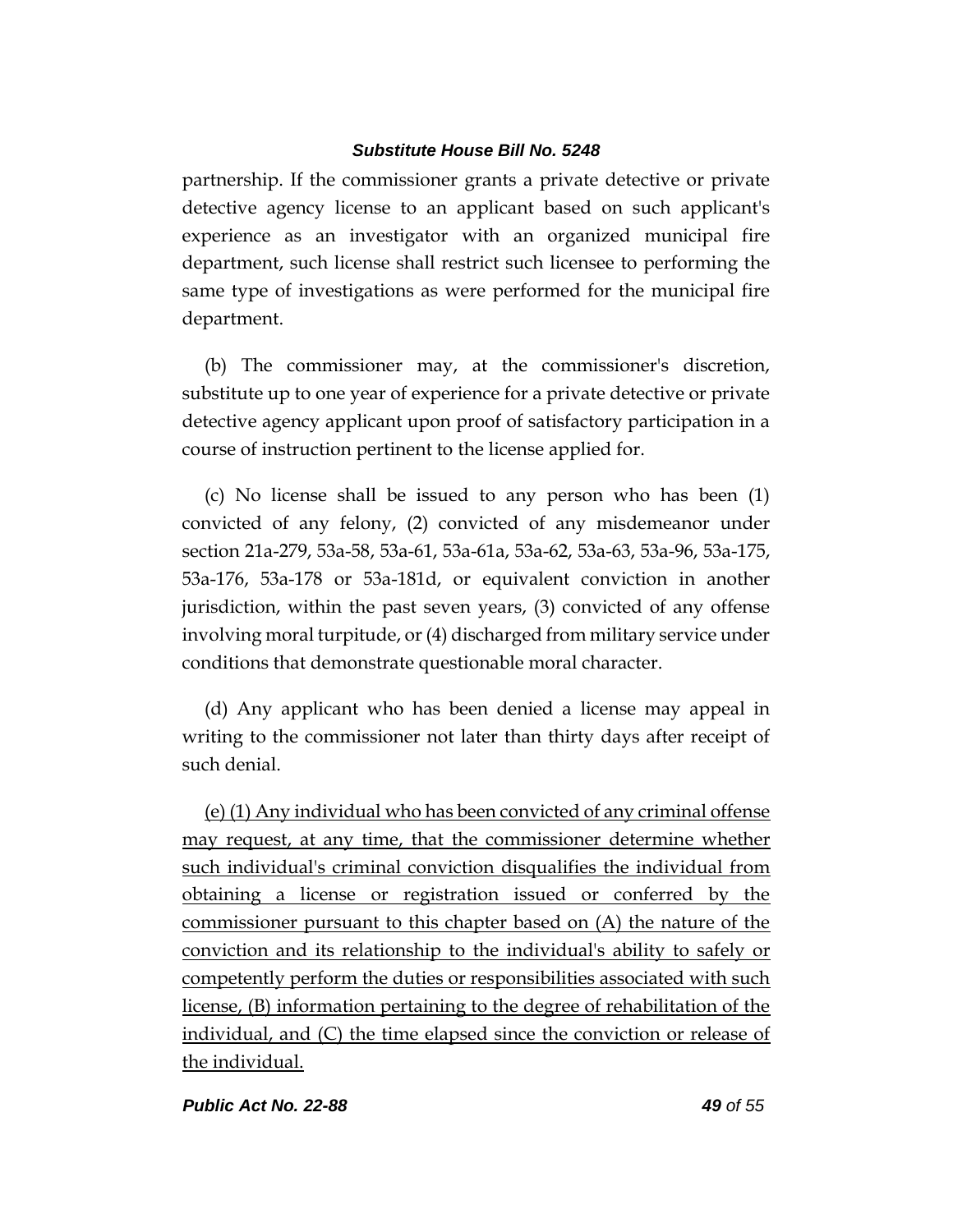(2) An individual making such request shall include (A) details of the individual's criminal conviction, and (B) any payment required by the commissioner. The commissioner may charge a fee of not more than fifteen dollars for each request made under this subsection. The commissioner may waive such fee.

(3) Not later than thirty days after receiving a request under this subsection, the commissioner shall inform the individual making such request whether, based on the criminal record information submitted, such individual is disqualified from receiving or holding a license or registration issued pursuant this chapter.

(4) The commissioner is not bound by a determination made under this section, if, upon further investigation, the commissioner determines that the individual's criminal conviction differs from the information presented in the determination request.

Sec. 33. Section 29-158 of the general statutes is repealed and the following is substituted in lieu thereof (*Effective October 1, 2022*):

Any license or registration issued under the provisions of sections 29- 153 to 29-161, inclusive, may be suspended or revoked by the commissioner, after giving notice and an opportunity to be heard to the licensee or registrant when the commissioner finds that the licensee or registrant has: (1) Violated any of the terms or provisions of sections 29- 153 to 29-161, inclusive, or any of the regulations adopted thereunder; (2) practiced fraud, deceit or misrepresentation in dealing with the clients of the licensee or registrant; (3) made a material misstatement in the application for issuance of such license or registration, or, in the case of a licensee, in the application for renewal of such license; (4) demonstrated incompetence or untrustworthiness in the conduct of the business; or (5) been convicted of a felony or other crime involving moral turpitude, provided any action taken is based upon (A) the nature of the conviction and its relationship to the licensee's or registrant's

*Public Act No. 22-88 50 of 55*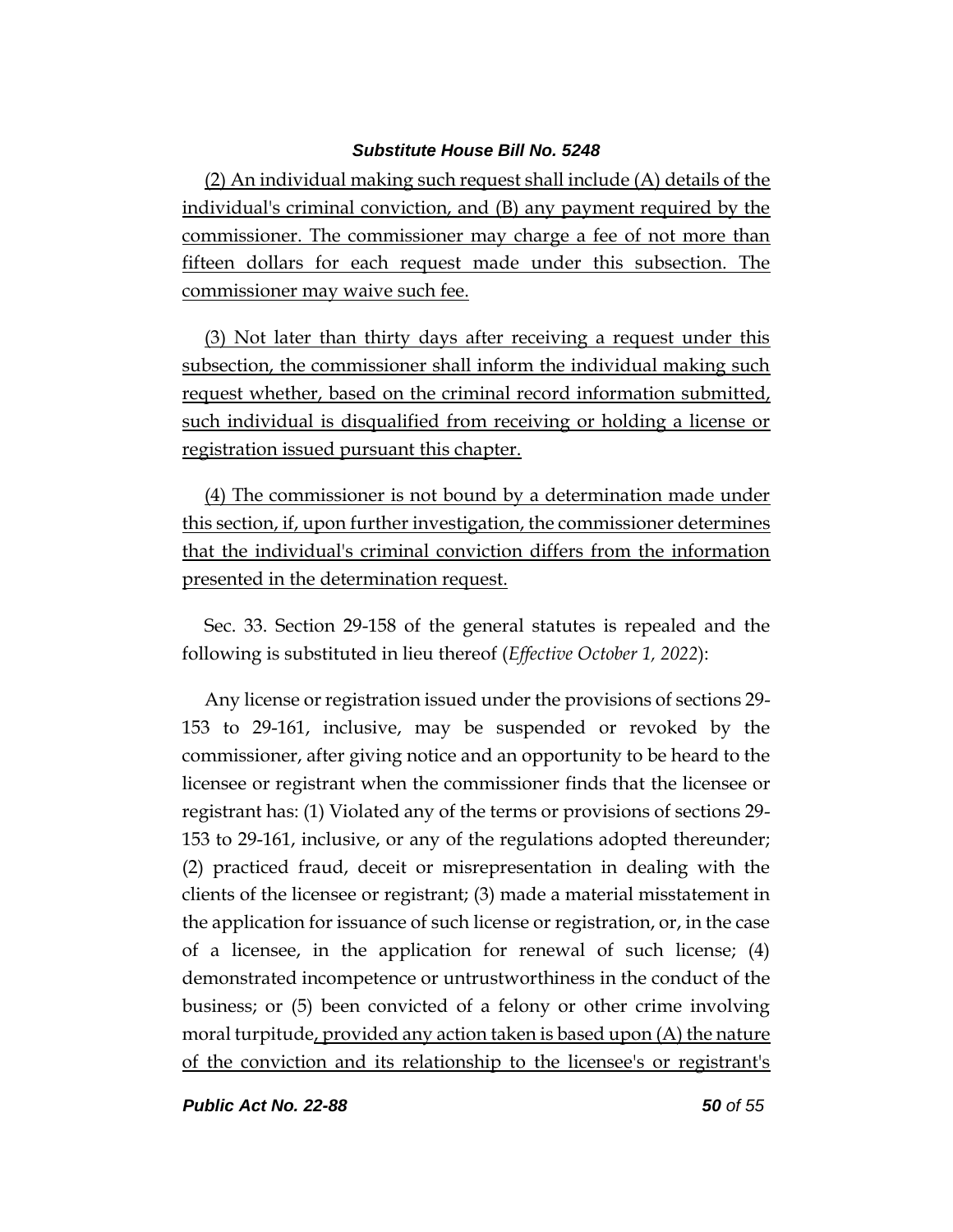ability to safely or competently perform the work under such license or registration, (B) information pertaining to the degree of rehabilitation of the licensee or registrant, and (C) the time elapsed since the conviction or release. If the licensee or registrant has been convicted under section 53a-61 or 53a-62, the commissioner shall consider the facts and circumstances surrounding such conviction prior to suspending or revoking the license or registration. Any party aggrieved by an order of the commissioner under the provisions of this section may appeal therefrom in accordance with the provisions of section 4-183, except the venue for such appeal shall be the judicial district of New Britain.

Sec. 34. Section 29-161v of the general statutes is repealed and the following is substituted in lieu thereof (*Effective October 1, 2022*):

(a) Any license for a security service or security officer or approval as a security officer instructor may be suspended or revoked by the Commissioner of Emergency Services and Public Protection, provided notice shall have been given to the licensee or instructor to appear before the commissioner to show cause why the license or approval should not be suspended or revoked, upon a finding by the commissioner that: (1) The licensee has violated any of the terms or provisions of sections 29- 161g to 29-161x, inclusive, or in the case of an instructor, section 29-161q, or any of the regulations adopted pursuant to section 29-161x; (2) the licensee or instructor has practiced fraud, deceit or misrepresentation; (3) the licensee or instructor has made a material misstatement in the application for issuance or renewal of the license or approval; (4) the licensee or instructor has demonstrated incompetence or untrustworthiness in the conduct of the business; or (5) the licensee or instructor has been convicted of a felony, provided any action taken is based upon (A) the nature of the conviction and its relationship to the licensee's or instructor's ability to safely or competently perform the work under such license or approval, (B) information pertaining to the degree of rehabilitation of the licensee or instructor, and (C) the time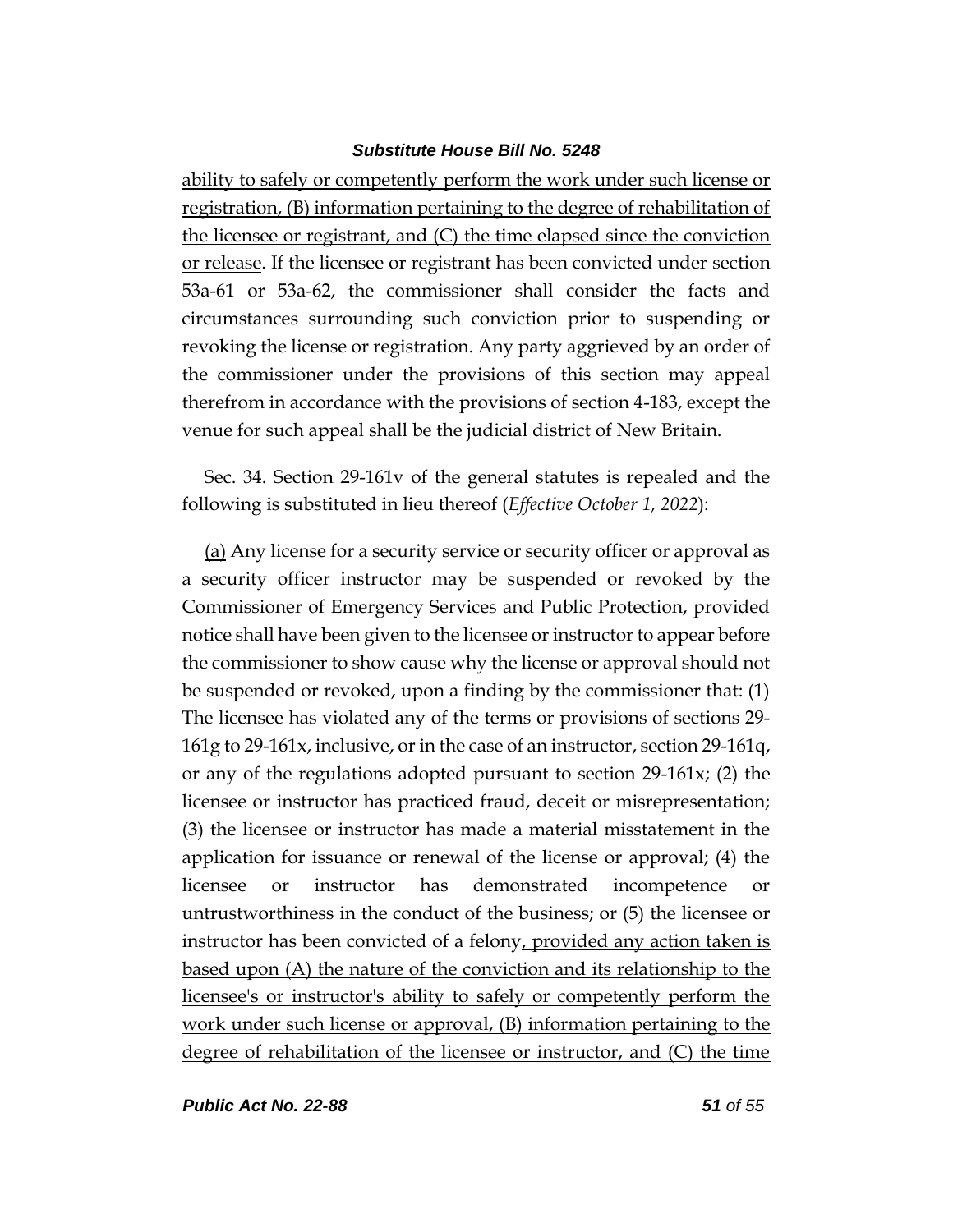elapsed since the conviction or release or **[**other**]** a crime affecting the licensee's or instructor's honesty **[**,**]** or integrity. **[**or moral fitness.**]** Any party aggrieved by an order of the commissioner under this section may appeal therefrom in accordance with the provisions of section 4-183, except the venue for such appeal shall be the judicial district of New Britain.

(b) (1) Any individual who has been convicted of any criminal offense may request, at any time, that the commissioner determine whether such individual's criminal conviction disqualifies the individual from obtaining a license issued or conferred by the commissioner pursuant to this chapter based on (A) the nature of the conviction and its relationship to the individual's ability to safely or competently perform the duties or responsibilities associated with such license, (B) information pertaining to the degree of rehabilitation of the individual, and (C) the time elapsed since the conviction or release of the individual.

(2) An individual making such request shall include (A) details of the individual's criminal conviction, and (B) any payment required by the commissioner. The commissioner may charge a fee of not more than fifteen dollars for each request made under this subsection. The commissioner may waive such fee.

(3) Not later than thirty days after receiving a request under this subsection, the commissioner shall inform the individual making such request whether, based on the criminal record information submitted, such individual is disqualified from receiving or holding a license issued pursuant this chapter.

(4) The commissioner is not bound by a determination made under this section, if, upon further investigation, the commissioner determines that the individual's criminal conviction differs from the information presented in the determination request.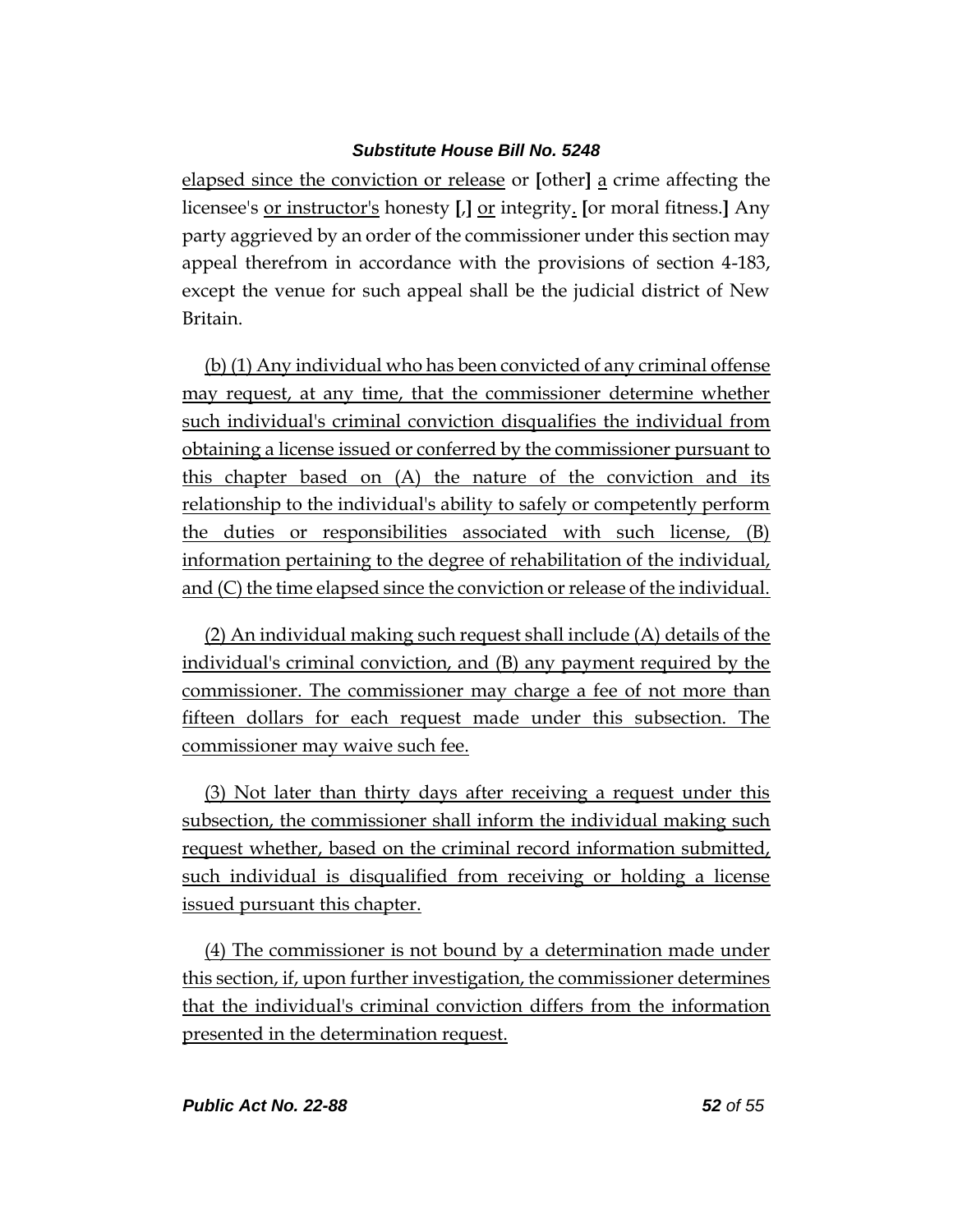Sec. 35. Section 30-47 of the general statutes is repealed and the following is substituted in lieu thereof (*Effective October 1, 2022*):

(a) The Department of Consumer Protection may, in its discretion, suspend, revoke or refuse to grant or renew a permit for the sale of alcoholic liquor if it has reasonable cause to believe: (1) That the applicant or permittee appears to be financially irresponsible or neglects to provide for his family, or neglects or is unable to pay his just debts; (2) that the applicant or permittee has been provided with funds by any wholesaler or manufacturer or has any forbidden connection with any other class of permittee as provided in this chapter; (3) that the applicant or permittee is in the habit of using alcoholic beverages to excess; (4) that the applicant or permittee has wilfully made any false statement to the department in a material matter; (5) that the applicant or permittee has been convicted of violating any of the liquor laws of this or any other state or the liquor laws of the United States or has been convicted of a felony as such term is defined in section 53a-25, provided any action taken is based upon (A) the nature of the conviction and its relationship to the applicant or permittee's ability to safely or competently perform the duties associated with such permit, (B) information pertaining to the degree of rehabilitation of the applicant or permittee, and (C) the time elapsed since the conviction or release, or has such a criminal record that the department reasonably believes he is not a suitable person to hold a permit, provided no refusal shall be rendered under this subdivision except in accordance with the provisions of sections 46a-80 and 46a-81; (6) that the applicant or permittee has not been delegated full authority and control of the permit premises and of the conduct of all business on such premises; or (7) that the applicant or permittee has violated any provision of this chapter or any regulation adopted under this chapter. Any backer shall be subject to the same disqualifications as provided in this section in the case of an applicant for a permit or a permittee.

(b) The Commissioner of Consumer Protection may, in his or her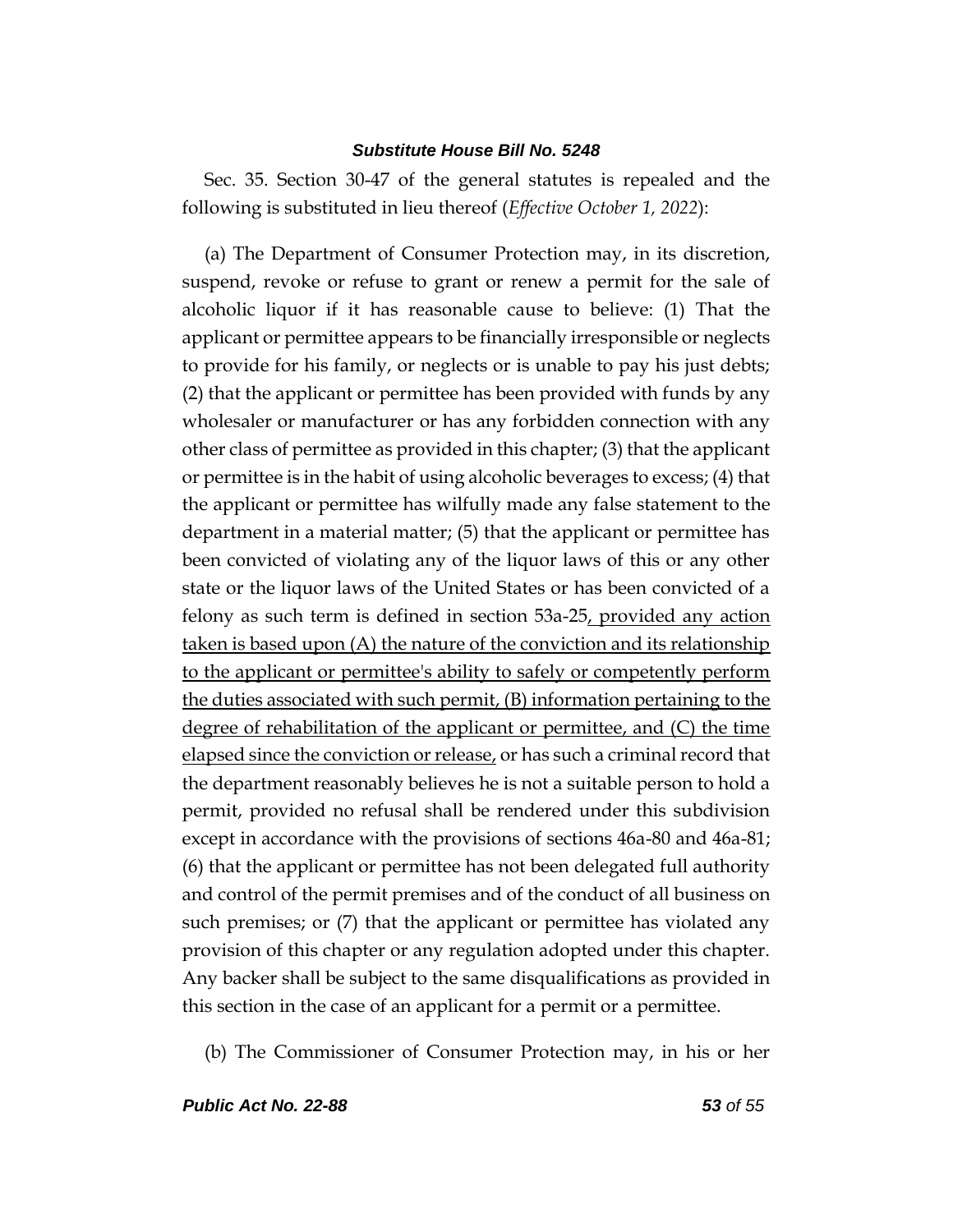discretion, require a permittee who has had his or her permit for the sale of alcoholic liquor suspended or revoked pursuant to subsection (a) of this section to have such permittee's employees participate in an alcohol seller and server training program approved by the commissioner. The commissioner may require proof of completion of the program from the permittee prior to reactivation or reissuance of such permit.

(c) In lieu of suspending or revoking a permit for the sale of alcoholic liquor pursuant to subsection (a) of this section, the commissioner may require a permittee to have such permittee's employees participate in an alcohol seller and server training program.

(d) (1) Any individual who has been convicted of any criminal offense may request, at any time, that the commissioner determine whether such individual's criminal conviction disqualifies the individual from obtaining a permit issued or conferred by the department pursuant to this chapter based on (A) the nature of the conviction and its relationship to the individual's ability to safely or competently perform the duties or responsibilities associated with such permit, (B) information pertaining to the degree of rehabilitation of the individual, and (C) the time elapsed since the conviction or release of the individual.

(2) An individual making such request shall include (A) details of the individual's criminal conviction, and (B) any payment required by the commissioner. The commissioner may charge a fee of not more than fifteen dollars for each request made under this subsection. The department may waive such fee.

(3) Not later than thirty days after receiving a request under this subsection, the commissioner shall inform the individual making such request whether, based on the criminal record information submitted, such individual is disqualified from receiving or holding a permit issued pursuant to this chapter.